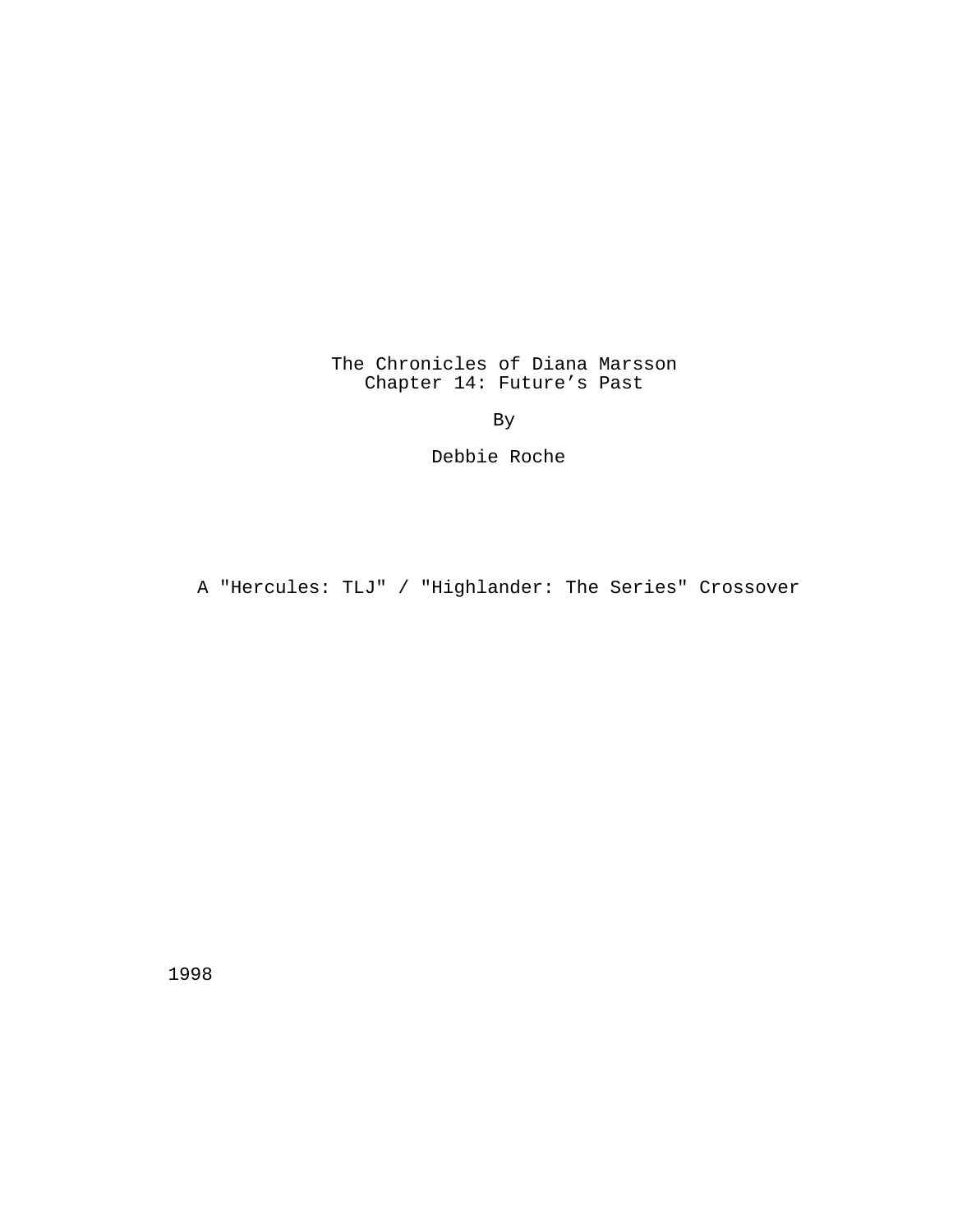**A FEW HOURS LATER (since the end of last Chapter)**

1 OBSERVATION ROOM - MOUNT OLYMPUS 1

ZEUS is staring out the window, thinking.

ZEUS (VO) You've really gone and done it now my son, haven't you? (beat) You have gone and disrupted things in a way that could have... (beat) I don't know how long your sentence will last, but... (beat) I hope that the time you serve will teach you a lesson. (beat) Now, I am left with a huge decision. Who shall I appoint to take over for you, son? Who is best qualified to...

ZEUS' thoughts are interrupted as DISCORD materializes in the room. ZEUS looks at her and addresses her by her given name.

#### ZEUS

Eris...

DISCORD cuts him off before he can continue.

DISCORD It's Discord, Father.

ZEUS I will never understand why you don't use...

DISCORD I like it better. It is more...

ZEUS cuts her off completing his original thought.

ZEUS Okay. Discord. To what do I owe the pleasure of your company?

DISCORD approaches ZEUS. She tries to determine the best way to say what she has to say. ZEUS can tell she is thinking about something and thinks he knows what it is, but decides to wait for her to ask.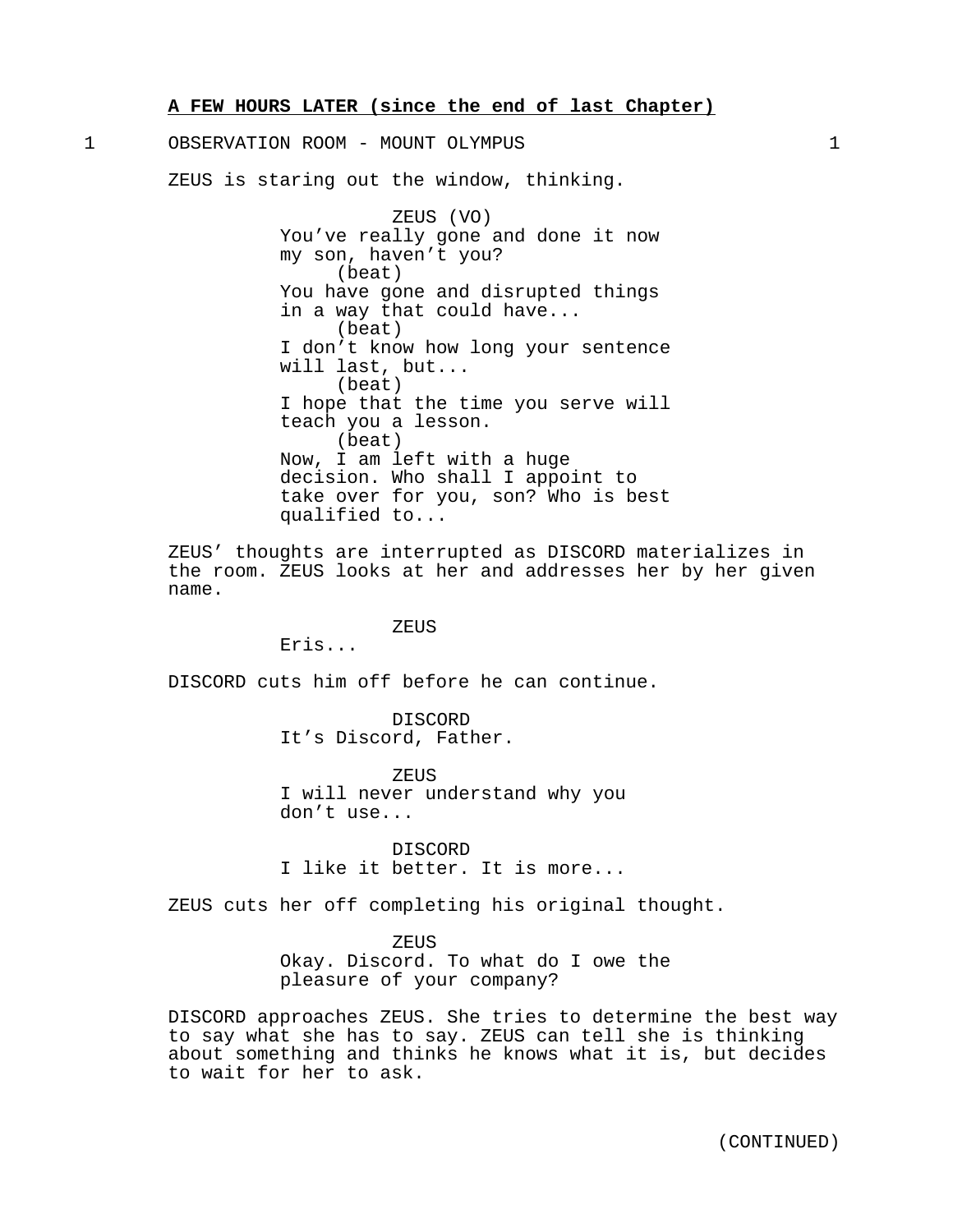DISCORD I have never asked you for anything, father.

ZEUS raises his eyebrow in a "yeah, so?" gesture.

ZEUS Why do I get the feeling that that's about to change, daughter?

Momentary pause. DISCORD flashes a smile.

DISCORD As you are aware, I have been working alongside of Ares for a while now, and...

ZEUS realizes he was right. She wants Ares' job.

ZEUS ...you want to take over now, right?

DISCORD

Yes.

Momentary pause. ZEUS appears to be thinking it over.

ZEUS Discord, you are too young, too...

DISCORD is upset.

DISCORD Young? Daddy, I am the same age as Ares. We are twins, remember?

ZEUS Of course, how could I forget. But I was not referring to your age, my dear.

DISCORD

Then what...

ZEUS You are still too inexperienced to handle the job full time. As a part-time assistant, you are fine. But...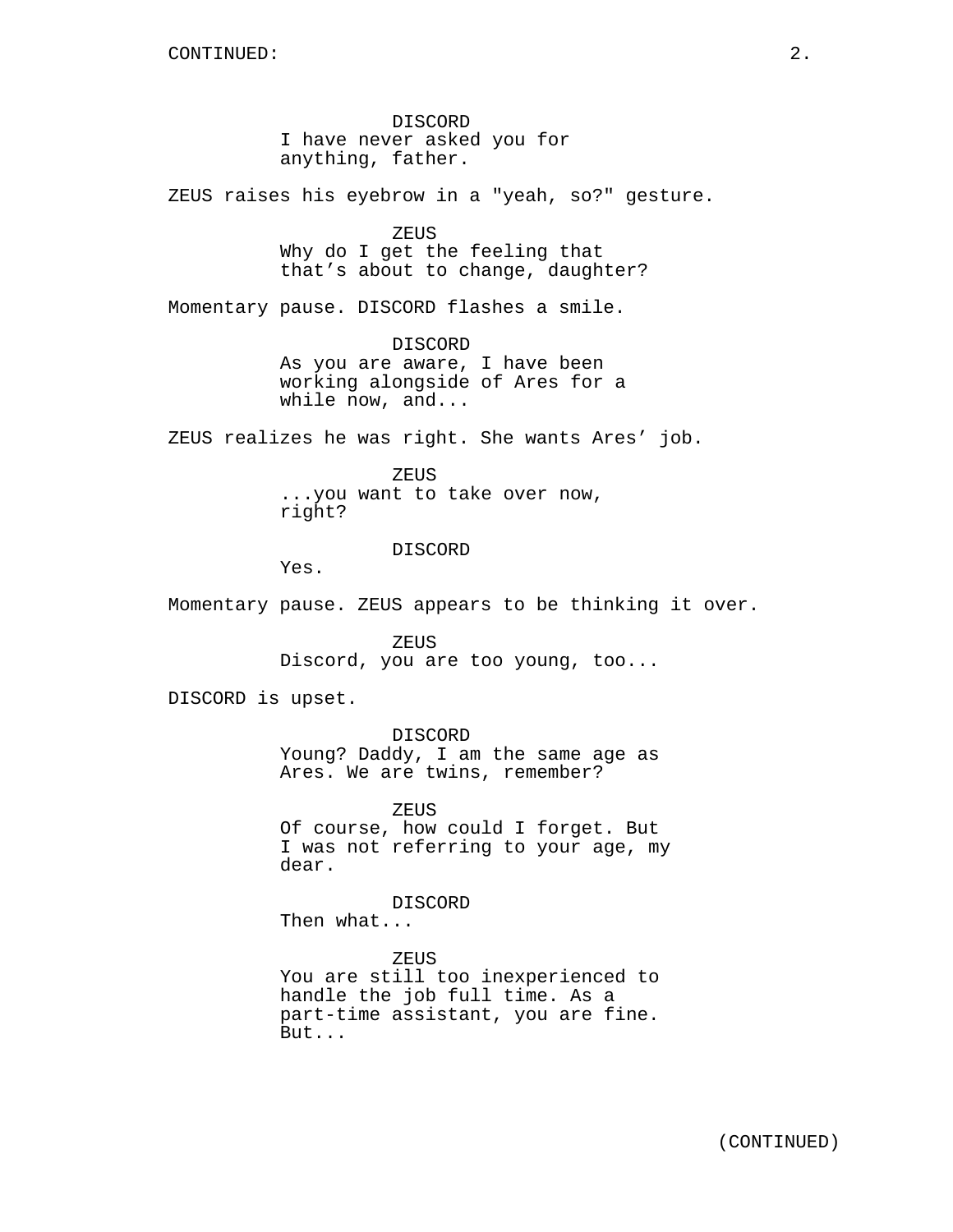DISCORD Daddy, I've worked with Ares. I've planned with him, schemed with him. I deserve this! I...

**ZEUS** 

See what I mean. You are acting like a child, Discord. If you ever want to get anywhere, you'll have to grow up a little.

DISCORD So, who are you gonna appoint? (beat) Athena?

ZEUS I haven't made up my mind yet.

DISCORD You always did like Athena more, Dad!

With that said, she vanishes. ZEUS just shakes his head back and forth.

> ZEUS Ares put such faith in you, Eris. It's a shame you're turning into such a disappointment.

Momentary pause. ZEUS returns to staring out the window, thinking. After a few moments, his thoughts are once more interrupted. This time by STRIFE as he materializes in the room. ZEUS turns to STRIFE. STRIFE looks at ZEUS.

> STRIFE Ah... Zeus... Sir...

Momentary pause. ZEUS just stares at him, making him more on edge.

> STRIFE Could I... could I have a word with you?

ZEUS figures that STRIFE is here for the same thing that DISCORD was, and again he wants STRIFE to ask.

ZEUS

About?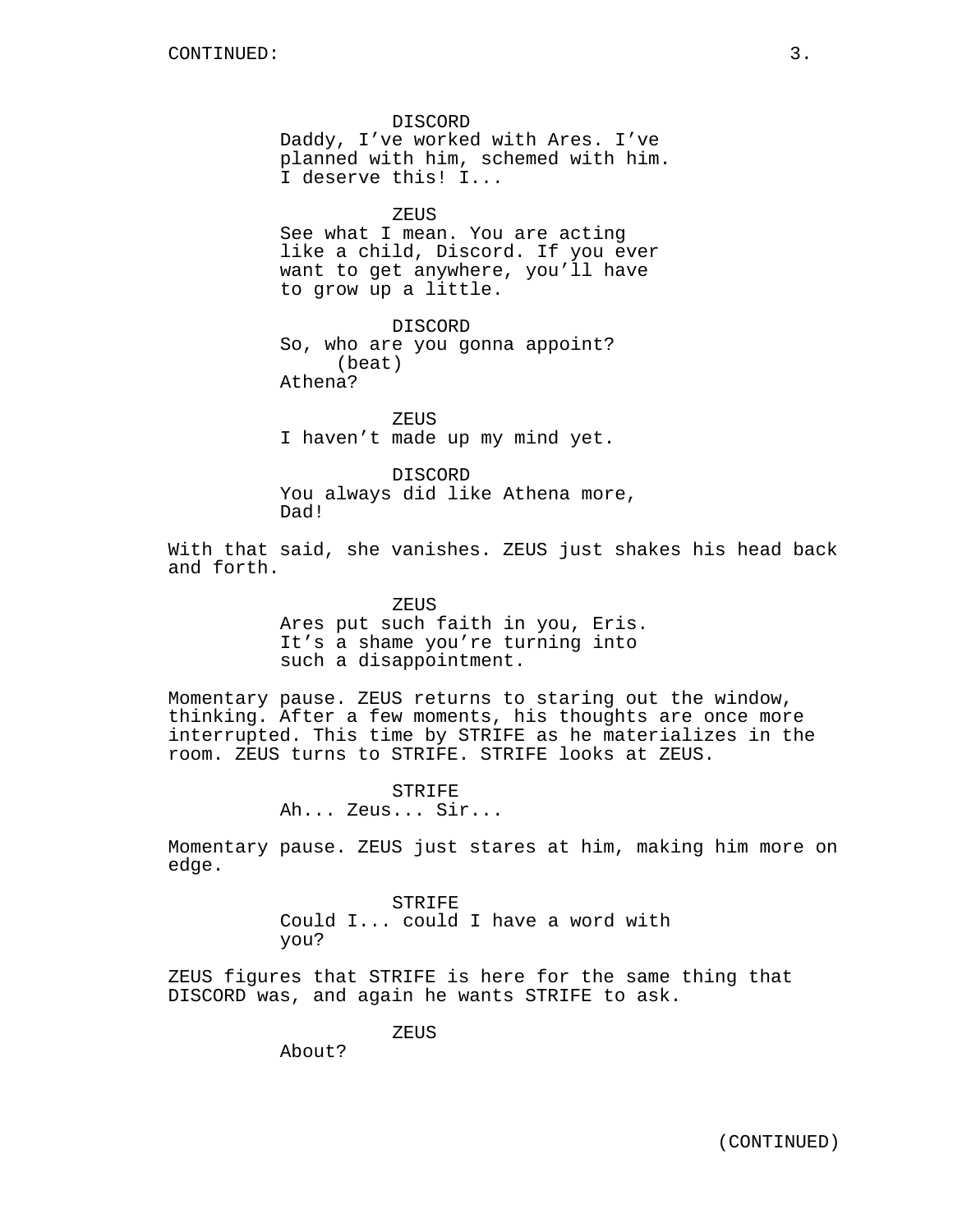STRIFE Now that Uncle Ares is, well, detained, I was wondering if, well, if there was the, slightest possibility that I could...

Momentary pause.

**ZEUS** Could what?

STRIFE Well, you know... If I could...

ZEUS Spit it out, Strife!

Momentary pause. STRIFE composes himself.

**STRIFE** Sir, I want to be his... his... suc...

ZEUS

Successor?

STRIFE Yes. His successor.

ZEUS laughs. STRIFE looks at him with a "what's so funny?" look.

> ZEUS That's a good one, Strife!

> > STRIFE

Well?

Momentary pause.

ZEUS "Strife: God of War". That's just too funny.

STRIFE

I... I...

ZEUS gives him a serious stare.

ZEUS Don't even think about it.

ZEUS looks away from him.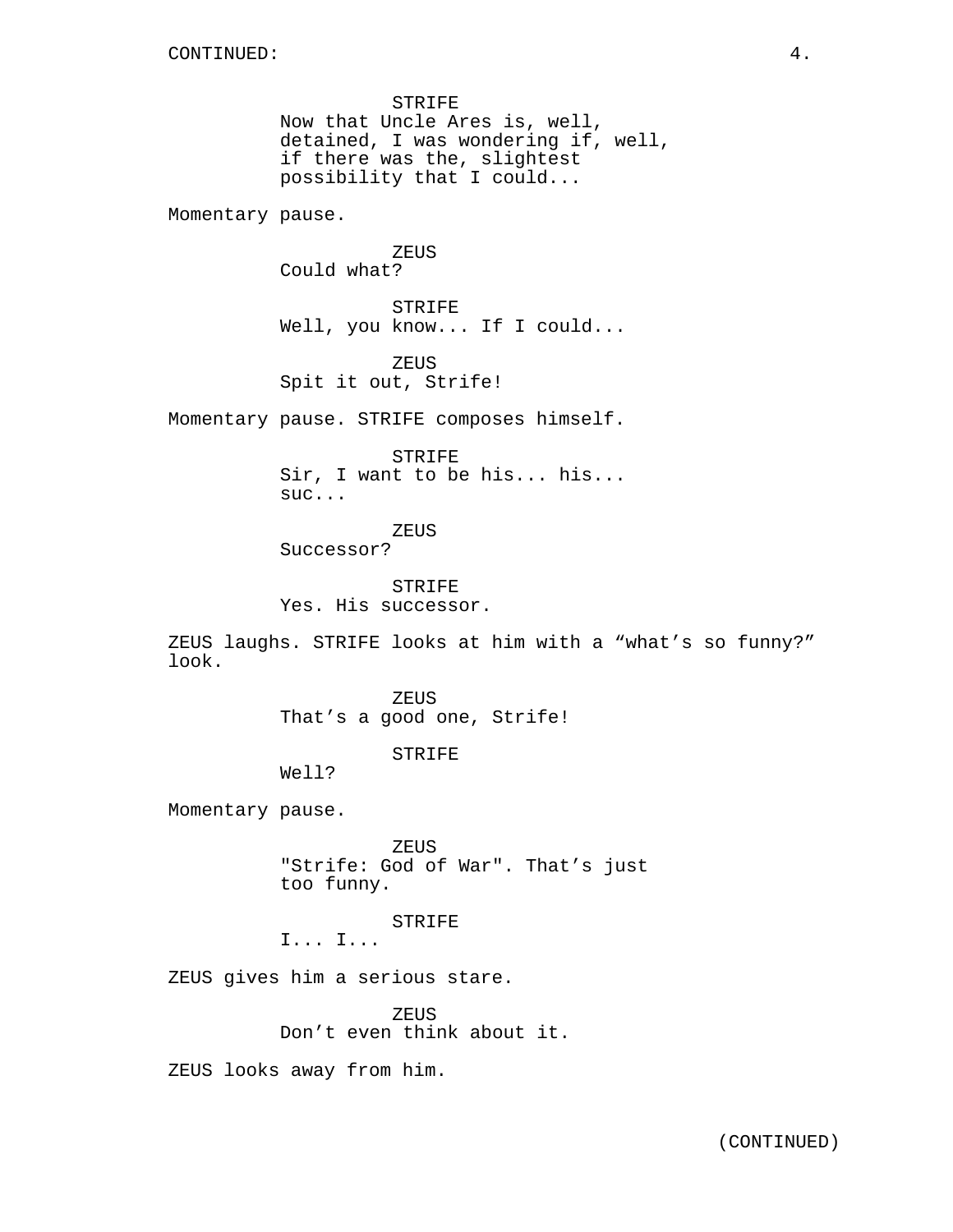ZEUS Ares never had any real confidence in you. Why should I?

STRIFE

I... I...

ZEUS looks back at him.

ZEUS Don't you have somewhere else you could be?

STRIFE Yes sir. Bye, sir.

With that said, STRIFE vanishes.

ZEUS

Ares was right. That is one messed up kid. A God should be full of self-confidence. But Strife...

ZEUS starts pacing again, wondering who else will "pop" in.

ZEUS There must be someone qualified for this job. (beat) Preferably someone who doesn't already have a full plate.

ZEUS returns to thinking.

JUMP TO:

2 DISCORD'S ROOM 2

DISCORD is pacing. STRIFE materializes in the room, muttering to himself. (Note: The line is said in a mocking, imitating, tone.)

> STRIFE Ares never had any real confidence in you. Why should I?

DISCORD looks at STRIFE.

DISCORD I guess Zeus said no to you too, eh?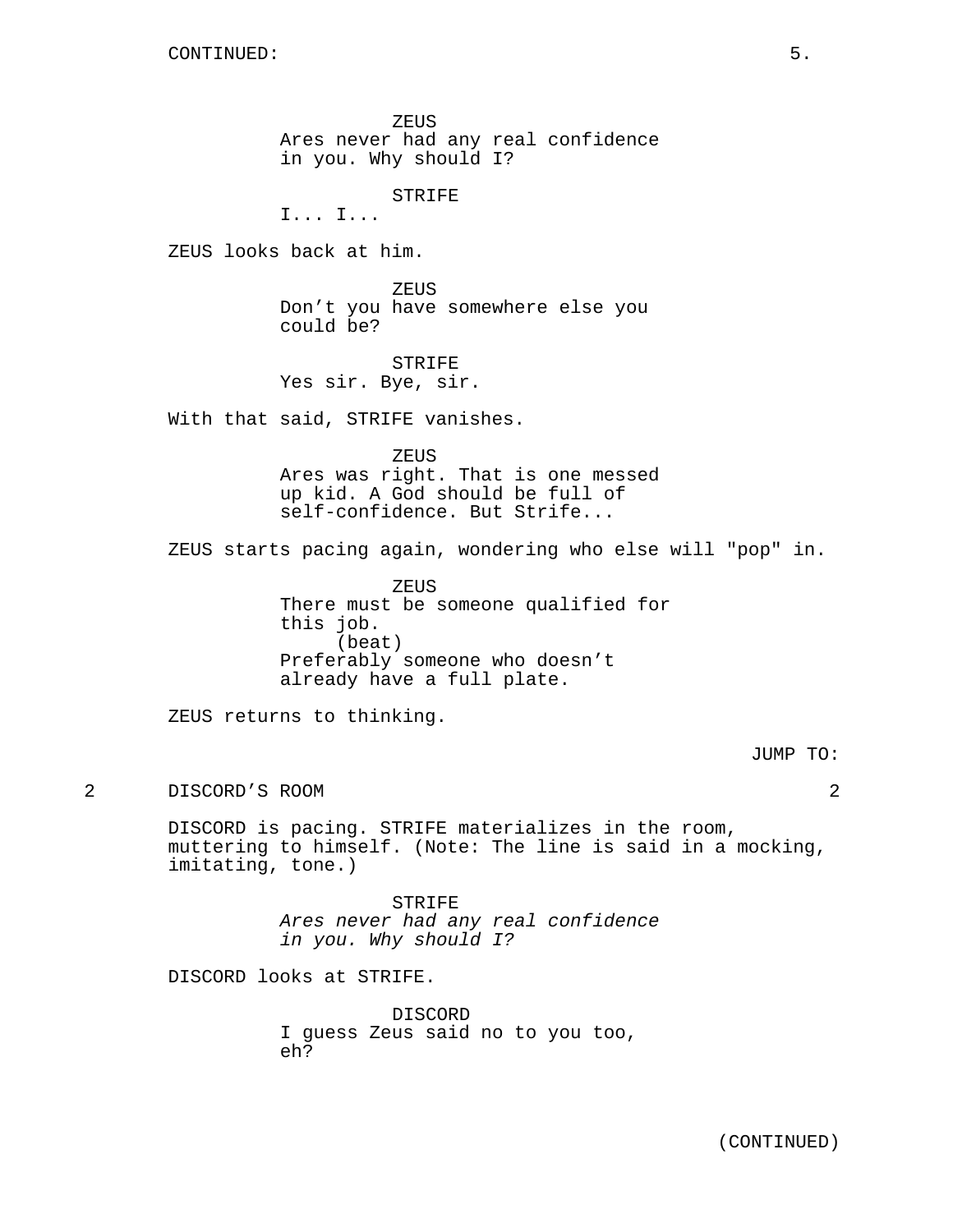STRIFE

Yes.

DISCORD Sometimes he makes me so mad.

STRIFE We are the best ones to take over. Why can't he see that?

DISCORD I don't know.

STRIFE If not us, then who?

DISCORD Good question.

Momentary pause. DISCORD tries to think. STRIFE watches her pacing, and thinking. He starts muttering to himself again.

> STRIFE No one knows Ares as well as we do. We know how he thinks, how he acts. We would be perfect.

DISCORD looks at STRIFE.

DISCORD What did you say?

STRIFE looks at DISCORD.

STRIFE I said we'd be perfect.

DISCORD No, before that.

STRIFE thinks.

STRIFE Ah... No one knows Ares as well as we do.

DISCORD smiles. STRIFE looks at her.

STRIFE

What?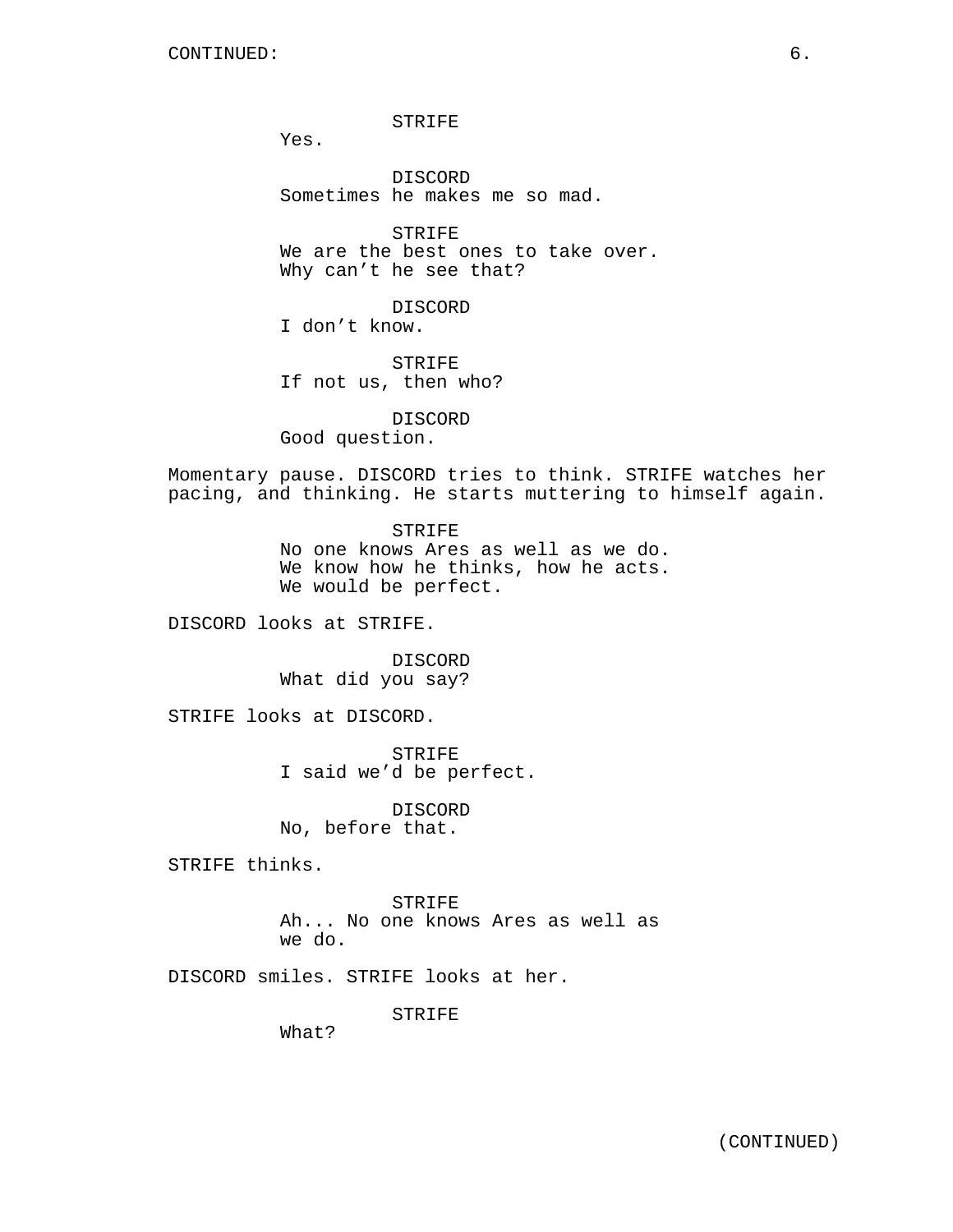DISCORD You're wrong on that. There are at least two other people who know Ares as well as we do. Maybe better.

STRIFE looks at her with a confused look on his face.

#### STRIFE

There is?

### DISCORD

Yes, there is. And one of them might be persuaded to go to Zeus and ask for the job.

STRIFE is still confused.

STRIFE What good would that do?

### DISCORD

If Zeus gives him the position, we would be able to keep our jobs. We might even be able to persuade him to give us more responsibility.

STRIFE That would be good.

DISCORD

Now all we have to do is find him and convince him.

STRIFE

Find who?

DISCORD looks at STRIFE.

DISCORD Who is Ares' favorite nephew?

STRIFE I thought I was?

DISCORD There is one other who has been all he's talked about lately.

STRIFE thinks. DISCORD stares at him. STRIFE smiles. DISCORD smiles.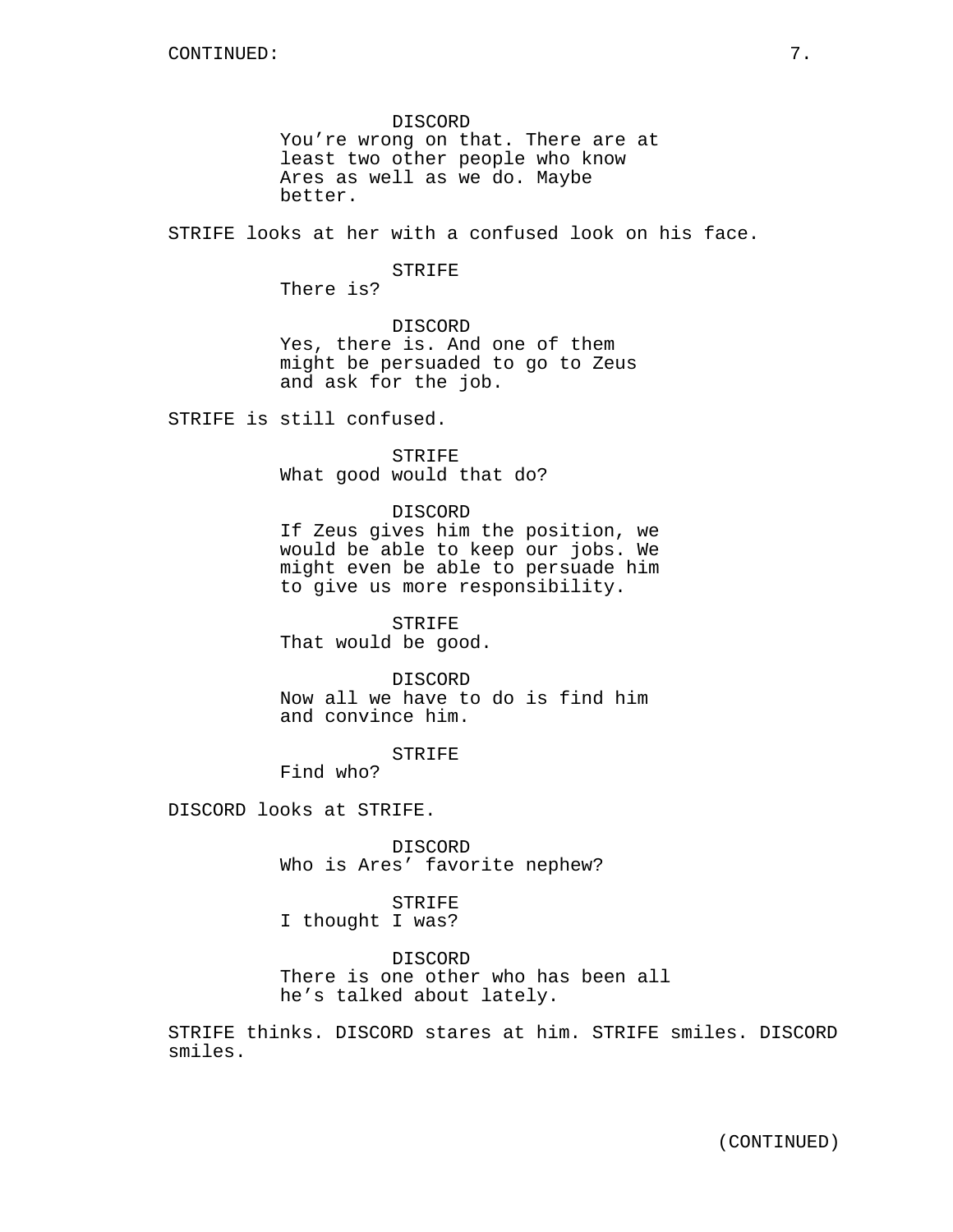STRIFE He would be good.

DISCORD Yes he would. And Ares would be so proud. He'd finally find a way to outwit Hercules.

STRIFE Let's do it.

DISCORD and STRIFE laugh and vanish.

## JUMP TO:

## **5 DAYS LATER**

3 HERCULES' PLACE - BACK YARD (MORNING) 3

DIANA is sitting by the pond - daydreaming. CLARK materializes behind her.

> **CLARK** Hey, mom! You'll never guess what...

CLARK notices she isn't paying attention.

CLARK

Mom? (beat) Mother, are you listening?

DIANA snaps out of it.

DIANA

What?

CLARK Where were you?

DIANA

Nowhere.

CLARK sits beside her. He can sense something is bothering her.

CLARK

What's wrong?

DIANA

Nothing.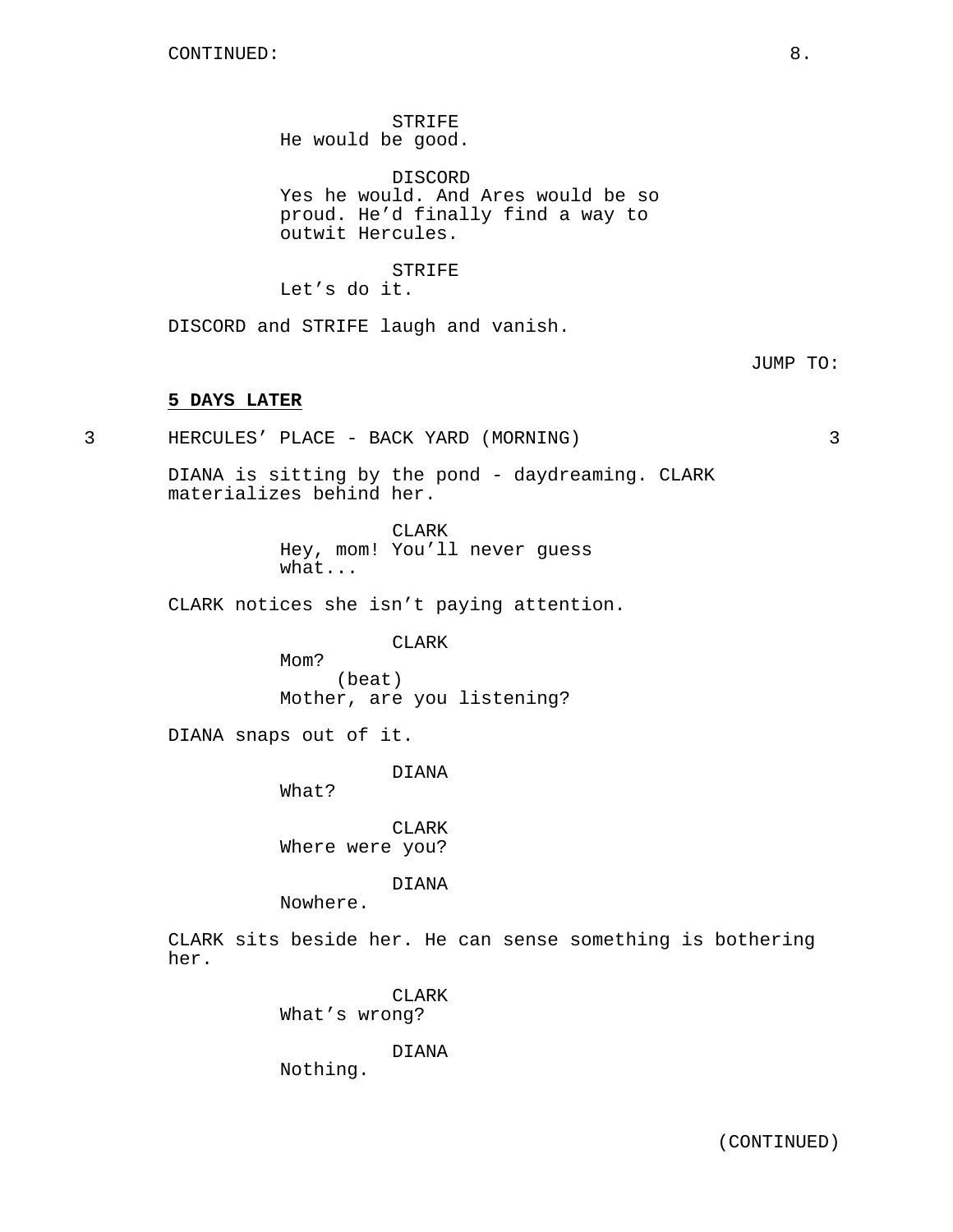CLARK Mother, I can tell something is bothering you. Tell me what it is. Maybe I can help.

DIANA Trust me. You can't.

### CLARK

Why? (beat) What is it?

DIANA mutters the following line.

## DIANA

Ares.

CLARK looks at her with a raised eyebrow.

CLARK What was that?

DIANA rises. She has her back to CLARK, and is staring off into the distance.

> DIANA Ares. He's... He's...

> > CLARK

He's what?

Momentary pause. CLARK decides to play dumb. DIANA has no idea that CLARK was at the trial, and he doesn't want her to know.

### CLARK

Mother?

## DIANA

He's...

CLARK rises and goes to her. He stands at her side, and looks at her.

> CLARK Is he bothering you?

> > DIANA

No.

CLARK gives her a confused look.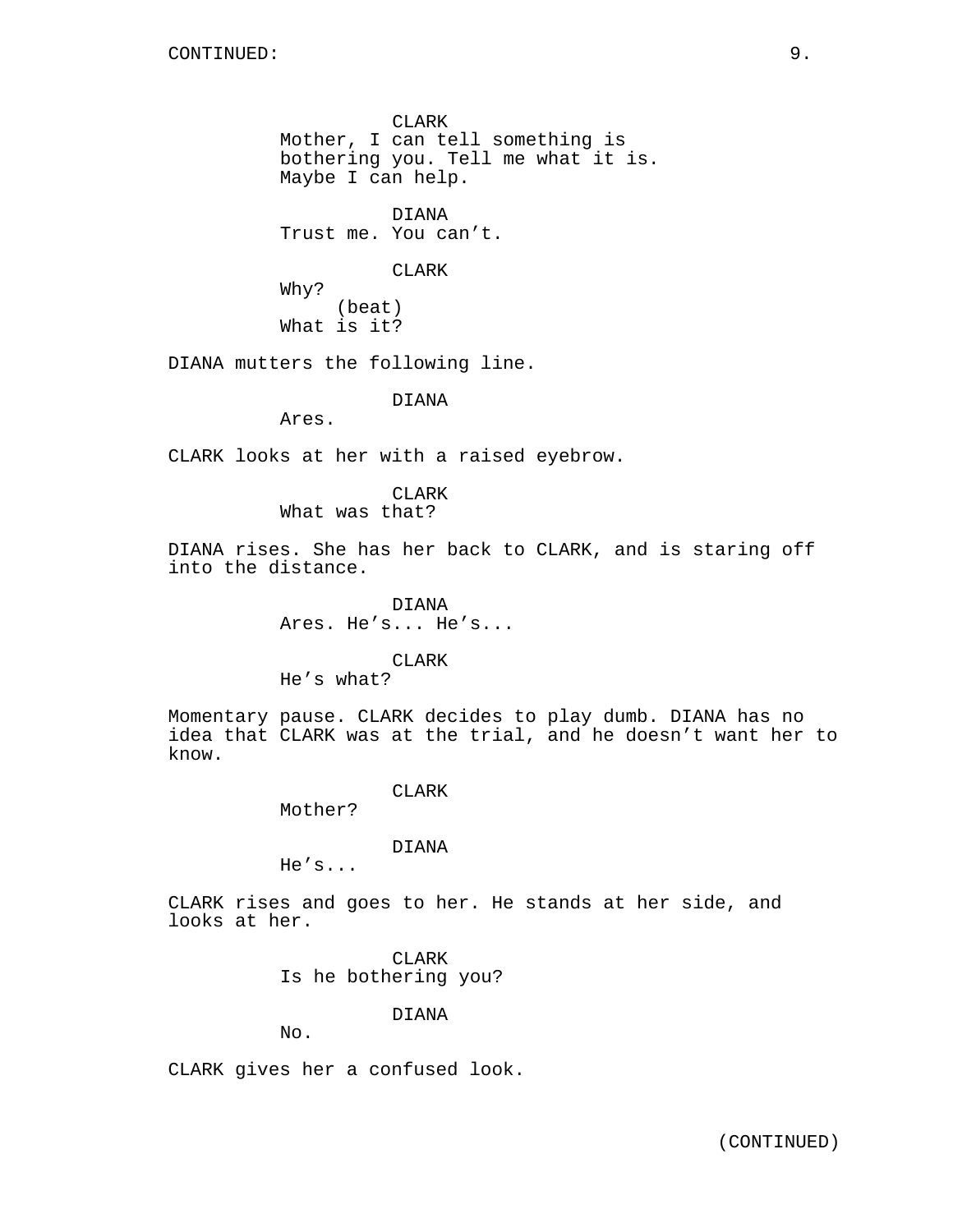CLARK Then what? (beat) Mother?

DIANA turns to him, and looks at him.

DIANA We need to talk.

CLARK What do you...

DIANA motions him to sit. He does.

CONTINUE TO:

4 TIME FLIES 4

DIANA tells CLARK that their Ares killed the present Ares, and is being punished by the gods. CLARK doesn't let on that he knows this already. As DIANA finishes telling him the story, we...

CONTINUE TO:

5 TIME RESUMES 5

CLARK looks at DIANA.

CLARK So, Ares is imprisoned in a cave.

DIANA

Yes.

CLARK That means that...

Momentary pause. DIANA looks at CLARK.

**CLARK** ...there is no God of War.

DIANA

I believe Athena is filling in for him while... well, while...

CLARK No, mother, I mean there is no GOD of war. Athena already was... I mean is... the goddess of war.

(CONTINUED)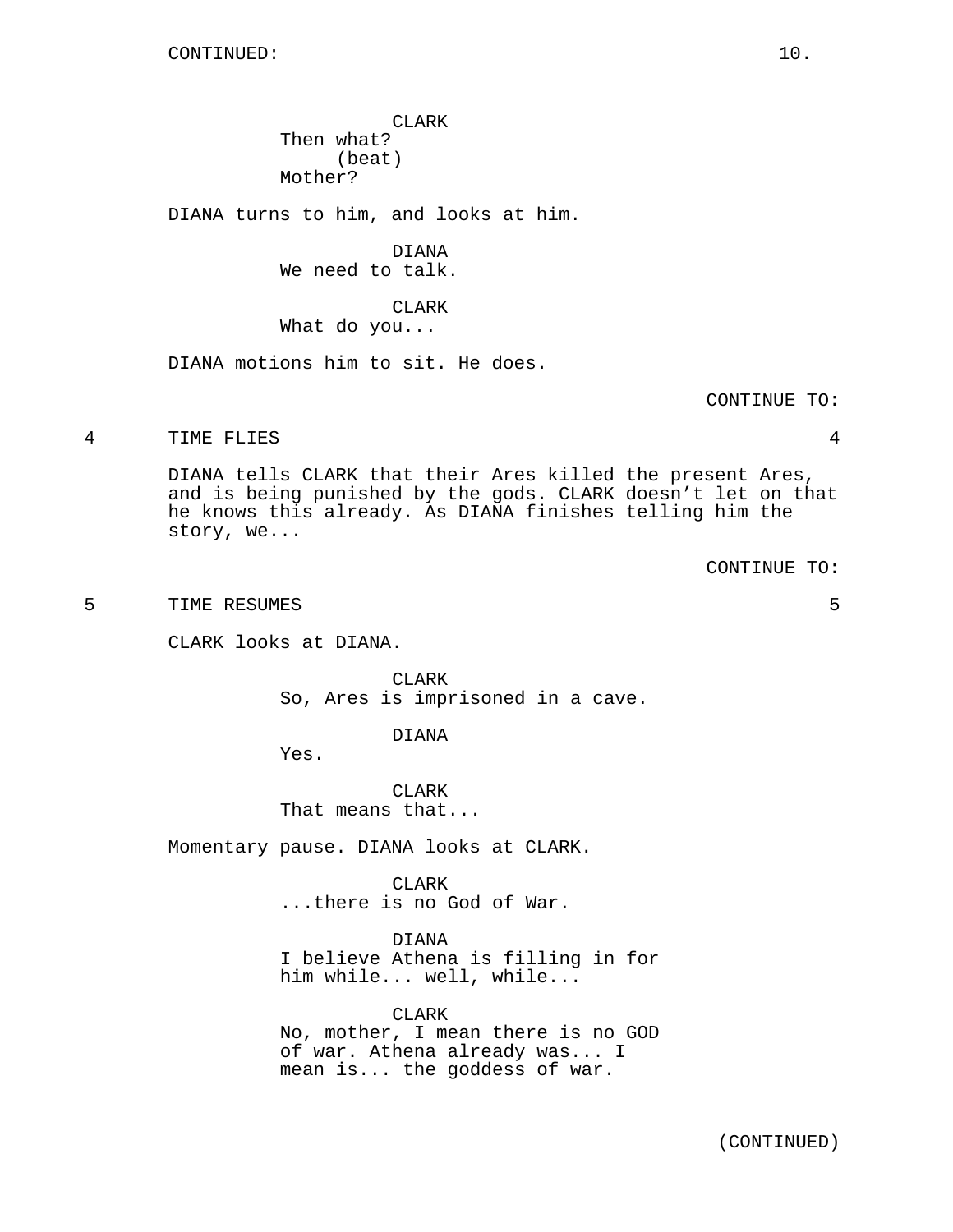DIANA What are you saying?

CLARK rises. He decides to voice what he has been thinking about since the trial.

> CLARK Maybe I can ask grandfather if I...

DIANA looks at him, stunned.

DIANA Don't even think about it.

CLARK looks at her.

CLARK You don't think I can do it?

DIANA It's not that. It's just...

CLARK Just what?

DIANA Your father isn't going to like it.

CLARK Mother, he doesn't have to know.

DIANA gives him a "what?" look.

DIANA How do you plan on hiding something like that from him? It's not like you...

DIANA pauses, trying to think of an analogy. She can't.

CLARK Look, grandfather hasn't even said yes, yet.

# DIANA

True.

CLARK I'm going to go ask him.

DIANA

Clark, I...

CLARK vanishes.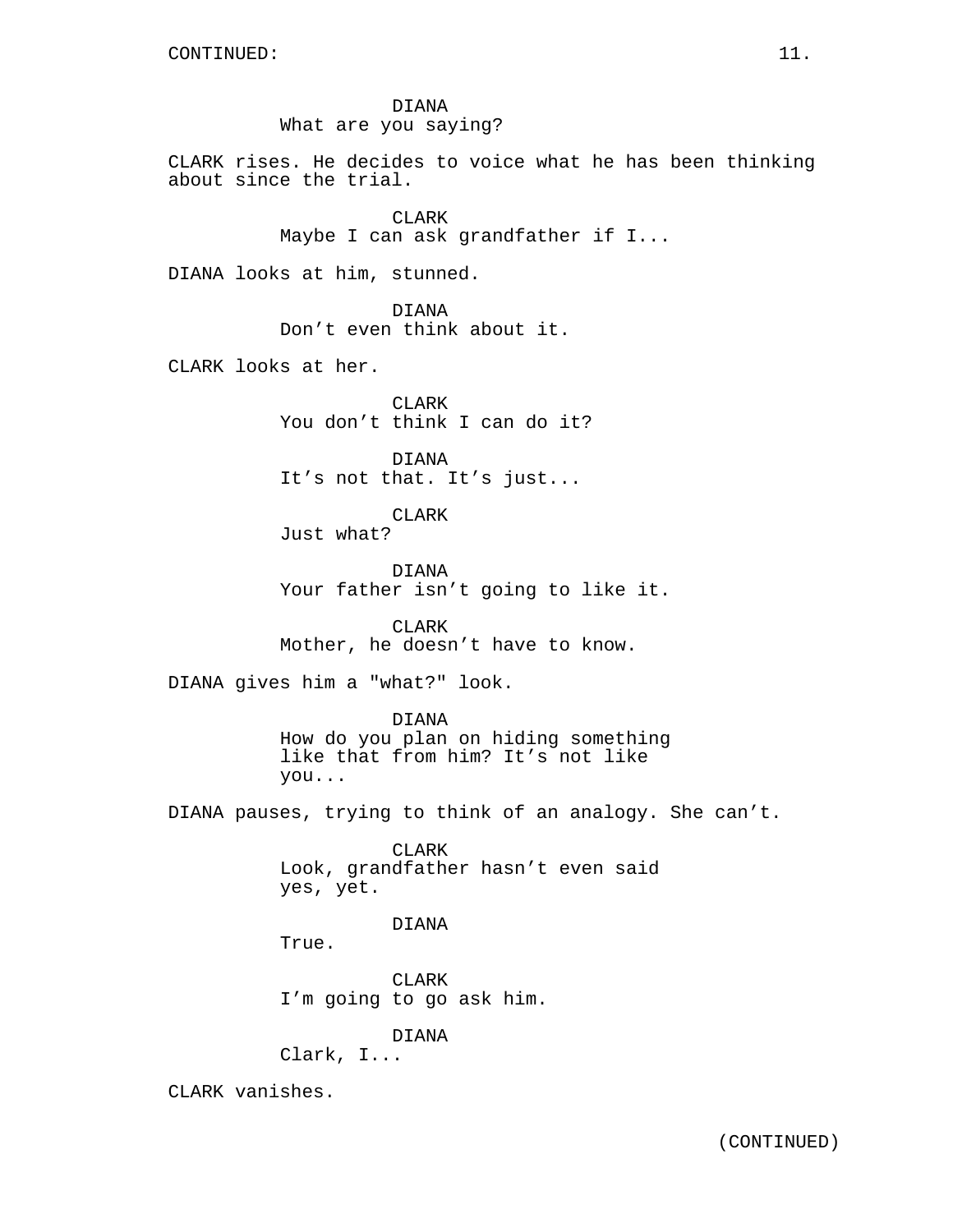## DIANA Great. Just great.

DIANA returns to staring off into the distance.

6 OBSERVATION ROOM - MOUNT OLYMPUS 6

ZEUS and ATHENA are talking. CLARK materializes. ZEUS is surprised. ATHENA wonders what CLARK wants.

> **ZEUS** Clark?! What are you...

CLARK I have come to ask a favor of you, grandfather.

ZEUS Anything, you know that.

CLARK It's about Ares.

ZEUS looks at CLARK.

ZEUS What's done is done. There is no undoing it. You know that. You were at the trial, you heard...

CLARK No. I think you misunderstand. (beat) I'm not here to ask you to release him.

Momentary pause. ZEUS gives him a "you're not?" look.

CLARK I'm here to ask you to let me replace him. Let me be the next God of War.

ZEUS and ATHENA exchange a look. ZEUS looks at CLARK.

ZEUS Now, Clark, I can't just...

CLARK I've known Ares since I was six. I know how to handle a sword better than most.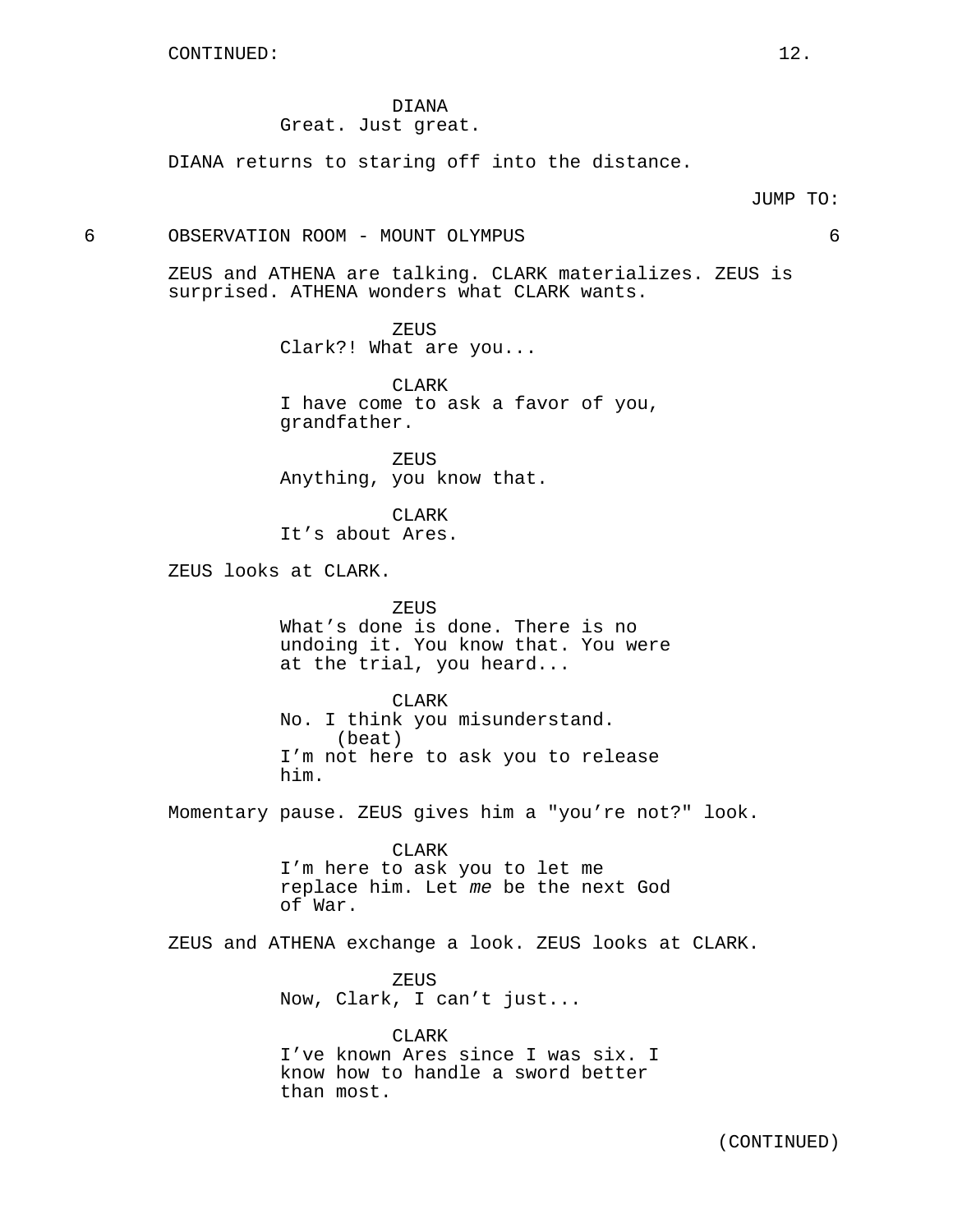ZEUS Clark, I...

CLARK

When I was three, Mac gave me my first sword. Of course it was only a toy sword, but it was still a sword none the less. He...

ZEUS looks at him.

ZEUS

Clark, it's not that....

### CLARK

As I grew up, Mac taught me how to fight, how to handle a sword. Once I turned 18, Ares stepped in. He told me I...

ATHENA Being a good fighter has nothing to do with being the god of war. I...

CLARK You need a god of war. Give me a chance, grandfather. I won't let you down.

ZEUS It's not up to me. The Olympian Council will have to vote.

ATHENA looks to ZEUS.

ATHENA

Father, I...

CLARK When? How soon can...

## ZEUS

It so happens that the Council is all here. We were going to appoint Athena as Ares' replacement, since no other qualified applicants were found. I'll inform them that you are interested. Don't go away.

ZEUS vanishes, leaving CLARK and ATHENA alone. ATHENA looks mad. CLARK smiles at her.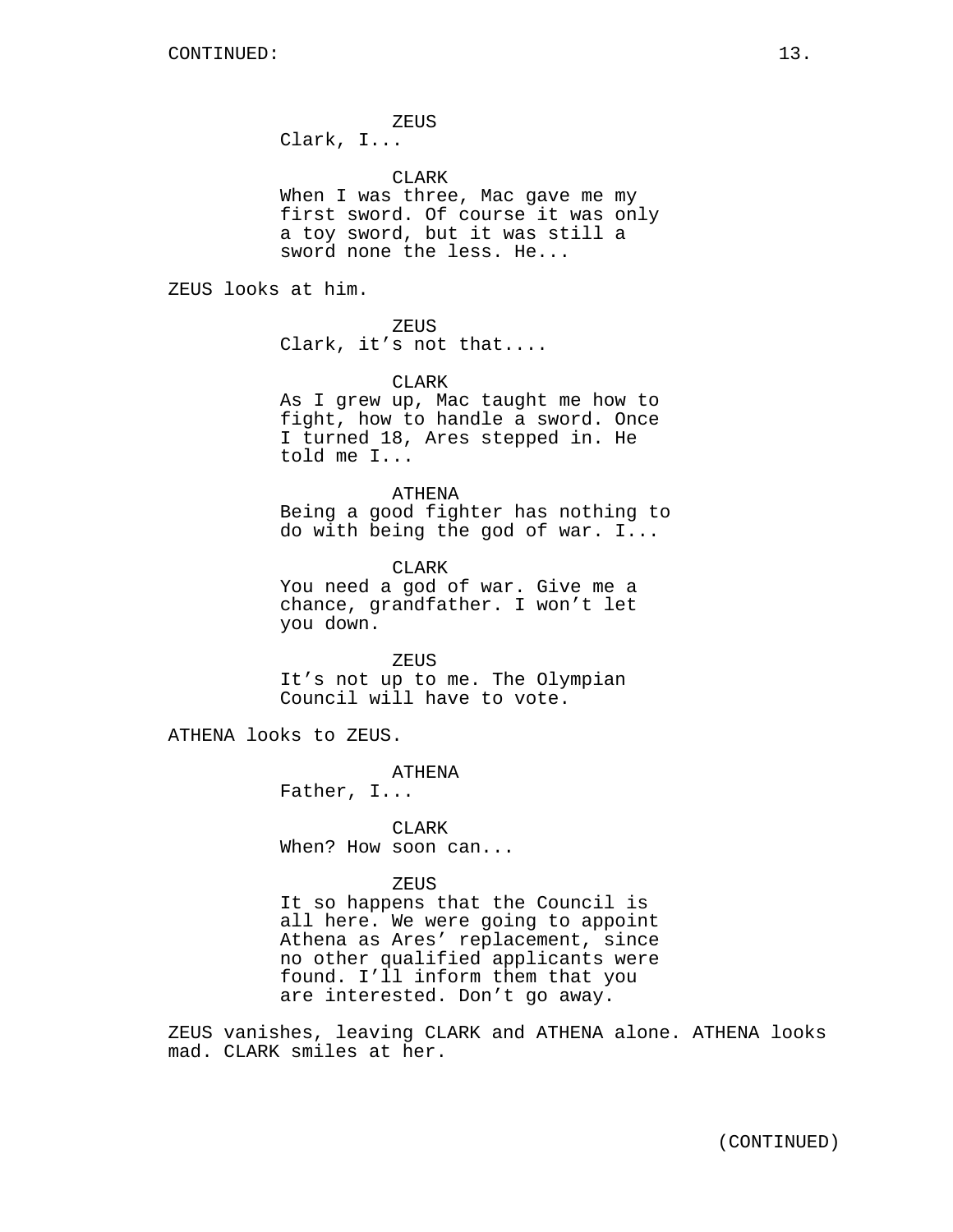CLARK So, nice to see you again, what have you been up to?

ATHENA

Look, Clark, don't get your hopes up, okay! I've worked too hard for this. I won't let you take it away from me.

CLARK Take it from you? You don't even have it yet?

ATHENA Yes I did.

CLARK You already are the goddess of war, Athena. Isn't that enough?

#### ATHENA

No.

(beat) Discord wanted to be considered, so did Strife. But Zeus didn't think they had what it took to...

CLARK starts to laugh.

ATHENA What's so funny?

CLARK

Discord and Strife. Did they seriously think they could take over for Ares? They are perfect as assistants, but to be in charge?

CLARK starts to laugh again. ATHENA stares at him. CLARK notices the look and stops laughing.

CLARK

What? (beat) Why are you looking at me like that?

ATHENA Does your father know you are here? (beat) That you want to be the next Ares? (beat) (MORE)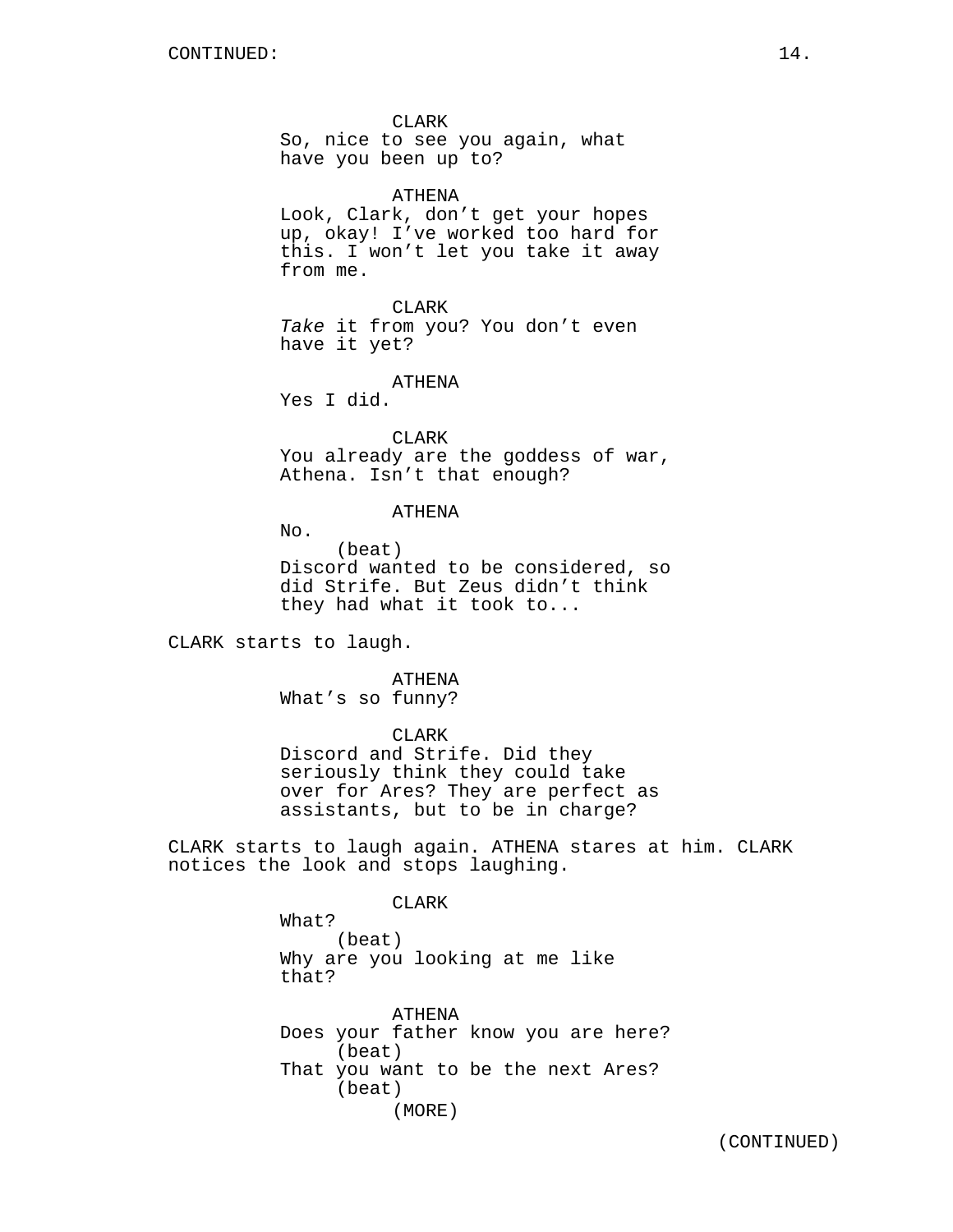ATHENA (cont'd) He doesn't, does he? (beat) How do you think he'll react when he hears that you want to be the next Ares, hunh?

CLARK glares at her.

CLARK If I wanted to be Ares, all I'd have to do is this.

With a mere thought, he transforms into Ares. She's stunned. As Ares, he smiles, waits a few moments, and then transforms back into himself.

> ATHENA Molecular transformation. You've mastered it. And at such a young age. I'm impressed.

CLARK Thank you. It was one of the first things Ares taught me.

ATHENA looks at CLARK.

ATHENA

I...

ZEUS materializes.

ZEUS The Council has agreed that Clark meets the qualifications. They are ready to test you. Both of you.

ATHENA looks at ZEUS with a raised eyebrow.

#### ATHENA

Test us?

### ZEUS

You will each be given 12 scenarios. You will be graded on how you resolve each one. The one with the highest score, wins.

ZEUS turns to CLARK.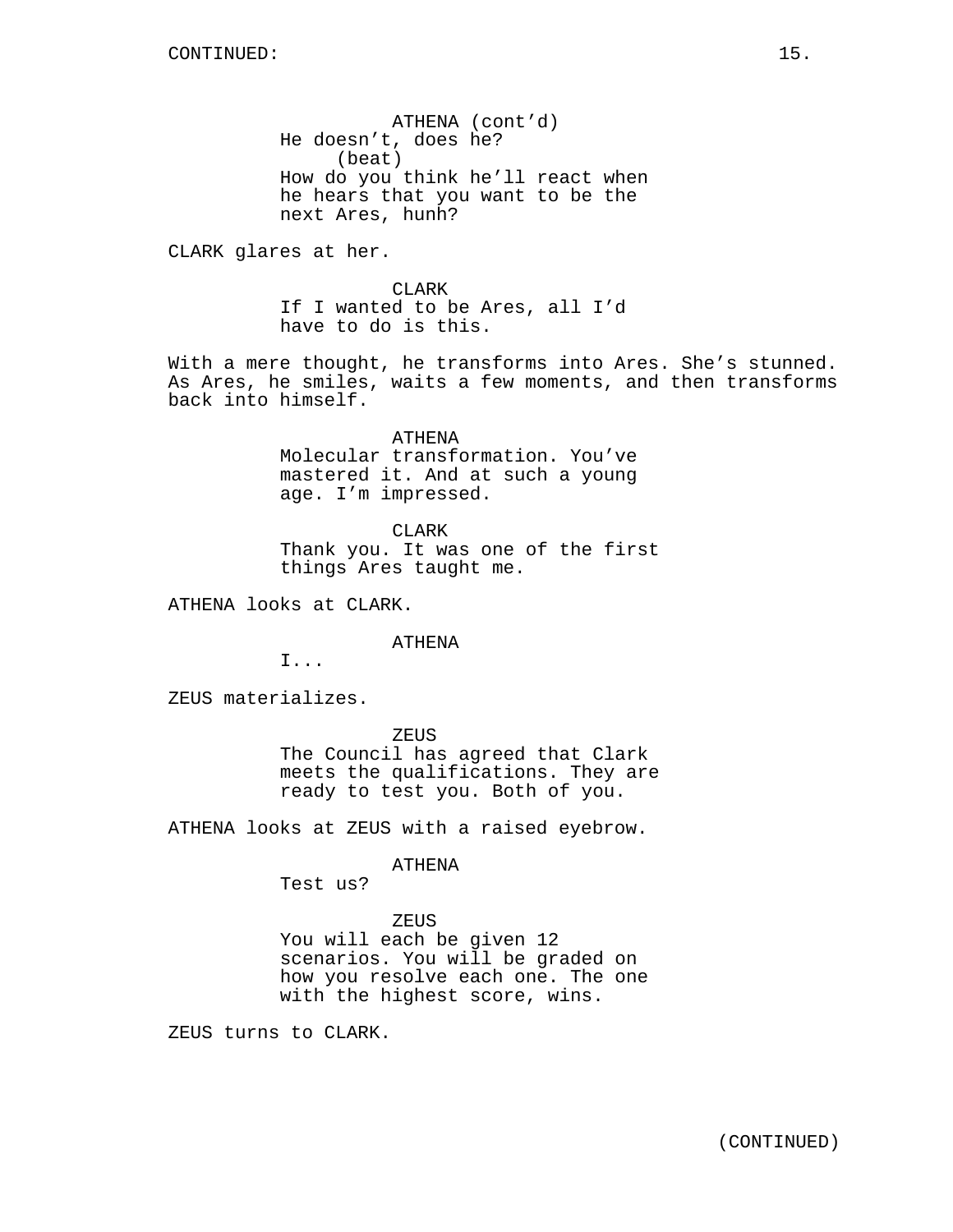### ZEUS

## Clark, since you are the challenger, you are first.

CLARK heads to ZEUS. ZEUS looks at ATHENA.

### ZEUS

Athena, remain here til my return.

ATHENA bows her head in acknowledgment.

### ATHENA

# Yes, father.

CLARK and ZEUS vanish. ATHENA walks over to a chair and sits.

FADE IN TO:

### 7 TIME FLIES 7

CLARK is put through the 12 scenarios. Some involve fighting, some reasoning, some cunning, and some deceit. CLARK uses everything that Ares and Duncan taught him. He even uses molecular transformation to his advantage. He aces everything. The Council is very impressed with him. When the tests are completed, the Council thanks CLARK and dismisses him.

FADE BACK TO:

### 8 OBSERVATION ROOM 8

ZEUS and CLARK materialize in the room. ATHENA rises.

ZEUS

Athena.

ATHENA heads to ZEUS. CLARK heads to where she was sitting. As they pass, she addresses him.

#### ATHENA

How was it?

CLARK winks at her.

CLARK Piece of cake.

ATHENA raises an eyebrow at the statement. She reaches ZEUS, and they vanish.

FADE IN TO: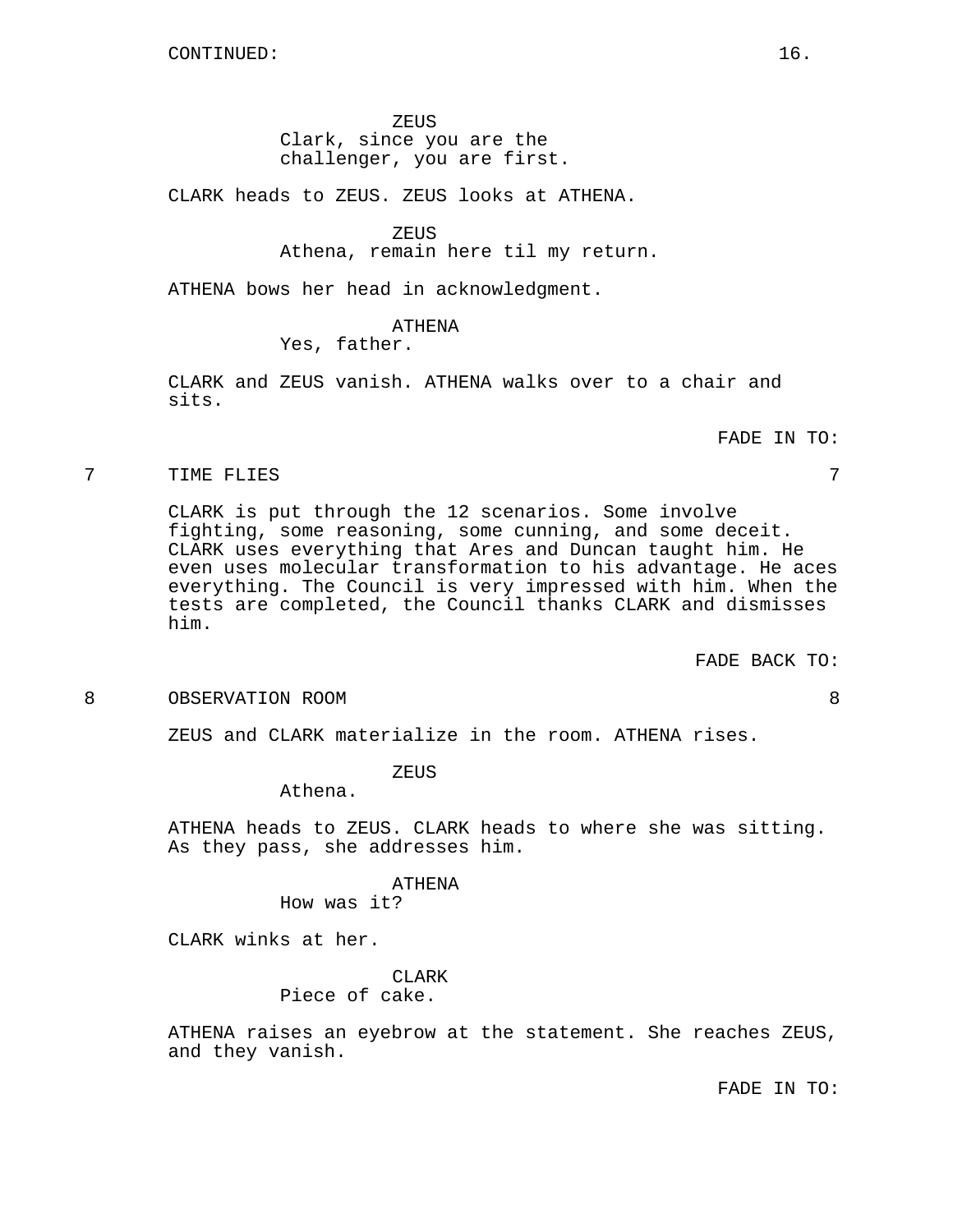# 9 TIME FLIES 9

ATHENA is put through the same 12 scenarios. But, being the goddess of wisdom first and foremost, she tries to reason her way out of each scenario first. A reaction, which in certain scenarios, costs her dearly. She fails the cunning and deceit scenarios, aces the reasoning ones, and passes 98.5% of the fighting ones. When the tests are completed, the Council thanks ATHENA and dismisses her.

FADE BACK TO:

10 OBSERVATION ROOM 10

ZEUS and ATHENA materialize in the room. CLARK looks at them.

> ZEUS Please, wait here.

ZEUS leaves. CLARK walks over to ATHENA who looks upset.

CLARK So, how'd you do?

ATHENA

Okay.

CLARK looks at her with a raised eyebrow.

CLARK Okay? Just okay?

Momentary pause.

ATHENA I was so stupid. I forgot what I was competing for. I let my instincts rule me.

CLARK That's a good thing isn't it?

ATHENA looks at him.

ATHENA Not when your instincts are reasoning and you're competing for war!

CLARK understands.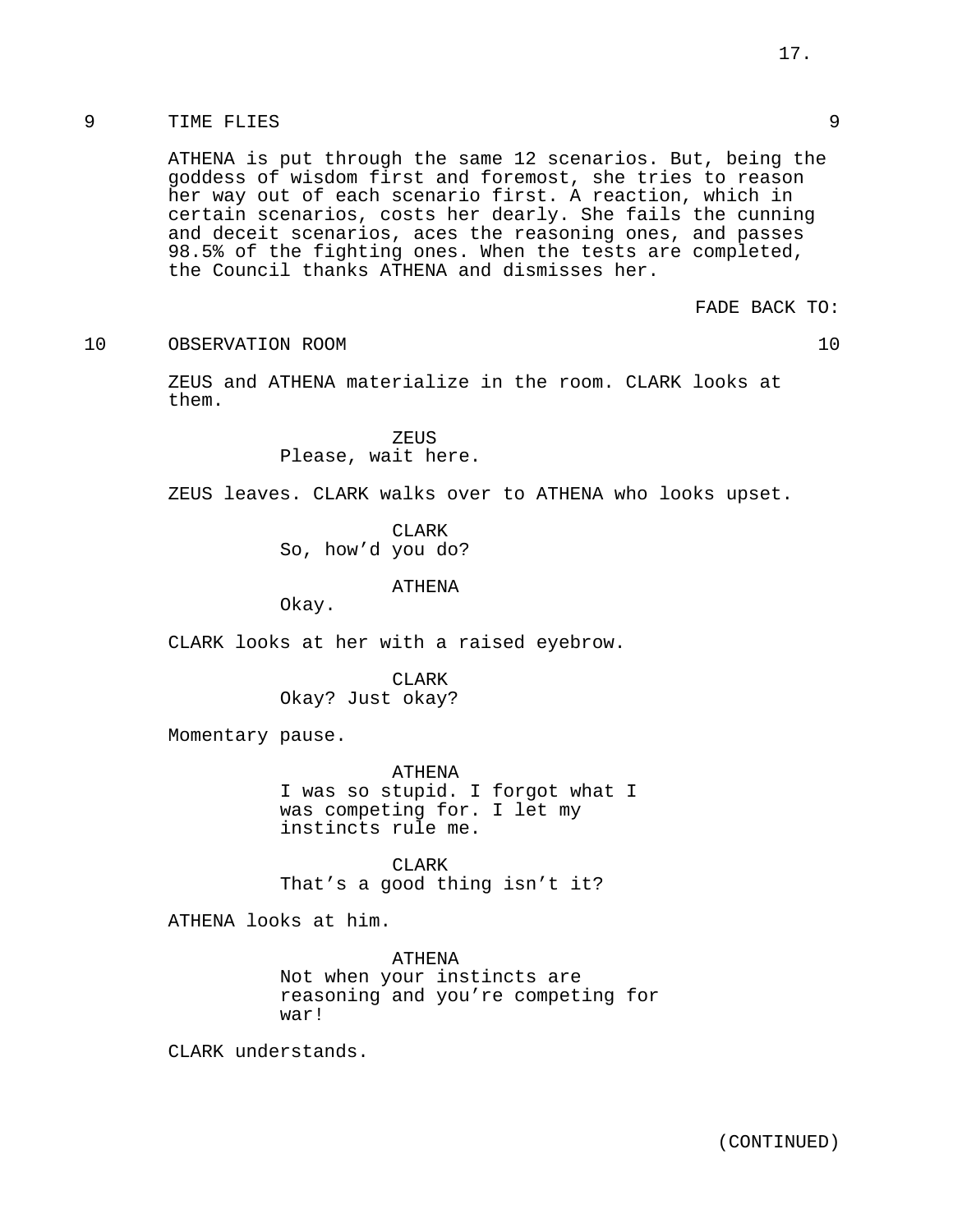CLARK

Oh.

Momentary pause. ATHENA sits on a bench.

ATHENA

I don't know what I was thinking. I could never take Ares' place. He's too... well, he's too...

Momentary pause. CLARK finishes her sentence for her as he sits beside her.

CLARK

Ares.

## ATHENA

Exactly. (beat) I could never be Ares. I guess I'll just have to live with being his... I mean your... second.

CLARK Hey, we don't know how they'll rule. I haven't won yet.

ATHENA

True. But...

Momentary pause. ATHENA looks at him.

ATHENA

...unless you were a complete failure, it's yours.

Momentary pause. ATHENA laughs. CLARK looks at her.

CLARK What's so funny?

ATHENA stops laughing.

### ATHENA

I can't wait to see the look on my brother's face when you go home and say, "Guess what, dad? I'm the new God of War!"

ATHENA laughs again.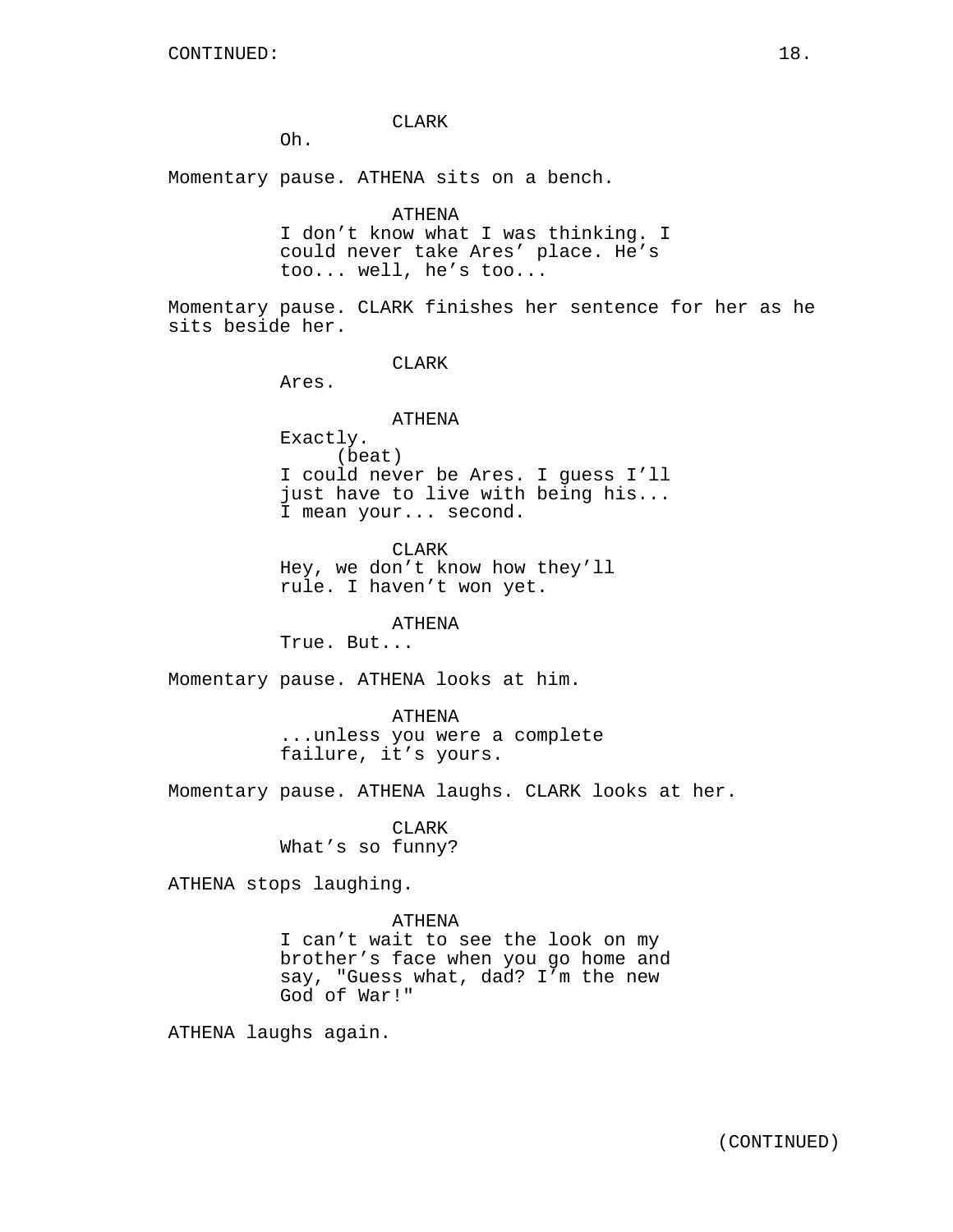CLARK That's not funny. Besides, we...

CLARK's line is cut off as HERMES appears in the room. CLARK and ATHENA get all serious, and look at him.

> HERMES The Council has reached their decision.

> > CLARK

So soon?

HERMES nods.

HERMES

Come with me.

ATHENA and CLARK rise off the bench and go to HERMES. All three vanish.

JUMP TO:

11 INT: HERCULES' PLACE - LIVING ROOM (NOON) 11

DIANA is pacing in the living room. HERCULES enters. She doesn't hear him come in.

HERCULES

Diana? (beat) Diana? (beat) Di...

HERCULES sees her and goes to her.

### HERCULES

Diana?

DIANA still doesn't answer him. HERCULES places his hands on her shoulders, and looks her in the eye.

> HERCULES What is it? What's wrong?

DIANA It's Clark. He's...

HERCULES

He's what?

Momentary pause.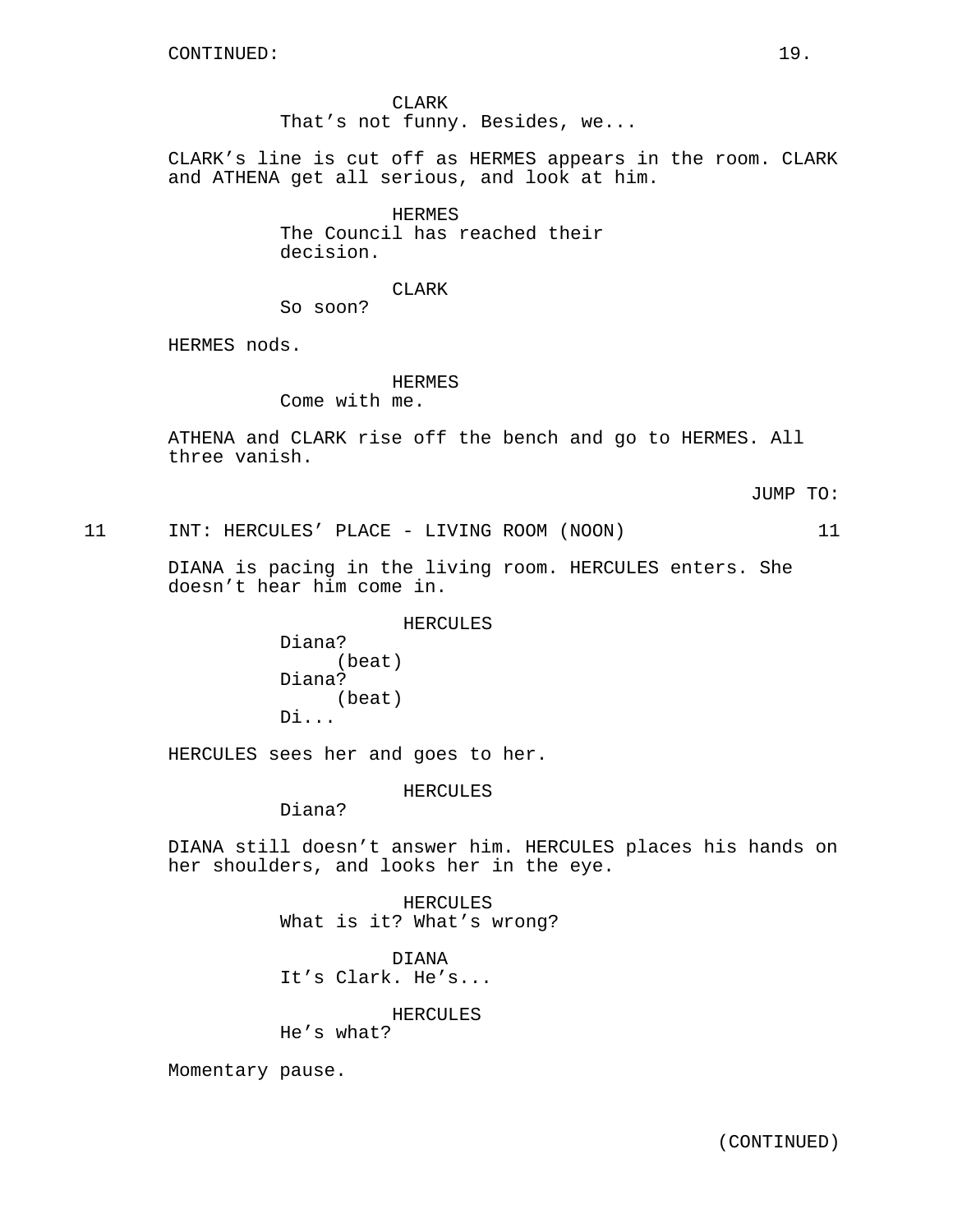DIANA I think he's doing something really stupid.

HERCULES laughs.

### HERCULES

You mean more stupid than the time he took Hades' chariot for a joyride? Or the time he took Cerberus for a walk outside of the underworld? Or the time he made a pass at Artemis? Or the time he...

DIANA gives him a look. He gets serious.

### HERCULES

Sorry. (beat) So, where is he?

DIANA mutters the following line.

DIANA

(mutter Olympus.

HERCULES Can you repeat that? It sounded like you said Olympus.

### DIANA

I did.

HERCULES What's he doing there?

DIANA

He... He...

Momentary pause.

HERCULES Diana, just say it.

DIANA Well, he... (beat) I told him about Ares, and...

HERCULES thinks he understands.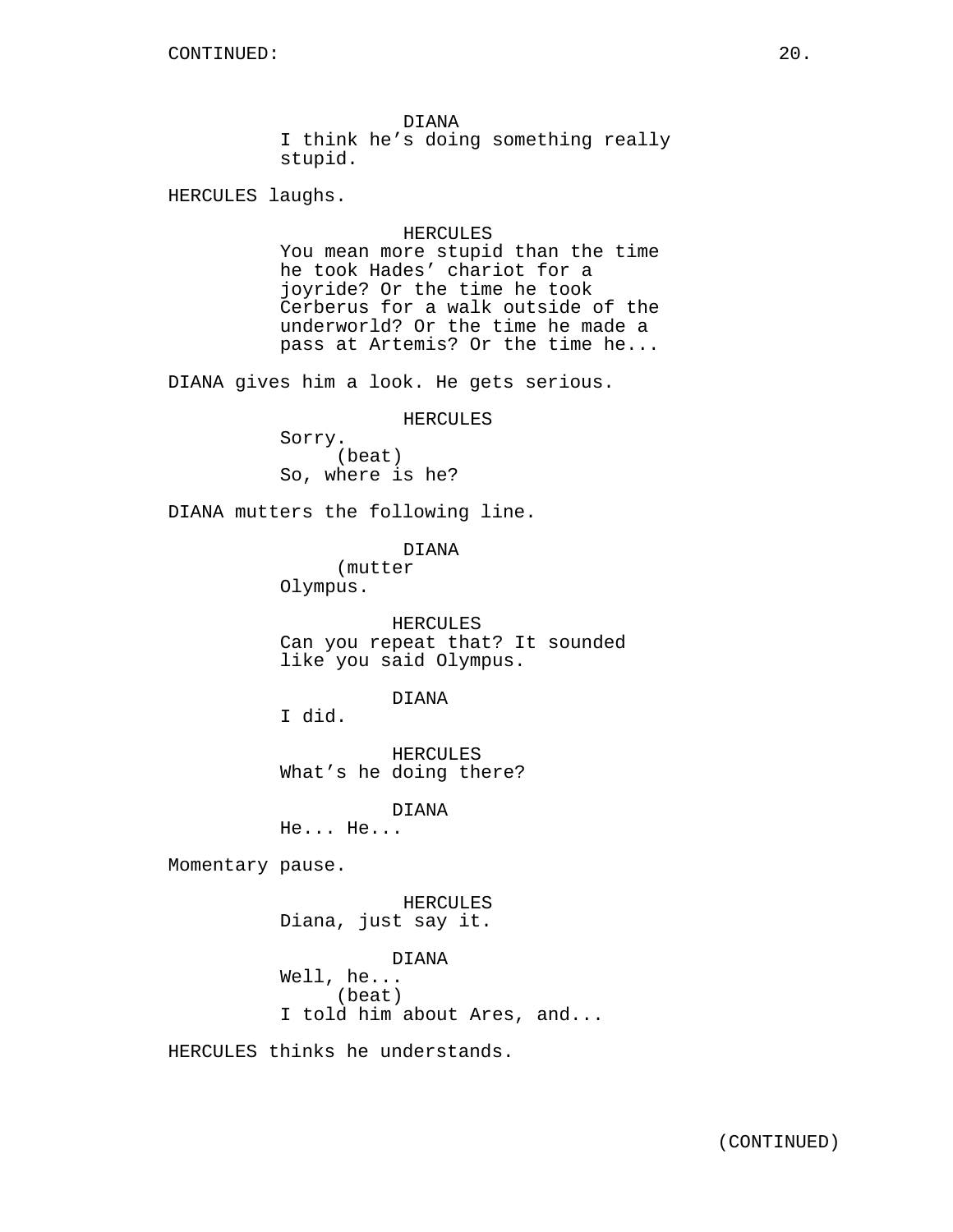HERCULES He's gone to see if he can get the sentence over ruled.

DIANA Well, not exactly.

HERCULES (raise eyebrow) Then what? (beat) He didn't go seeking revenge, did he?

DIANA No. He... He went to ask Zeus if he could...

Momentary pause.

### HERCULES

Could what?

HERCULES waits for DIANA to answer. She doesn't. After a few moments he continues.

### HERCULES

See Ares?

DIANA nods a "no."

HERCULES

Talk to Ares?

DIANA nods a "no."

### HERCULES

Then what?

DIANA looks at him.

# DIANA

Replace him.

HERCULES Replace him?

DIANA

Yes.

HERCULES Does he realize the...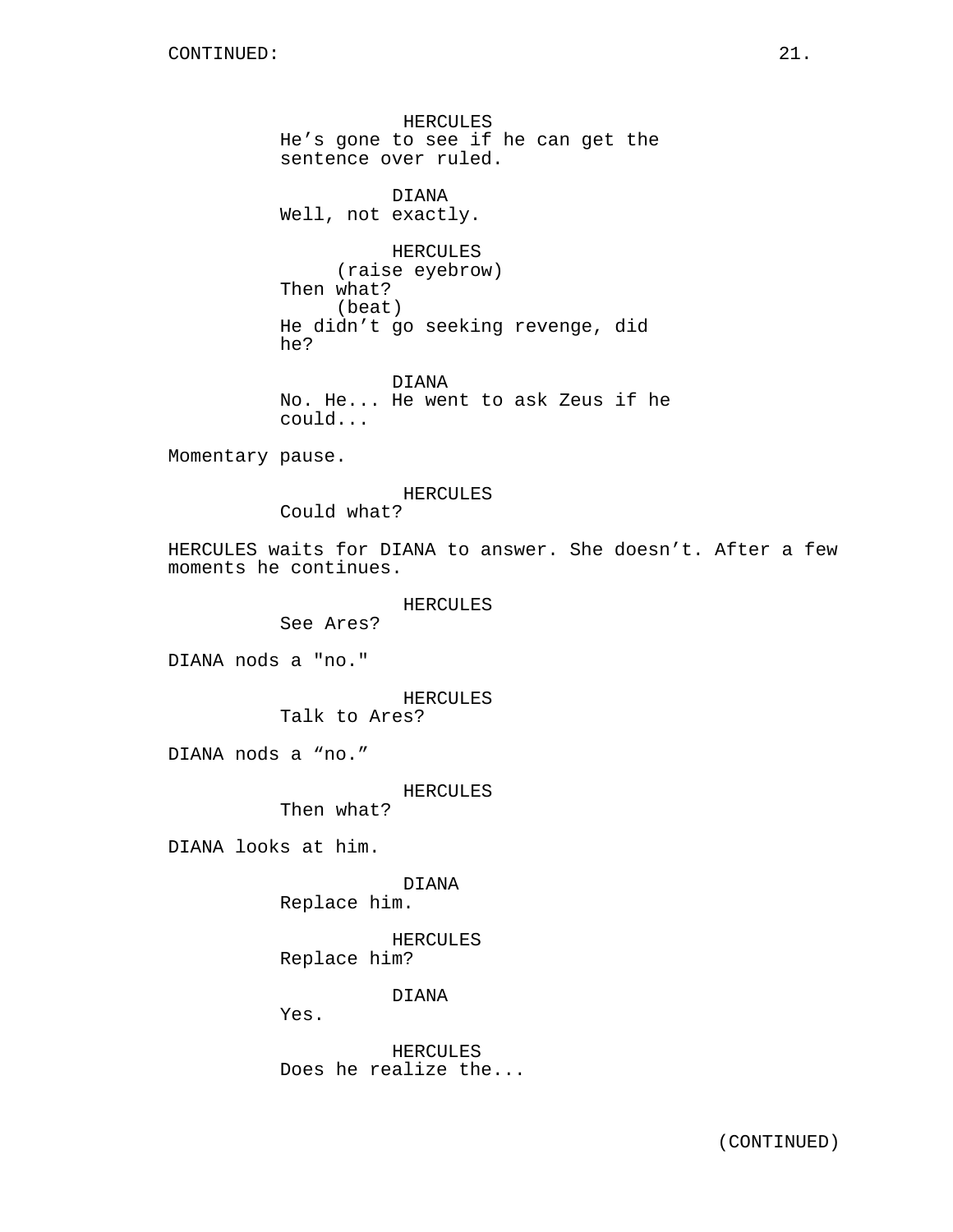DIANA I don't know, probably. (beat) Over the last 12 years, he's been really close with Ares. Ares always treated him like his own.

DIANA looks at HERCULES.

DIANA What... What are the rules? How will they decide if Clark will...

HERCULES I don't know. No god has ever died. At least not as long as I've been alive.

DIANA gives him a look.

DIANA Well, guess! How would you...

Momentary pause. HERCULES thinks.

HERCULES

Well... (beat) First, I'd probably see who wanted the position. Most of the gods already have their hands full, so... (beat) Probably one of the lesser gods would get it.

DIANA I know Athena voiced an interest.

HERCULES Athena? She already is the goddess of war.

DIANA I know. That was her point. And, since...

HERCULES You think Clark will win.

DIANA looks at him.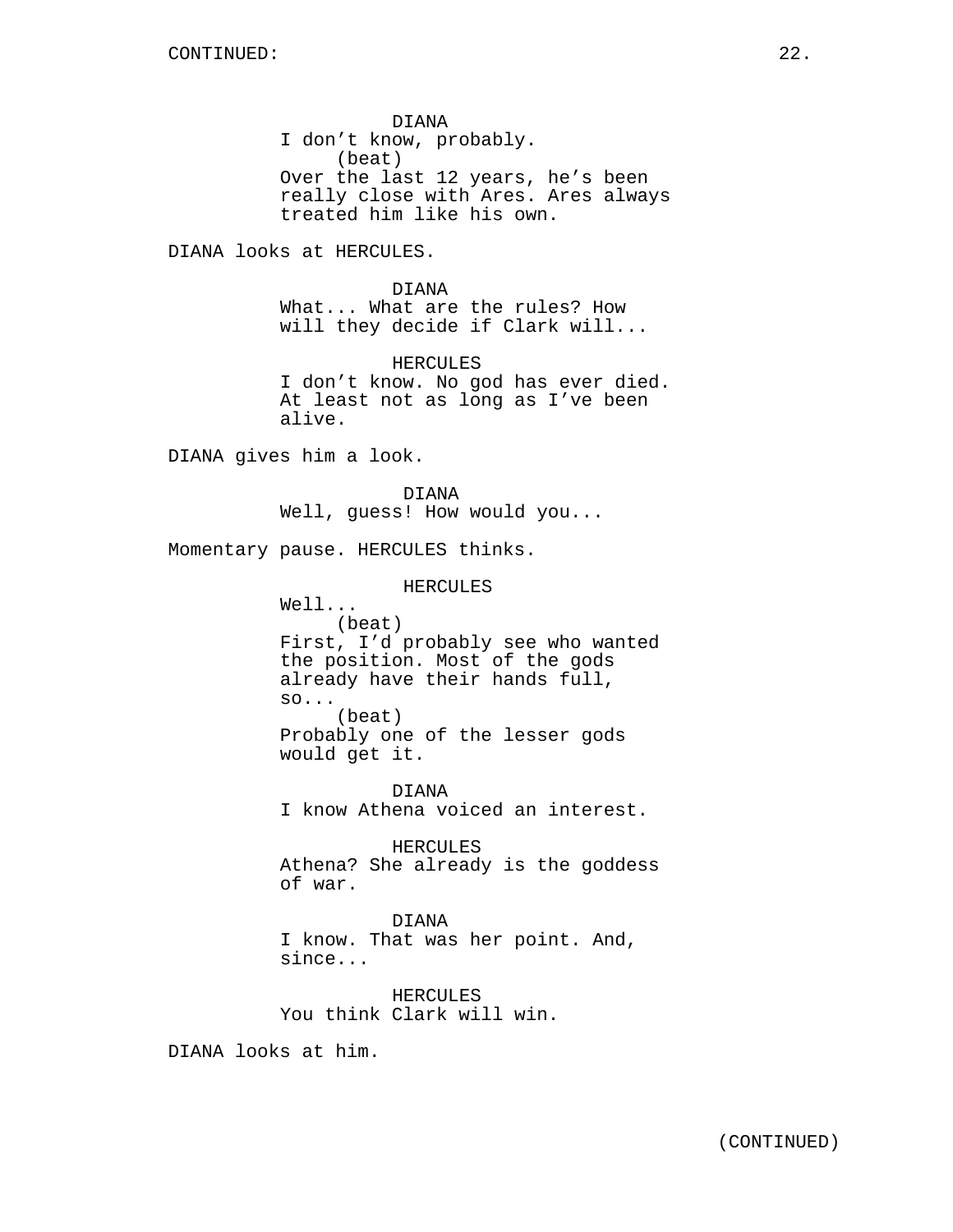DIANA Clark has more experience than Athena does. (beat) Clark learned a lot from Ares. And Duncan. Clark is a child of the 21st century. He has knowledge of events to come. He's studied everything about this time. He knows the outcome of every recorded event. Events that haven't happened yet. Ares would spend hours retelling stories to Clark. (beat) He knows that Ares' imprisonment has changed history. He also knows that no one knows Ares, how he thinks, better than he does. (beat) Oh, Herc. What if... how will...

HERCULES hugs her. She rests her head on his shoulder.

JUMP TO:

12 INT: HALL OF OLYMPUS (2:00PM) 12

ATHENA and CLARK are standing in front of The Council. ZEUS has Ares' sword on the table in front of him. (The sword belongs to the present Ares. The future Ares' sword is in the tomb with the future Ares'.) ZEUS stands, and picks up the sword. He goes to ATHENA and CLARK, and stops in front of them. He holds the sword stretched out across the palms of his hands.)

> ZEUS You both have shown us what you are capable of. (beat) We have thought long and hard about this. For this is not a situation to take lightly. (beat) The decision will impact on the future. All of our futures. (beat) After careful consideration, and examination of your scores, there was only one choice.

Momentary pause. ZEUS turns to CLARK and offers him the sword. ATHENA looks disappointed.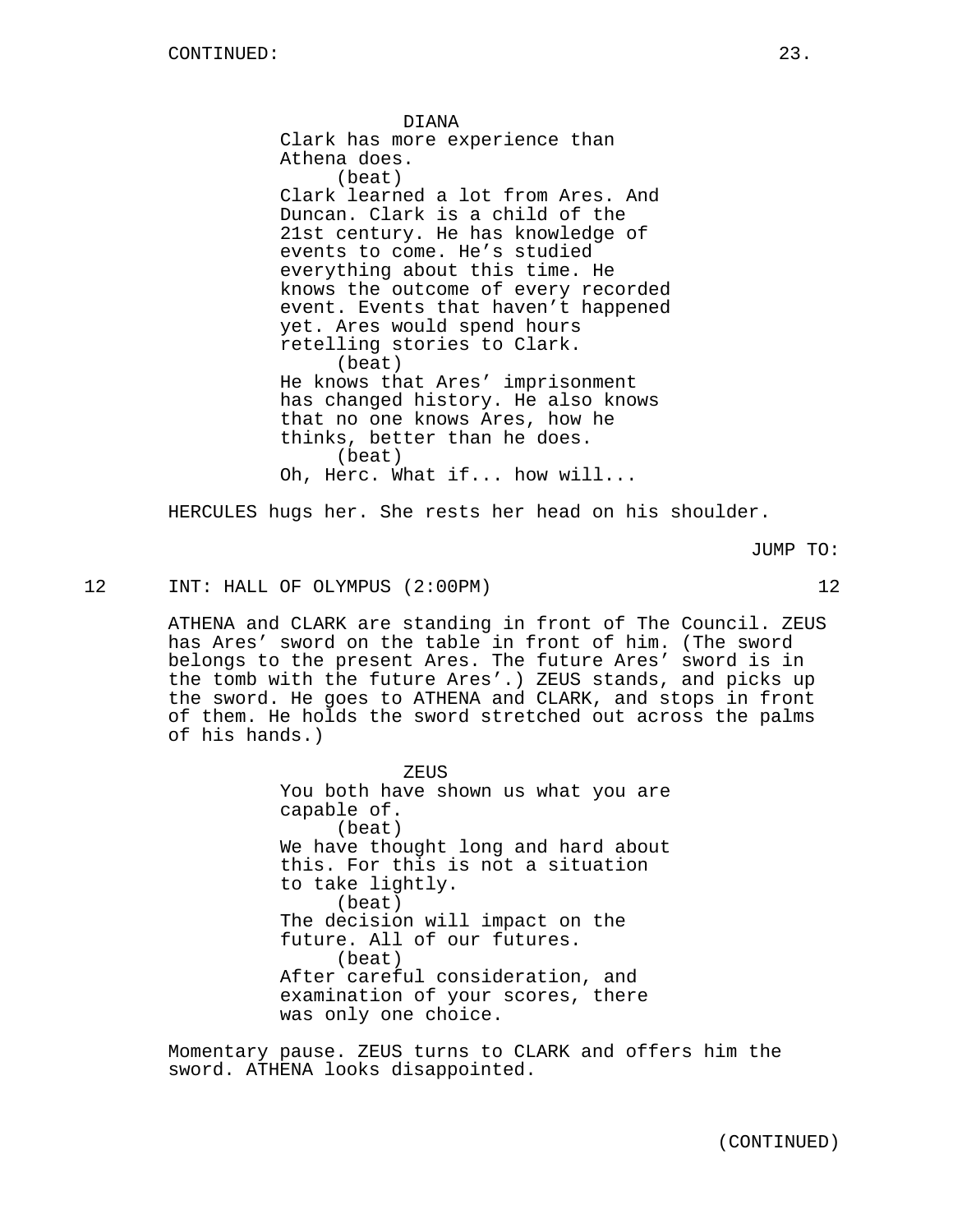ZEUS Clark, son of Hercules and Diana, I hereby appoint you God of War.

CLARK takes the sword from ZEUS.

CLARK I will not disappoint you.

ZEUS mutters to CLARK.

ZEUS

I know.

ZEUS addresses the room.

**ZEUS** 

This session of the Olympian Council is adjourned. We shall gather tomorrow for a festival celebrating Clark's appointment.

One by one the council members vanish, until ZEUS, ATHENA, and CLARK are the only ones left. ATHENA kisses CLARK on the cheek.

> ATHENA Congratulations, Clark. And... (beat) ...good luck with your father.

CLARK looks at her.

CLARK

Thanks.

ATHENA vanishes. CLARK attaches the sword to his waist. (He is wearing a sword holster.) ZEUS puts his arm around him and they walk.

> ZEUS I was very pleased with the way you handled those scenarios. You showed great instincts.

> > CLARK

Thanks.

Momentary pause.

ZEUS

I'm amazed that you've mastered molecular transformation at such a young age.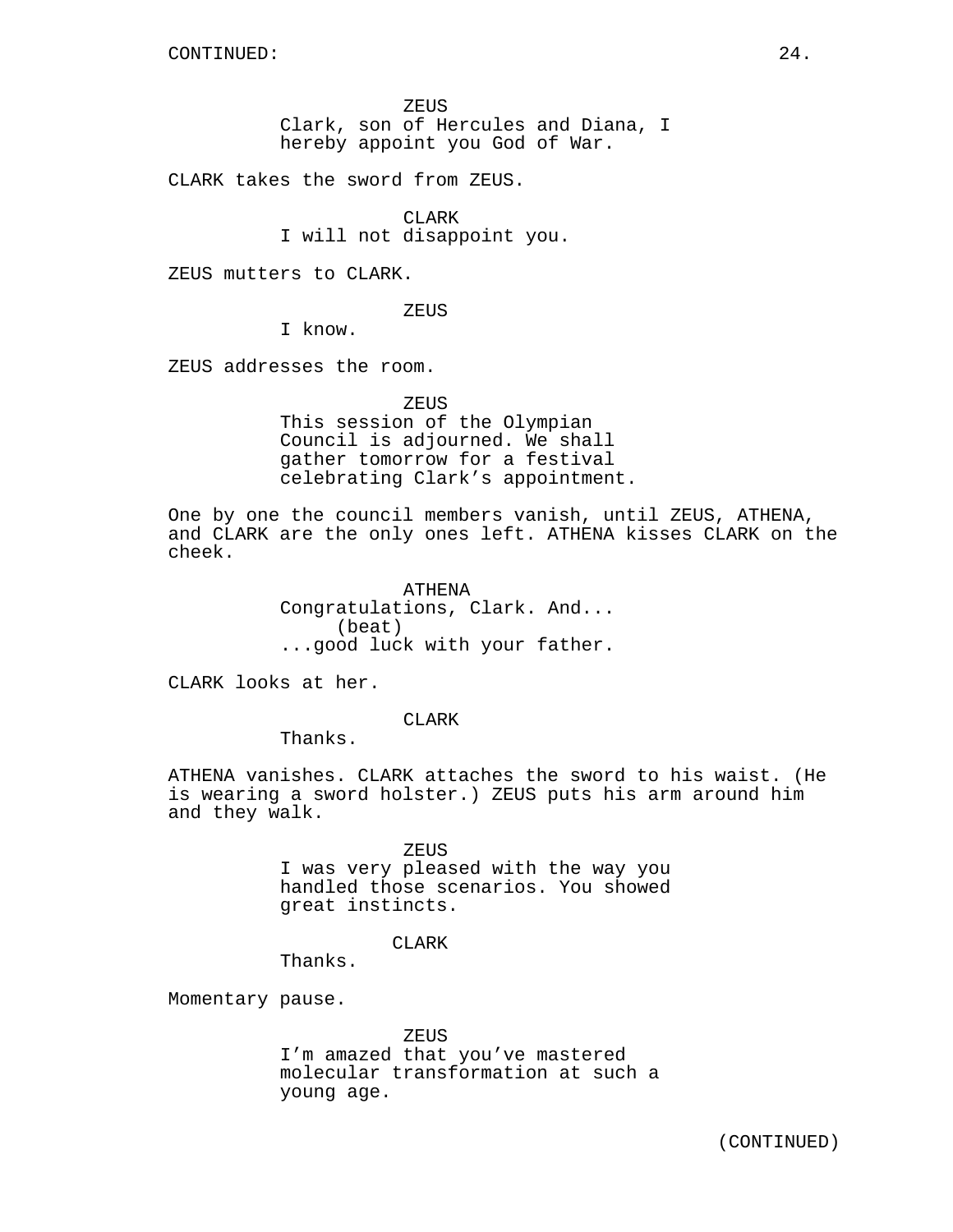CLARK It was one of the first things Ares taught me once I crossed over.

ZEUS We all have the ability of course, but, very few of us use it.

CLARK stops and gives ZEUS a "yeah, right!" look. Momentary pause. They continue walking.

CLARK

Ares always says, "if you want to outsmart your enemy, you must always do the unexpected. Make them see what you want them to see. What they expect to see."

ZEUS

Sounds like Ares.

Momentary pause. ZEUS looks at CLARK.

ZEUS As a matter of fact, there was a lot of Ares in your responses.

CLARK I learned a lot from him.

ZEUS There were also a few un-Ares like responses.

CLARK That was probably due to some other major influences in my life.

ZEUS is curious, and looks at CLARK with a raised eyebrow.

ZEUS

Oh, like who?

CLARK No one you'd know.

ZEUS understands.

ZEUS Ah, so they were of your time.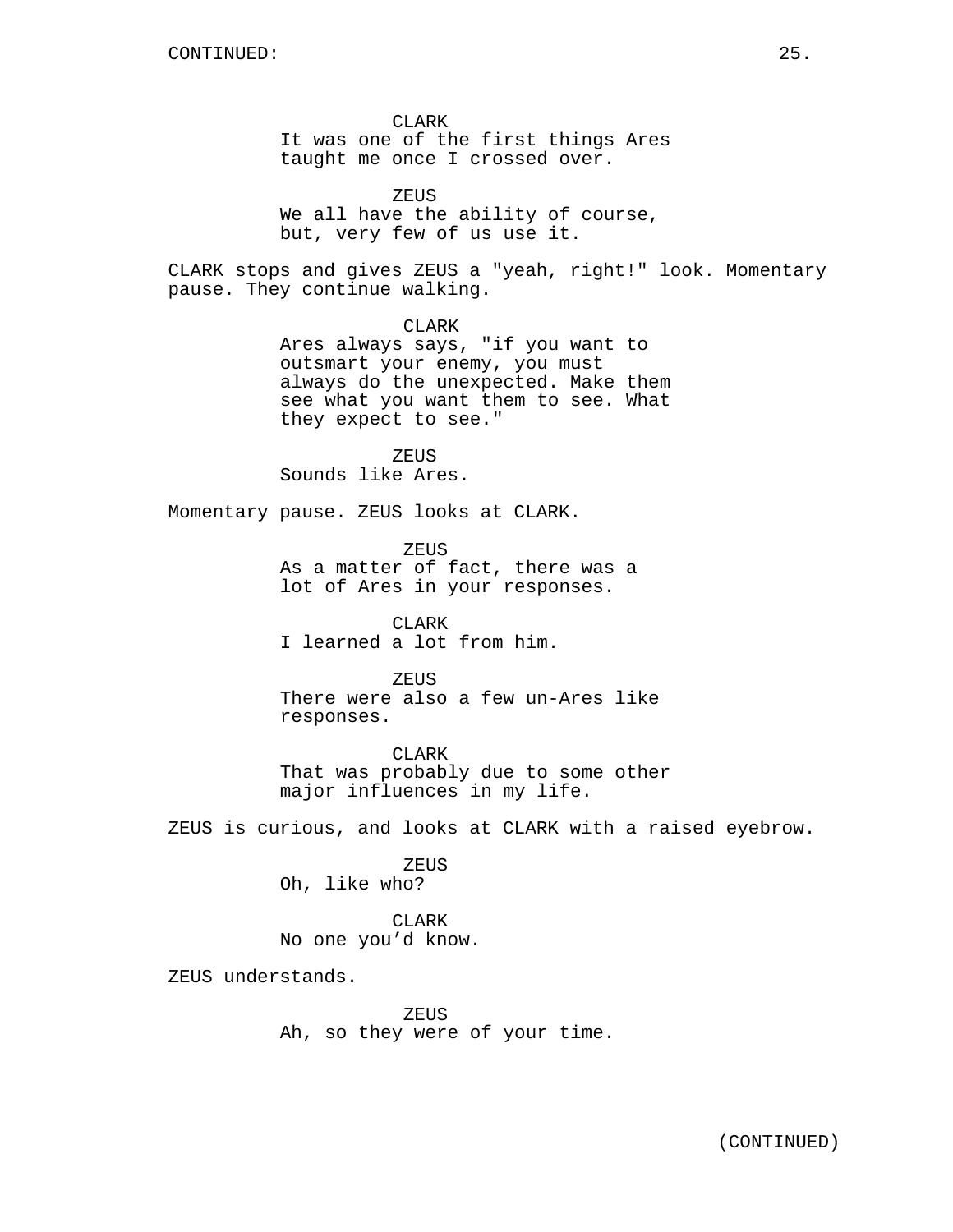CLARK

Yes.

ZEUS next line is said as a statement not a question.

ZEUS Friends of Diana's.

CLARK Well, one was. The other two were his friends really.

ZEUS is curious.

**ZEUS** Diana didn't like them?

CLARK I didn't say that. They were just his friends first.

ZEUS understands.

ZEUS

I see.

CLARK stops again, and looks at ZEUS.

CLARK

Mac taught me that fighting wasn't always the best option. Sometimes you could talk or reason your way out of something.

ZEUS

And from your performance today, I can tell you know when to tell the difference. Not many do. That'll be an asset. I know you'll do a good job.

CLARK Thanks. By the way, who came up with those tests?

ZEUS

Why?

### CLARK

Just wondering what some of them had to do with being the God of War. I mean usually the tests have something to do with the job. But...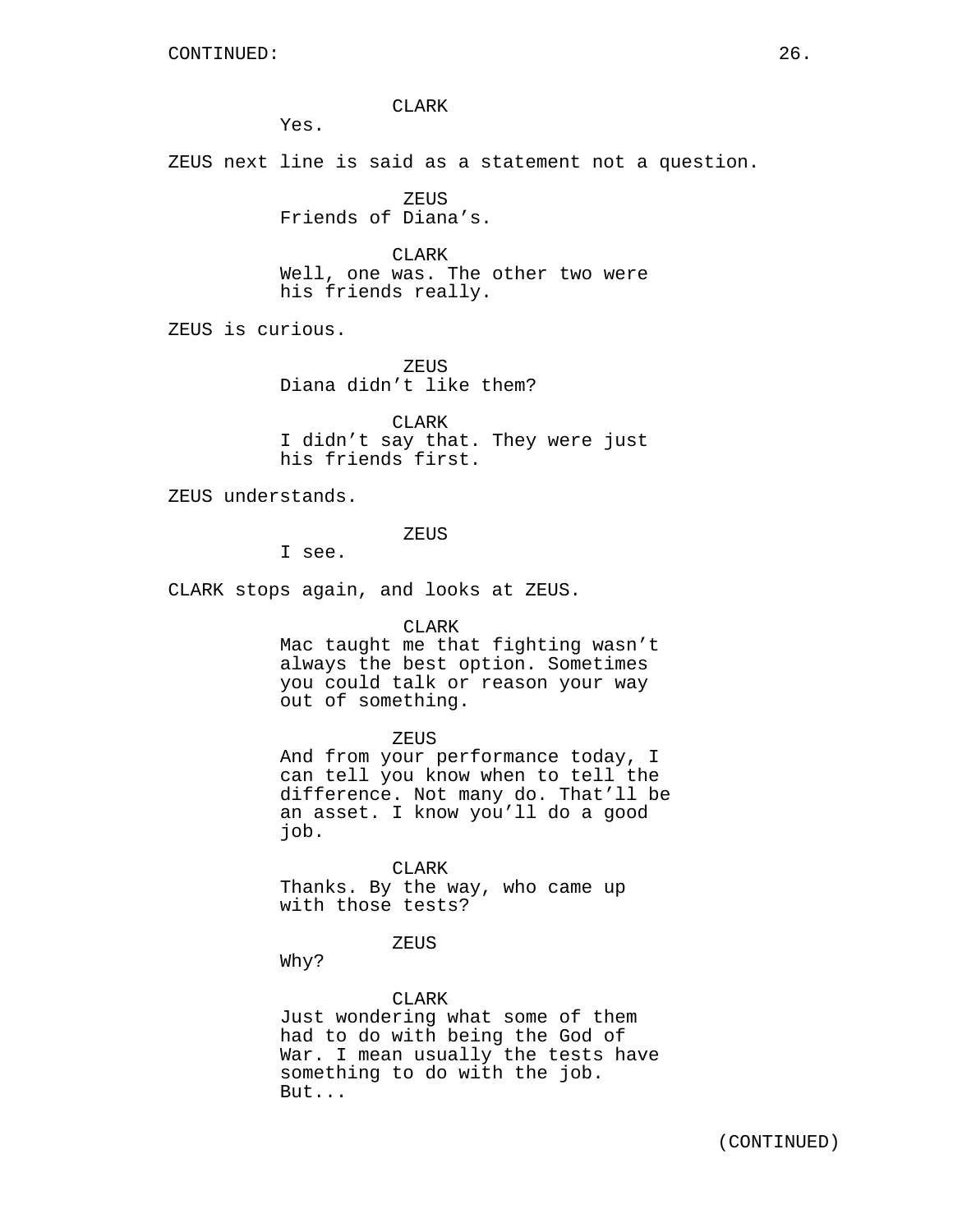ZEUS The tests were meant to judge you. See what sort of person the candidates are. **CLARK** Oh. Momentary pause. CLARK gets all quiet. ZEUS can tell something is bothering him. ZEUS What is it? CLARK My father. ZEUS What about him? CLARK looks at ZEUS. CLARK He won't be too thrilled about this. He always thought I had a lot of Ares in me, and now this. ZEUS I wish I could help you there but... (beat) He never listens to me. He hardly even talks to me. CLARK How did things get so bad between you two? Momentary pause. ZEUS We never had the typical father/son relationship to start with. (beat) As he grew up, he resented the fact that I wasn't around as much as he'd have liked to me to be. He did his thing. I did mine. For years we just acknowledged each other. (beat) Then, after he married Deianeira, things were good between us. All was fine until... well...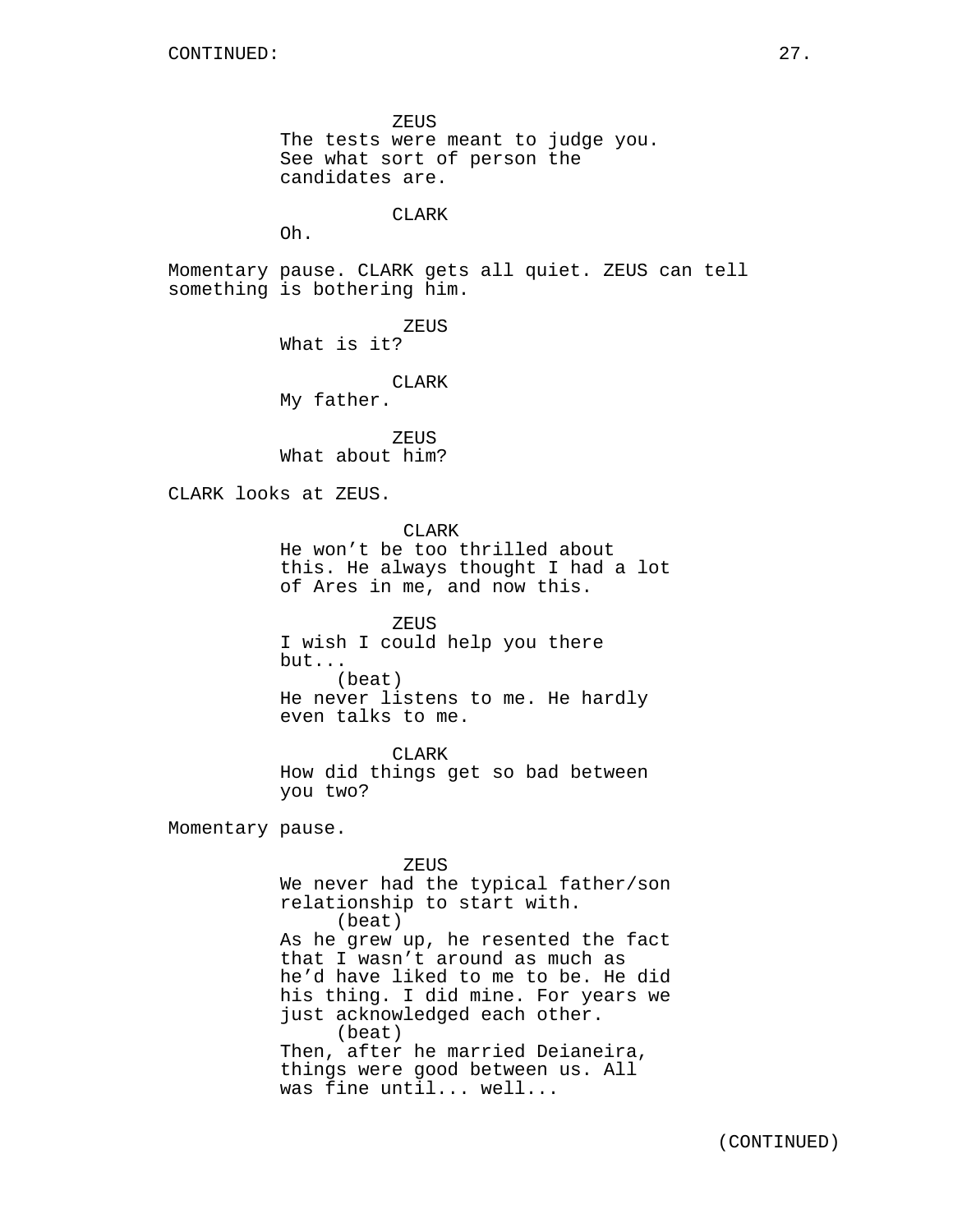CLARK remembers the story all too well. CLARK Until Hera killed Deianeira and the kids. ZEUS Yes. He was furious with me. Our relationship reverted to the state it had been in before Deianeira. He's never forgiven me for that. Momentary pause. CLARK I wonder how he's going to react to this? ZEUS You never know. He might surprise you. Momentary pause. ZEUS and CLARK exchange a look. ZEUS Good luck. With that said, ZEUS vanishes. CLARK Thanks. I think. CLARK looks around for a few seconds, then vanishes. JUMP TO: 13 INT: BEDROOM - HERCULES' PLACE (2:30PM) 13 HERCULES and DIANA are almost finished a love making session. CUT TO: 14 EXT: HERCULES' PLACE 24 CLARK materializes on the path to the front door. CLARK Well, time to face the music.

CLARK approaches the house.

CONTINUE TO: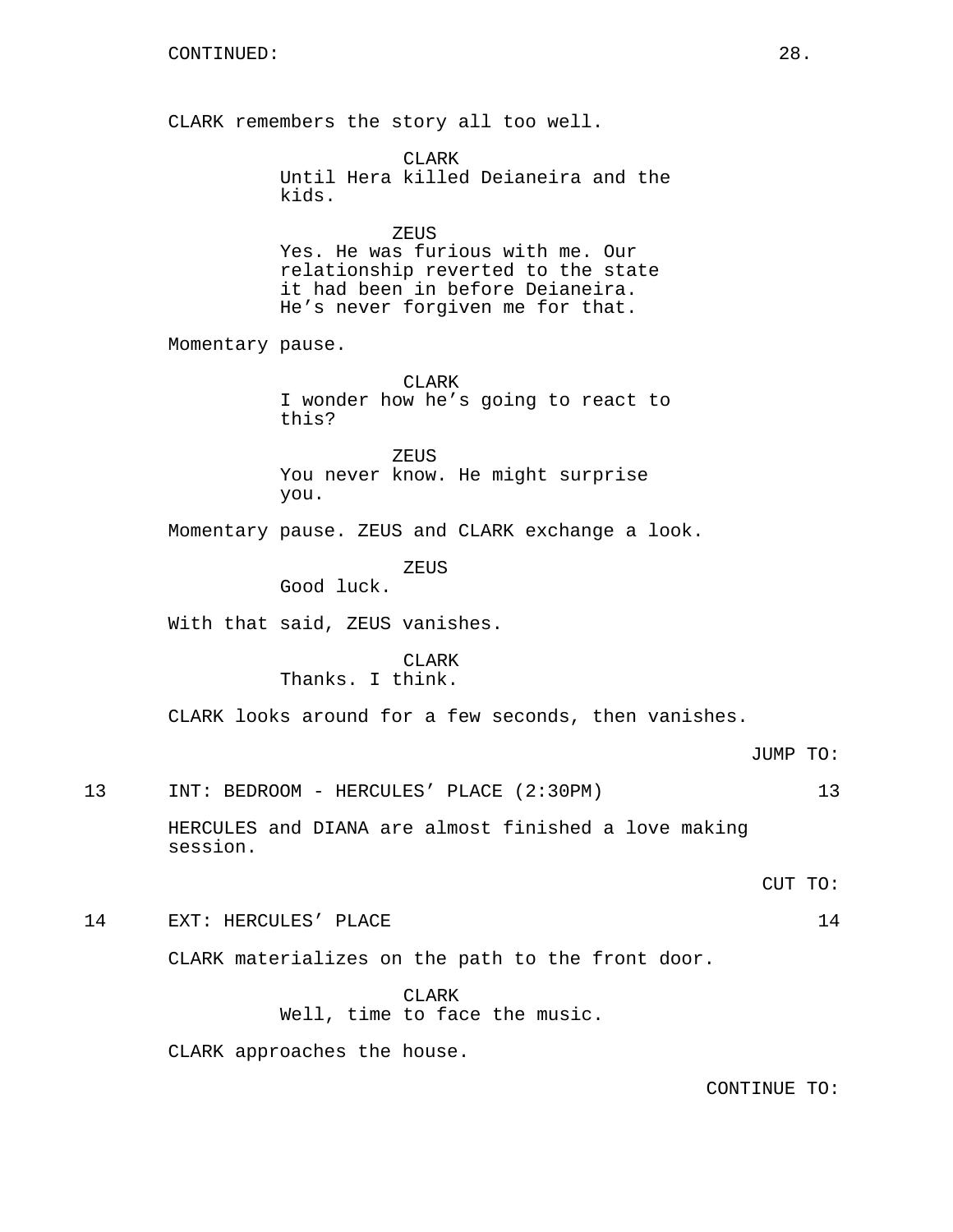15 FRONT DOOR 15 CLARK opens the door and enters the house. CONTINUE TO: 16 INT: FRONT HALL 16

CLARK closes the door behind him.

CLARK Mother? Father? (beat x2) Anybody home?

CLARK enters the house and starts to look for them.

CUT TO:

17 BEDROOM 17

HERCULES and DIANA are lying in each other's arms.

DIANA

Sounds like Clark's home.

HERCULES looks at her and smiles.

HERCULES A few minutes earlier and...

DIANA gives him a look.

DIANA

Herc!

HERCULES

Sorry.

DIANA I wonder how it went?

HERCULES Only one way to find out.

DIANA smiles, and with a mere thought, vanishes. HERCULES looks to where she was.

> HERCULES I hate it when she does that.

HERCULES gets out of bed.

CUT TO: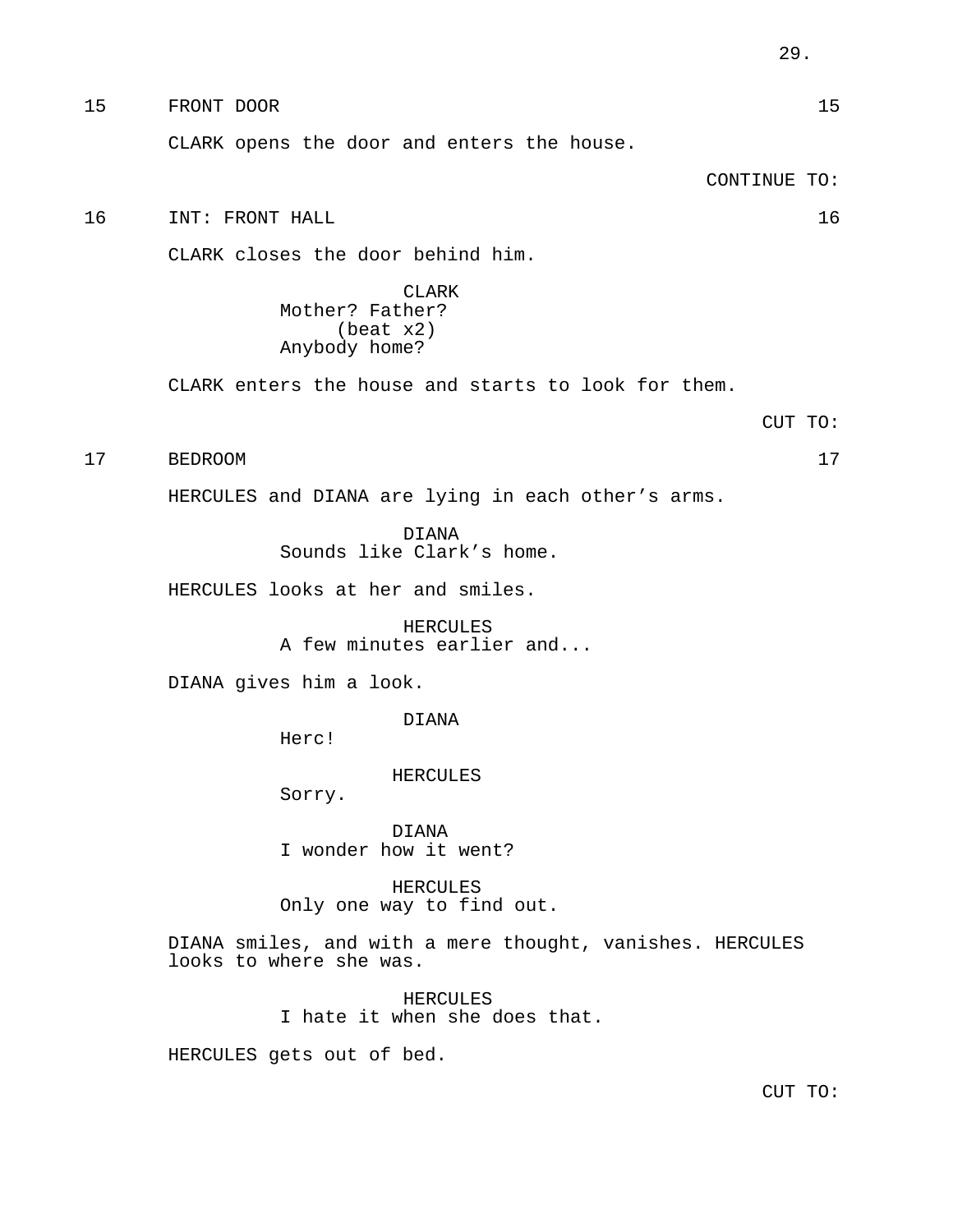18 MAIN ROOM 18

CLARK is roaming the house looking for HERCULES and DIANA.

CLARK Mother? (beat) Father? (beat) I know you're here. I can...

DIANA materializes behind him. He spins at the sound of her voice.

> DIANA Clark, please stop screaming. We heard you the first time. I...

DIANA notices the sword, Ares' sword, clasped to his hip.

DIANA That's Ares' sword. What are you...

DIANA realizes there is only one reason why CLARK would have the God of War's sword.

> DIANA Oh my god. You... You got it. Zeus gave it to you. I...

HERCULES enters behind CLARK. They don't notice him, yet. HERCULES leans on the wall of the entrance way.

> CLARK He didn't give it to me, mother. I had to earn it. And I did. He..

HERCULES clears his throat. CLARK turns.

CLARK Father, I... I have some great news for you. (beat) You'll never guess what happened to me today.

Momentary pause. HERCULES points to the sword with his hand.

HERCULES If that sword is what I think it is... (beat) ...I'd say you found a job.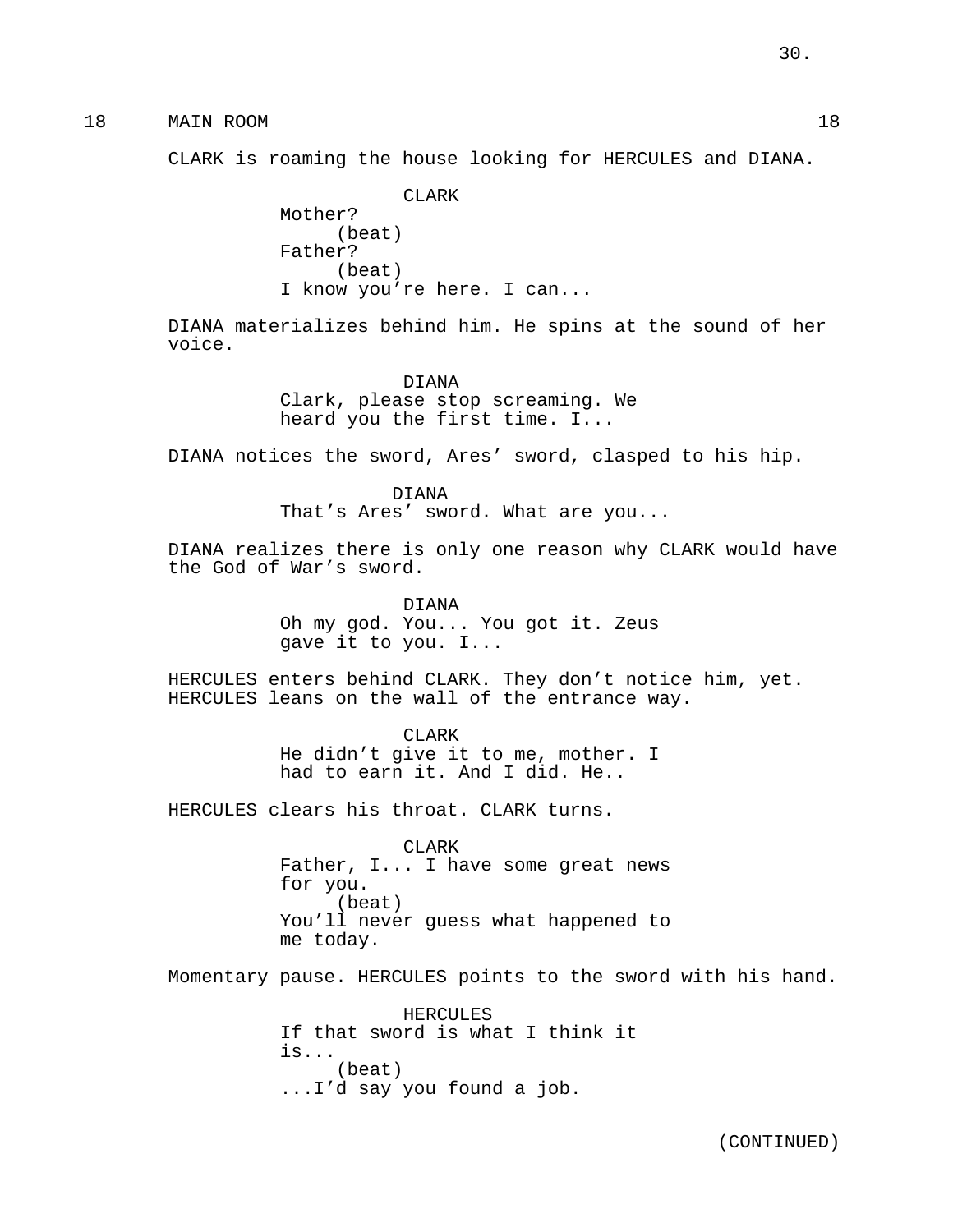CLARK raises an eyebrow in curiosity. HERCULES enters the room.

> CLARK I... I guess you could say that. I... You're not mad?

### HERCULES

Not yet.

CLARK

Yet? What...

HERCULES Let's see how you handle this job. And all the responsibility and power that goes with it. Then...

DIANA is stunned. She glares at HERCULES.

DIANA I can't believe you're supporting this!!! How...

HERCULES looks at DIANA.

HERCULES

What choice do I have? What's done, is done. The Council obviously thinks that Clark has what it takes, so...

CLARK looks at DIANA.

CLARK

Mother, I won't forget what Mac taught me. I...

DIANA It's not that I don't think you can handle it, Clark. It's just that...

CLARK It's not permanent, mother. It's only until Ares is released, and...

DIANA That could be a long time.

CLARK And it could be tomorrow.

DIANA looks at the floor.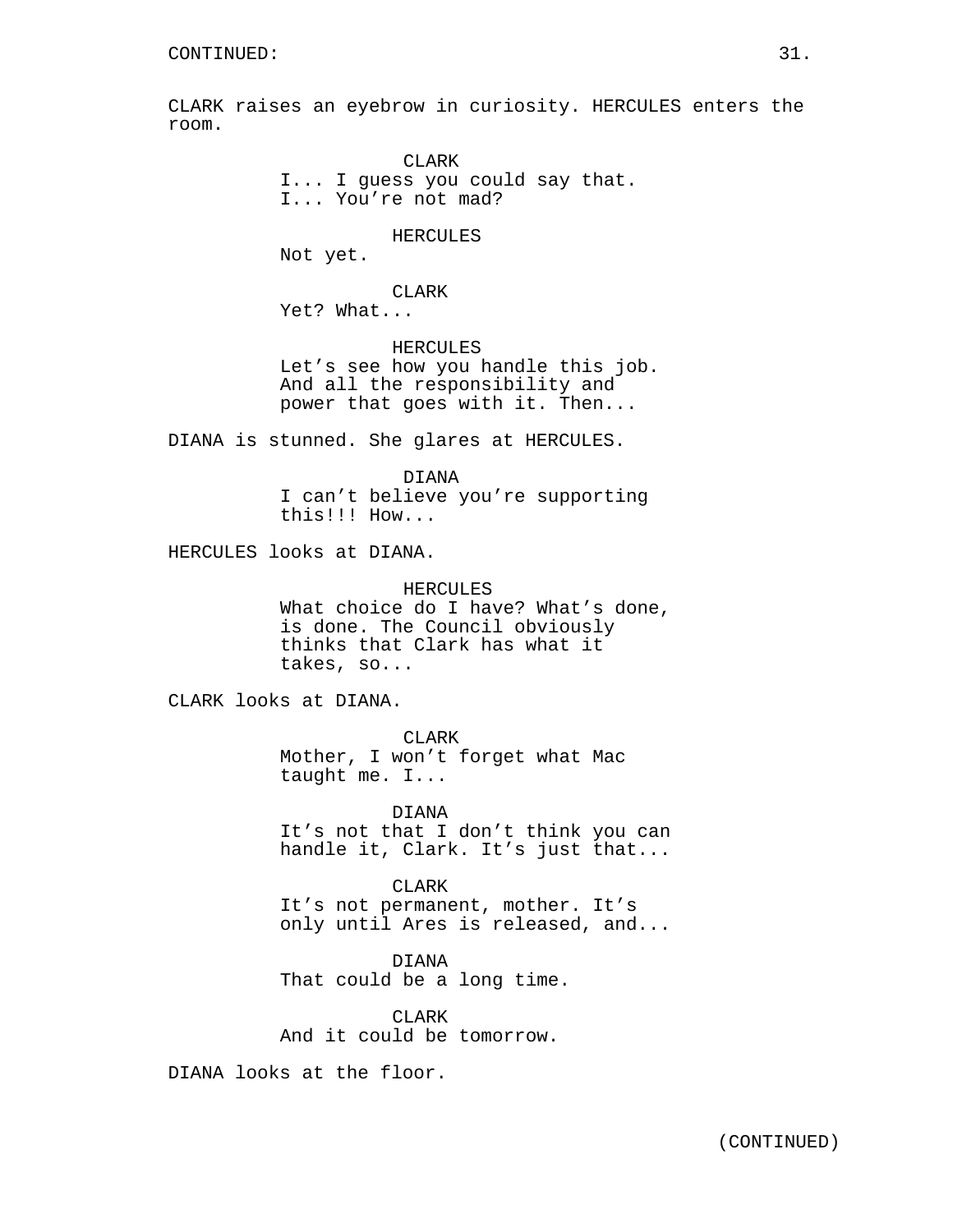DIANA It won't be tomorrow. Or anytime in the near future.

CLARK pretends he doesn't know what she is talking about. After all she never mentioned all the conditions of Ares' release to him, and she still doesn't know he was at the trial.

CLARK

What do you mean? (beat) I thought you said he could be freed by a mortal, I bet every warrior in Greece will be standing in line. They'll all want to be the one to free Ares.

DIANA Well... There's one thing I didn't tell you.

CLARK

Oh?

Momentary pause.

### DIANA

It can't just be any mortal. It has to be either the one who imprisoned him, or a descendant of that person.

HERCULES looks at DIANA with a raised eyebrow.

HERCULES I thought Xena imprisoned him?

DIANA

She did.

HERCULES So, Xena can free him?

DIANA

Yes. Either Xena, or her descendant.

CLARK doesn't know the other condition on the release, and reminds DIANA that Xena has a son.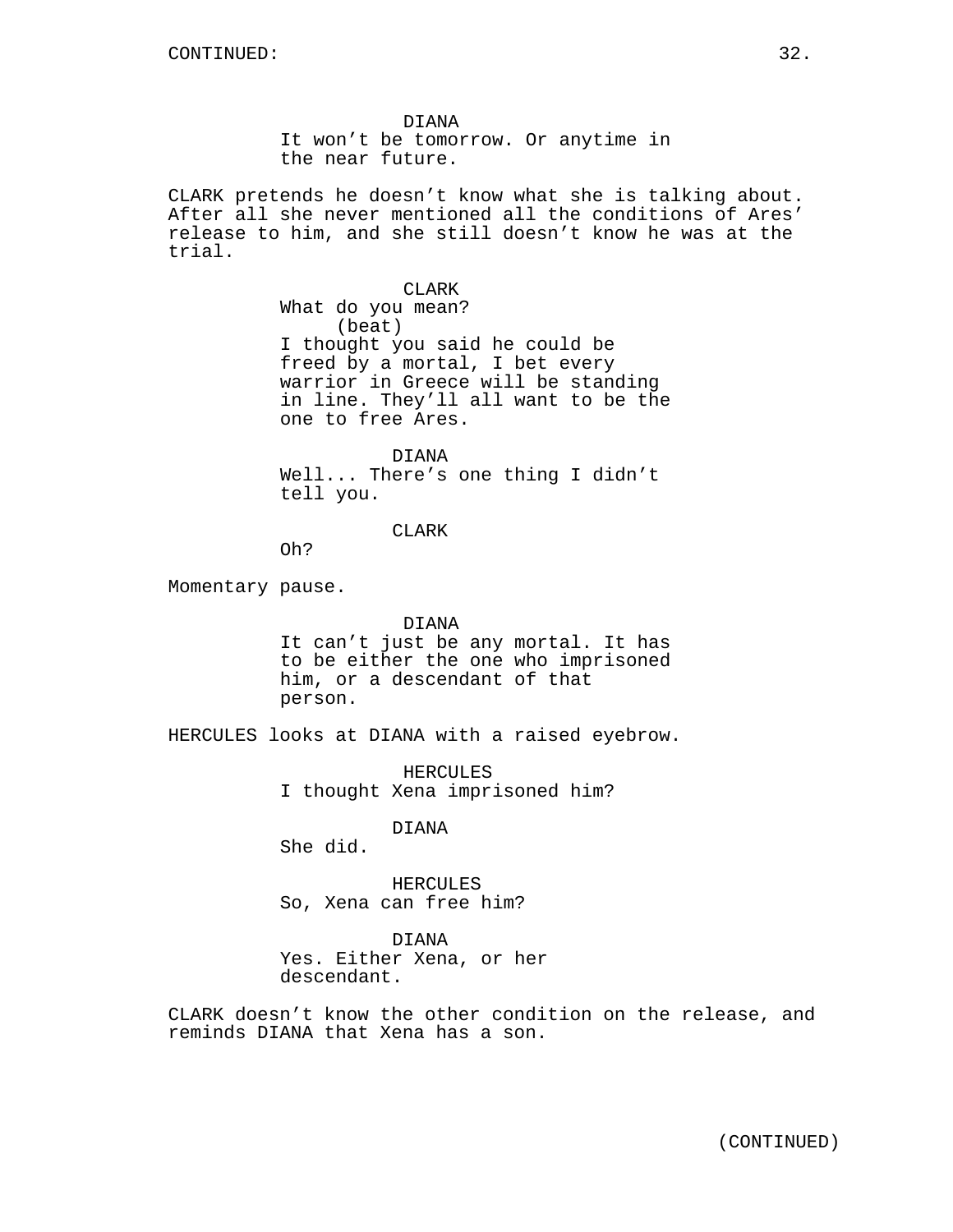CLARK Well, hello. Last time I checked, Xena had a son, and...

HERCULES looks to CLARK with a surprised look on his face.

HERCULES

Xena has a son?

CLARK looks at HERCULES.

CLARK Yes. You didn't know?

HERCULES

No. I...

HERCULES looks to DIANA.

HERCULES How, um, how old is he?

DIANA

Solan?

HERCULES nods. DIANA, being able to read his thoughts, knows what he is thinking.

> DIANA I know what your thinking, and... Solan predates your relationship with Xena.

HERCULES Does he predate Ares' relationship with her?

DIANA doesn't answer that question. She just looks at HERCULES and says her next line.

> DIANA Xena told me that Solan's father was Borias.

Momentary pause. HERCULES looks at DIANA.

HERCULES So where is Solan now?

DIANA When Borias was killed, Xena asked Kaleipus to raise Solan.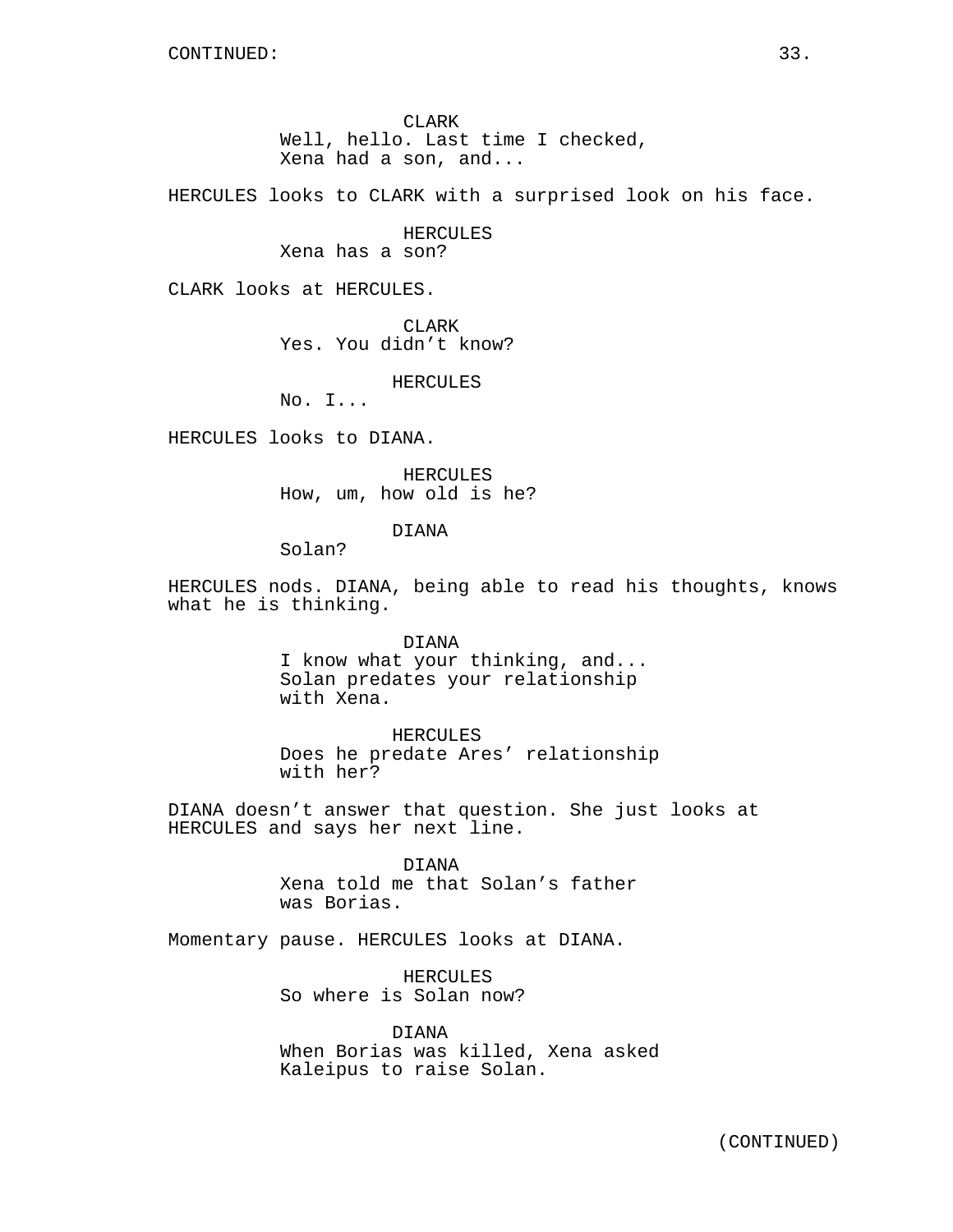HERCULES Kaleipus the Centaur?

DIANA

Yes.

HERCULES So, that means that...

CLARK

STOP!!!!

HERCULES and DIANA look at CLARK. CLARK addresses DIANA.

CLARK If Solan is mortal, what's stopping him from freeing Ares?

DIANA notices that CLARK used the word "mortal". She doesn't remember saying anything about the descendant having to be mortal. Did she? She gives CLARK a look wondering if he knows more that he claims. After a few moments she continues.

> DIANA The second condition.

CLARK is stunned. What second condition? There was no other condition mentioned at the trial.

> CLARK Second condition?

DIANA Yes. The one that saves Ares must be female.

HERCULES And Xena doesn't have a daughter.

DIANA

Right.

CLARK thinks of something.

CLARK

But she does have a brother.

DIANA looks at CLARK. CLARK thinks she doesn't know who he is referring to. And, for one moment, she had forgotten about him.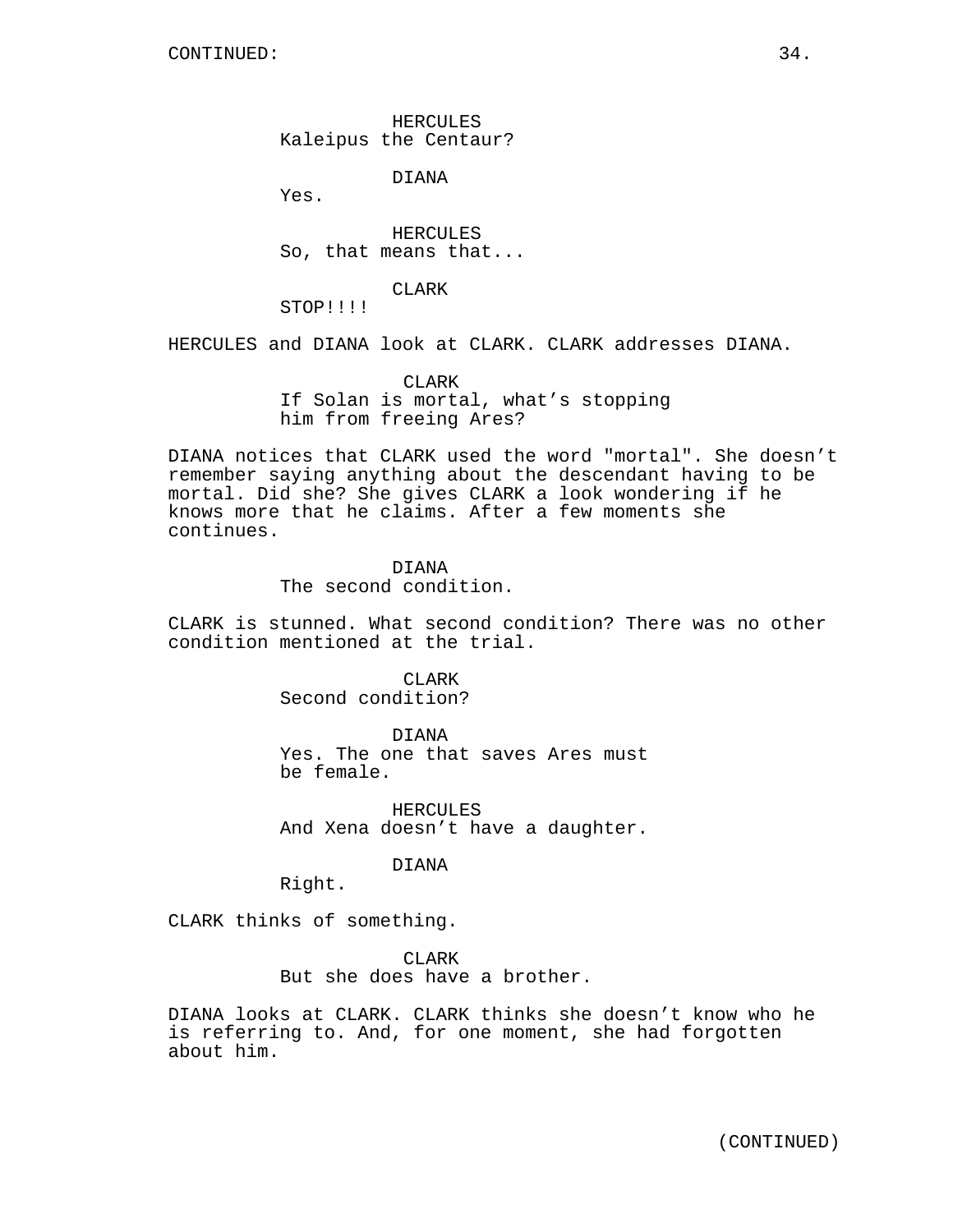CLARK

Toris.

DIANA Of course. I'd forgotten about him.

CLARK And he does have a daughter, right?

DIANA Yes. Polydora. She would be...

HERCULES isn't quite sure where they are going with this.

HERCULES Wait. What does Tor...

CLARK looks at HERCULES.

CLARK Last time I checked, a niece qualified as a descendant.

CLARK looks at DIANA.

CLARK Unless there is another condition

that states that she must be a direct descendant of Xena.

DIANA No. As far as I know direct was not one of the conditions.

HERCULES is still a little confused.

HERCULES

So, what does...

DIANA looks at HERCULES.

DIANA

Tomorrow I'm going to see Toris. I'll...

CLARK Tomorrow? You can't.

HERCULES and DIANA look at CLARK questioningly.

DIANA

Why?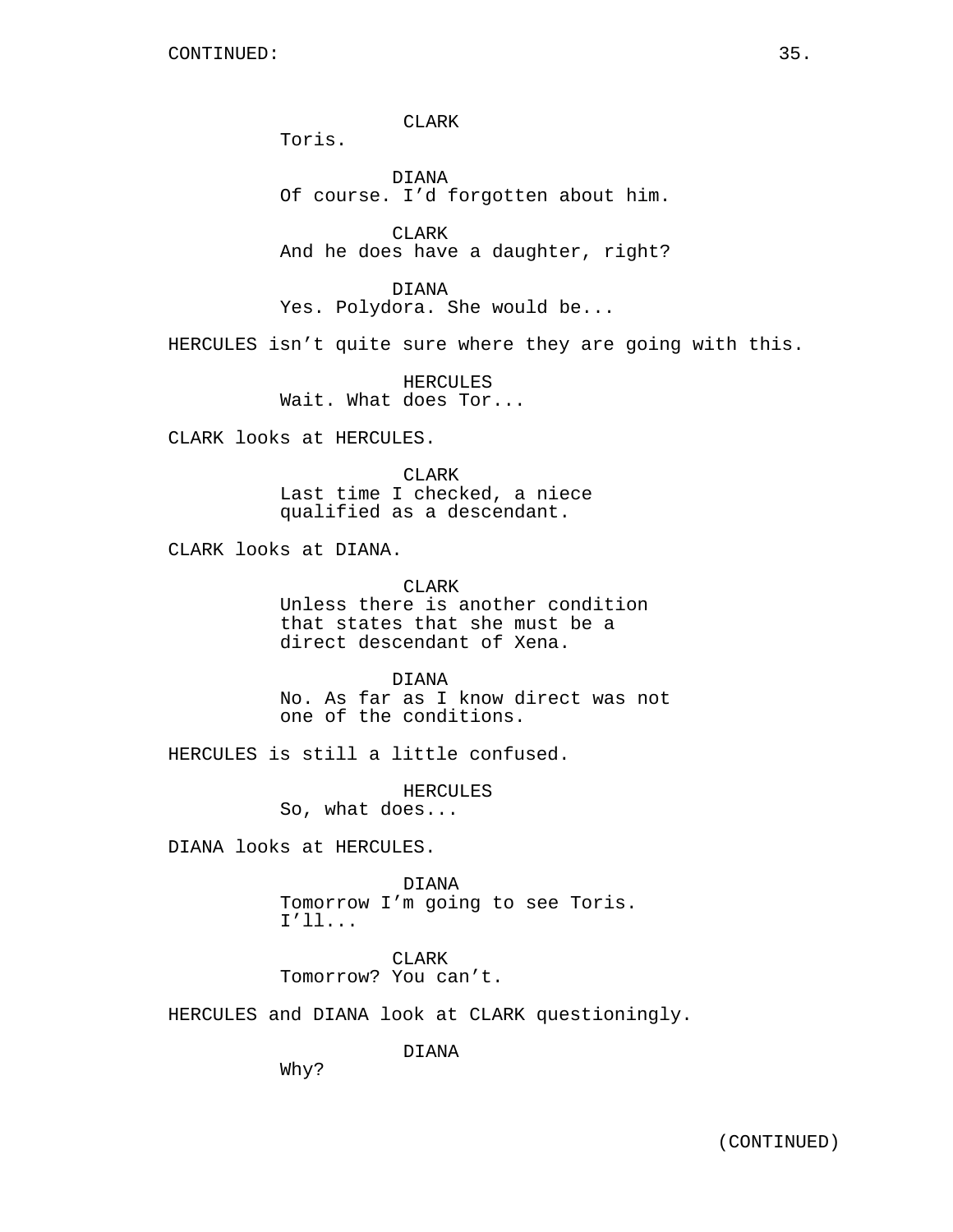### CLARK

Well, Olympus is having a celebration in my honor tomorrow and...

HERCULES

I haven't been to Olympus since...

HERCULES thought is interrupted by a knock on the door.

### HERCULES

I'll get it.

HERCULES exits the room.

CONTINUE TO:

19 HALLWAY 19

HERCULES walks to the door.

CONTINUE TO:

20 FRONT DOOR 20

HERCULES opens the door. It's IOLAUS.

IOLAUS Guess what? I just heard that The Olympian Council has chosen the new God of War. Everyone is placing bets on who they picked. Who do you think it will be?

HERCULES I already know who it is.

IOLAUS enters. HERCULES closes the door.

CONTINUE TO:

21 HALLWAY 21

IOLAUS stops and looks at him.

IOLAUS Already? How? I... (beat) Don't tell me, it's a half-god thing, right? (beat) So, who is it? (beat) (MORE)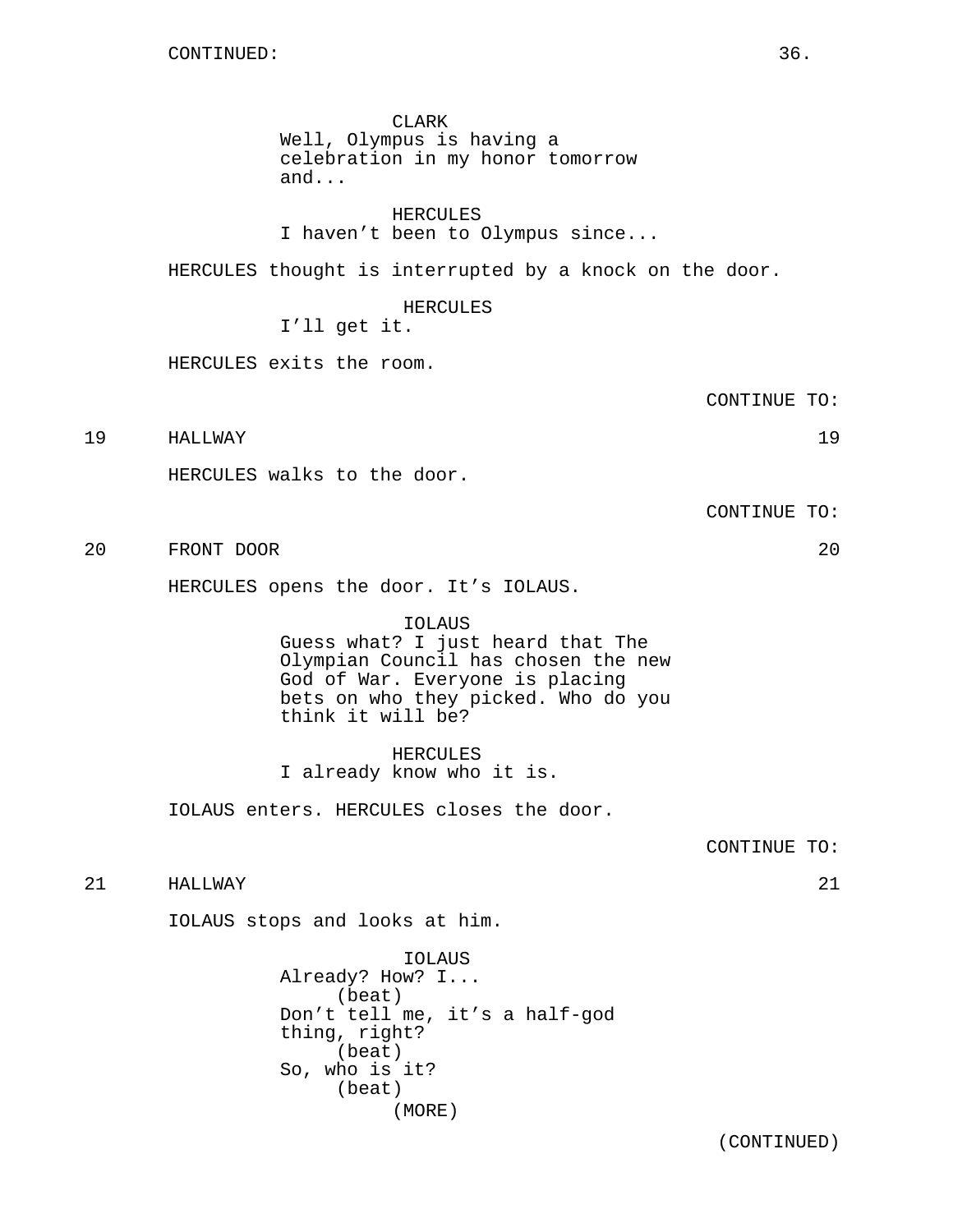IOLAUS (cont'd) No, let me guess. HERCULES walks toward the main room. IOLAUS follows. IOLAUS Strife, right? That little... HERCULES No. It isn't Strife. The gods would have to be crazy, and real desperate to let that weasel take over. IOLAUS laughs. IOLAUS He does sort of look like a weasel, doesn't he? As IOLAUS does his Strife imitation, they enter the main room. CONTINUE TO: 22 MAIN ROOM 22 IOLAUS notices the look that CLARK is giving him, and stops. IOLAUS Hi Diana. Hi Clark. I was just... IOLAUS notice CLARK's sword. IOLAUS Hey, nice sword. Reminds me of Ares'... IOLAUS realizes what he just said. He looks from the sword to HERCULES to CLARK. IOLAUS realizes that it is Ares' sword. IOLAUS Wait. That is Ares' sword, isn't it? CLARK Yep.

> IOLAUS That means that...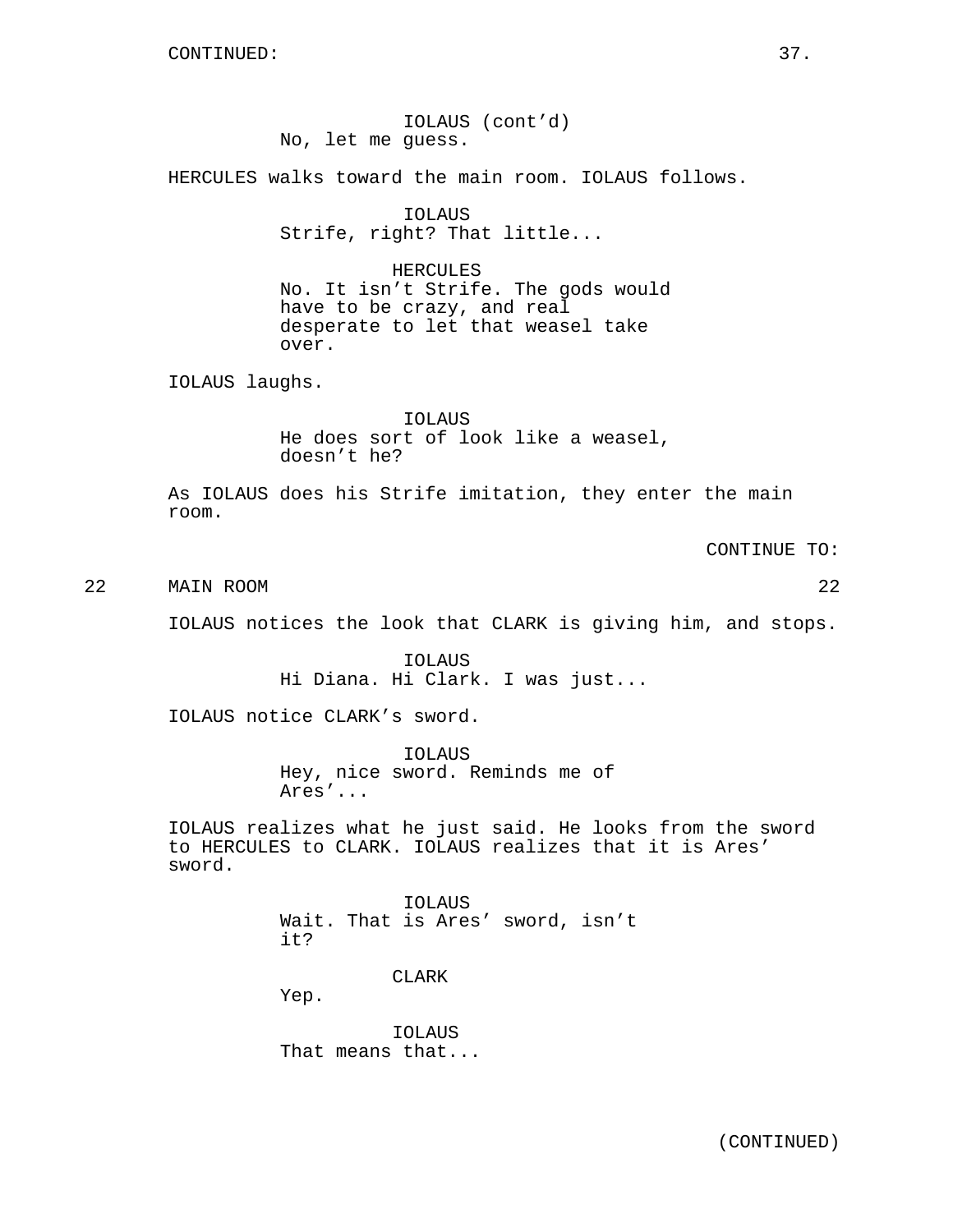CLARK Right again. That's two for two, Iolaus.

IOLAUS Wow. I... I can't believe it. I...

**CLARK** Iolaus. Relax. It's me. I'm still the same Clark.

IOLAUS Maybe. But... you're not just Clark anymore. You're Clark, God of War!

CLARK is about to say something, when there is another knock on the door.

> HERCULES Be right back.

HERCULES exits the room.

CONTINUE TO:

23 HALLWAY 23

HERCULES walks to the door.

CONTINUE TO:

24 FRONT DOOR 24

HERCULES opens the door. It's HERMES. HERCULES is surprised.

HERCULES Hermes. Since when do you, knock?

HERMES Since the time I popped in on Aphrodite, and she was... with some guy, and they were... you know...

HERCULES I get the idea. Come in.

HERMES

Thanks.

HERMES enters.

CONTINUE TO: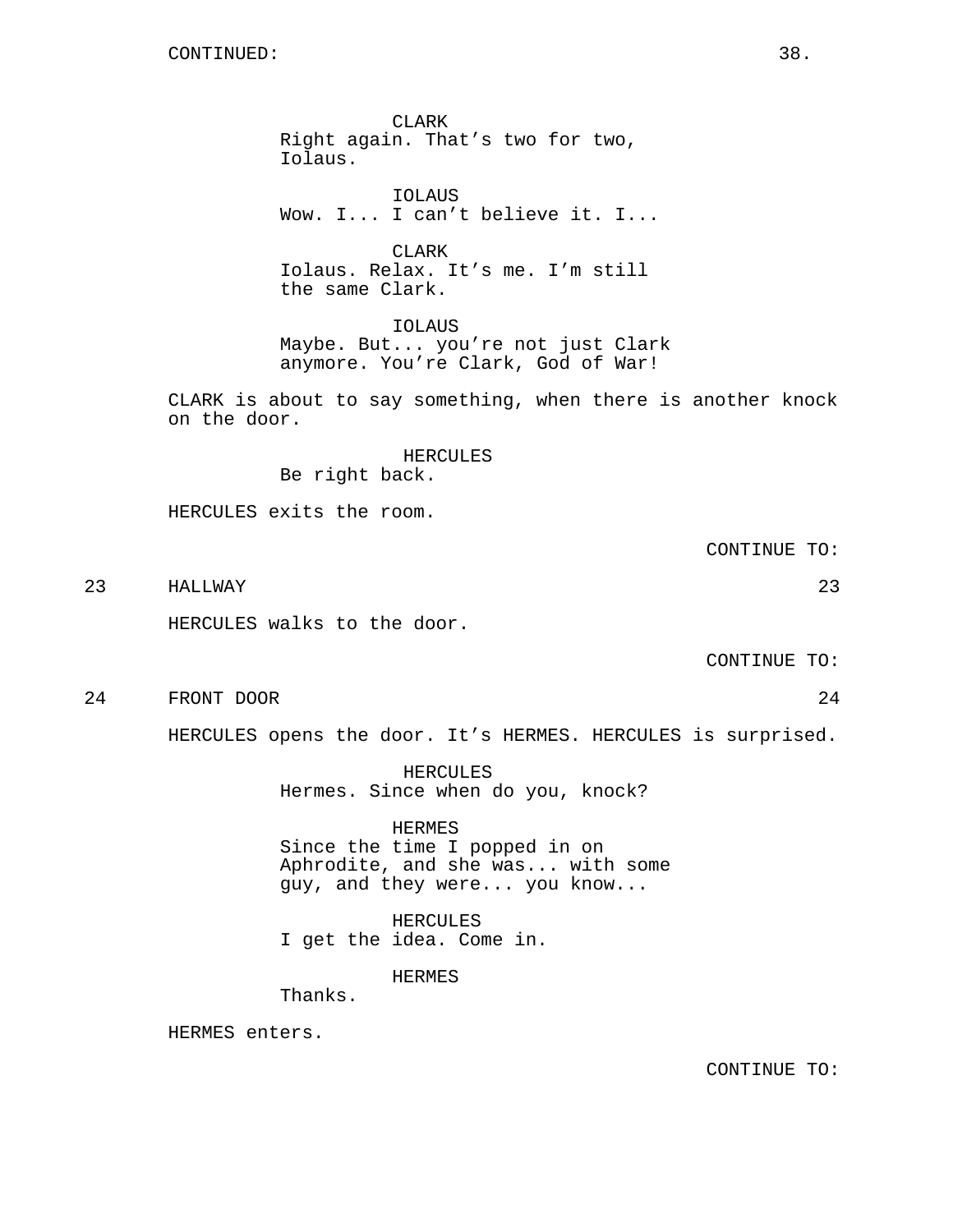25 HALLWAY 25

HERCULES and HERMES head to the main room.

CONTINUE TO:

26 MAIN ROOM 26

HERCULES and HERMES enter the room. HERMES looks at CLARK.

HERMES Congratulations, Clark.

CLARK

Thanks.

HERMES notices IOLAUS.

HERMES Iolaus, so this is where you are.

IOLAUS gives HERMES a "what" look and wonders why HERMES would be looking for him.

> HERCULES Hermes. Why are you here? What's the message?

HERMES I don't know if Clark mentioned it or not, but tomorrow Olympus is...

HERCULES ...throwing him a party. Yeah, he mentioned it.

IOLAUS looks excited.

IOLAUS A party? On Olympus?

HERMES Yes. And you are all invited.

IOLAUS Invited? To Olympus?

HERMES

Yes.

IOLAUS Wow. I've never been to Olympus before.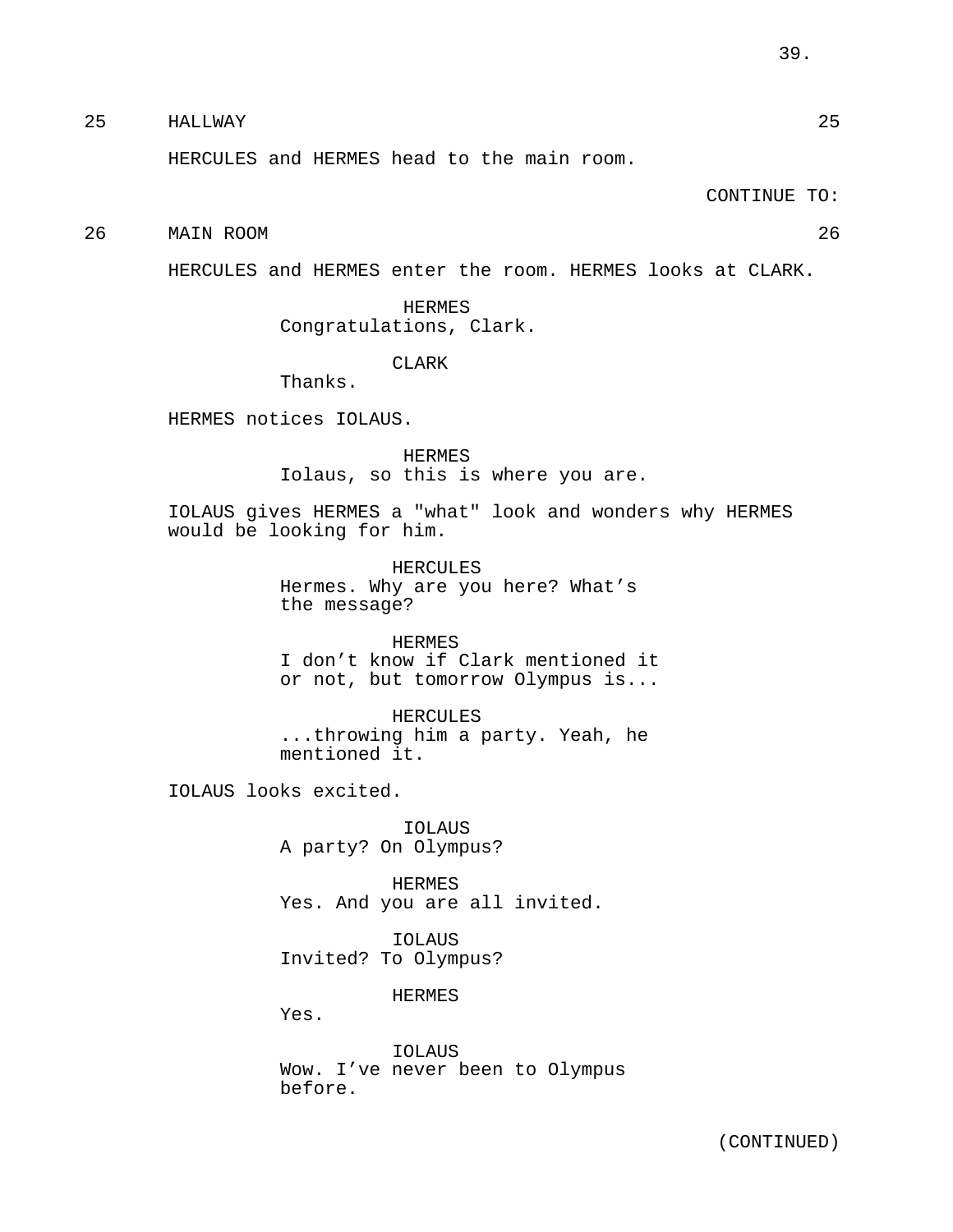HERMES looks at IOLAUS.

HERMES Not many mortals have.

HERMES looks at CLARK.

HERMES The celebration begins at Midday.

Two scrolls appear in HERMES' hands. He offers one to HERCULES and one to IOLAUS.

> HERMES Here are your invitations. Lose them, and you won't get in. Bye.

HERMES vanishes. IOLAUS still can't believe he's going to Olympus.

> IOLAUS Olympus. I'm actually...

HERCULES Don't be too excited. It's nothing spectacular.

IOLAUS Ha. Easy for you to say. I bet you've been there hundreds of times.

HERCULES looks at IOLAUS.

HERCULES Not that many. In fact, I could probably count the number of times I've been there on one hand.

IOLAUS raises an eyebrow.

IOLAUS Really? I'd have thought that...

HERCULES Iolaus, we've know each other since we were teenagers. How many times have I been there?

IOLAUS

I don't know.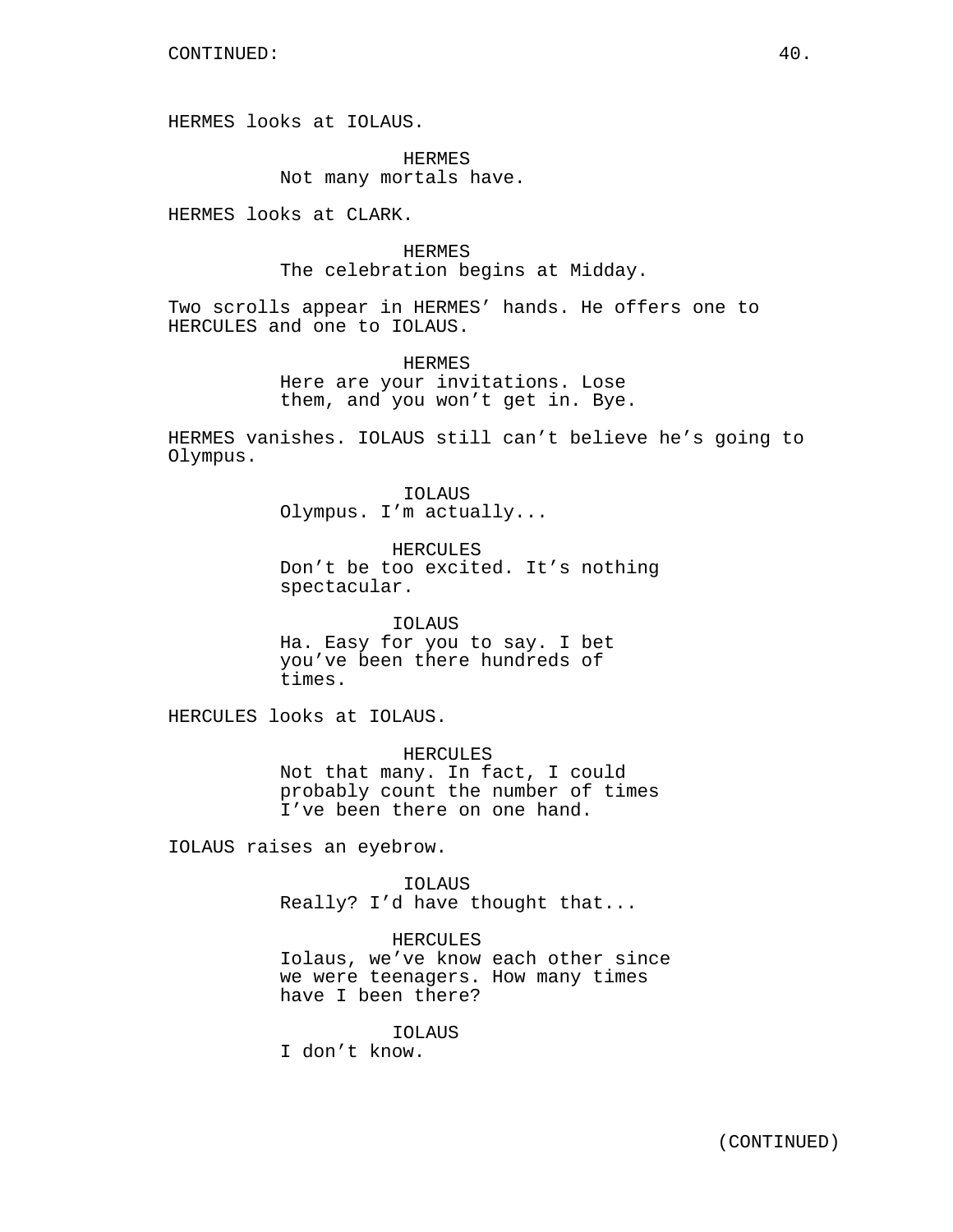HERCULES Well you should. I guess you're starting to lose your memory. Pretty soon...

IOLAUS

Funny, Herc.

Momentary pause.

HERCULES

Twice.

### IOLAUS

What?

HERCULES I've been to Olympus twice.

### IOLAUS

Twice?

HERCULES Yes. Twice. The last time was... well, it was... a long time ago.

Momentary pause. IOLAUS can tell HERCULES doesn't want to talk about it, and turns to CLARK.

### IOLAUS

So, Clark. How'd you get to replace Ares?

CLARK

I'm not replacing Ares. No one could ever replace him.

IOLAUS You know what I mean. How'd you land the position?

IOLAUS adds the next line in a jokingly tone.

IOLAUS I'm sure you didn't just march onto Olympus and say you wanted it?

CLARK Actually... I did.

IOLAUS looks at him with a raised eyebrow.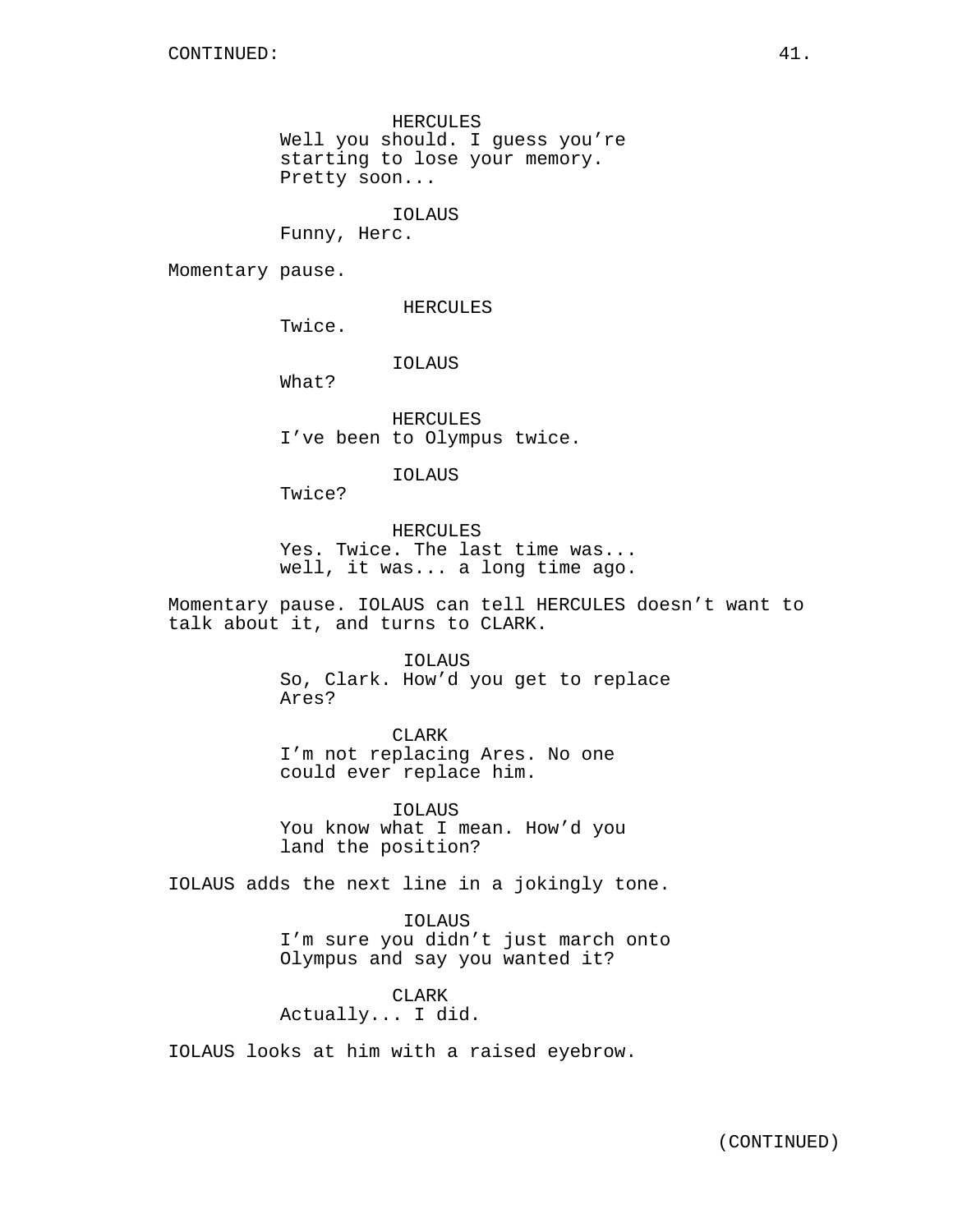IOLAUS You're kidding, right?

CLARK nods a "no". IOLAUS looks to HERCULES.

IOLAUS He is kidding, right?

HERCULES nods a "no". IOLAUS looks at DIANA. DIANA nods a "no"". IOLAUS looks back to CLARK.

> IOLAUS And Zeus just... gave it to you. Just like that?

> > CLARK

Not quite.

IOLAUS looks confused.

CLARK Since I wasn't the only one who wanted it, the council tested us.

IOLAUS Us? Who were you competing with?

CLARK

Athena.

IOLAUS is surprised.

IOLAUS

Athena?

CLARK

Athena.

IOLAUS

I never would have chosen her. She already is the goddess of war. And besides, doesn't the God of War have to be... well... male?

CLARK Not in this case. Ares is still the God of War. I'm just acting for

him.

IOLAUS Oh. (beat x2) So, what were the tests?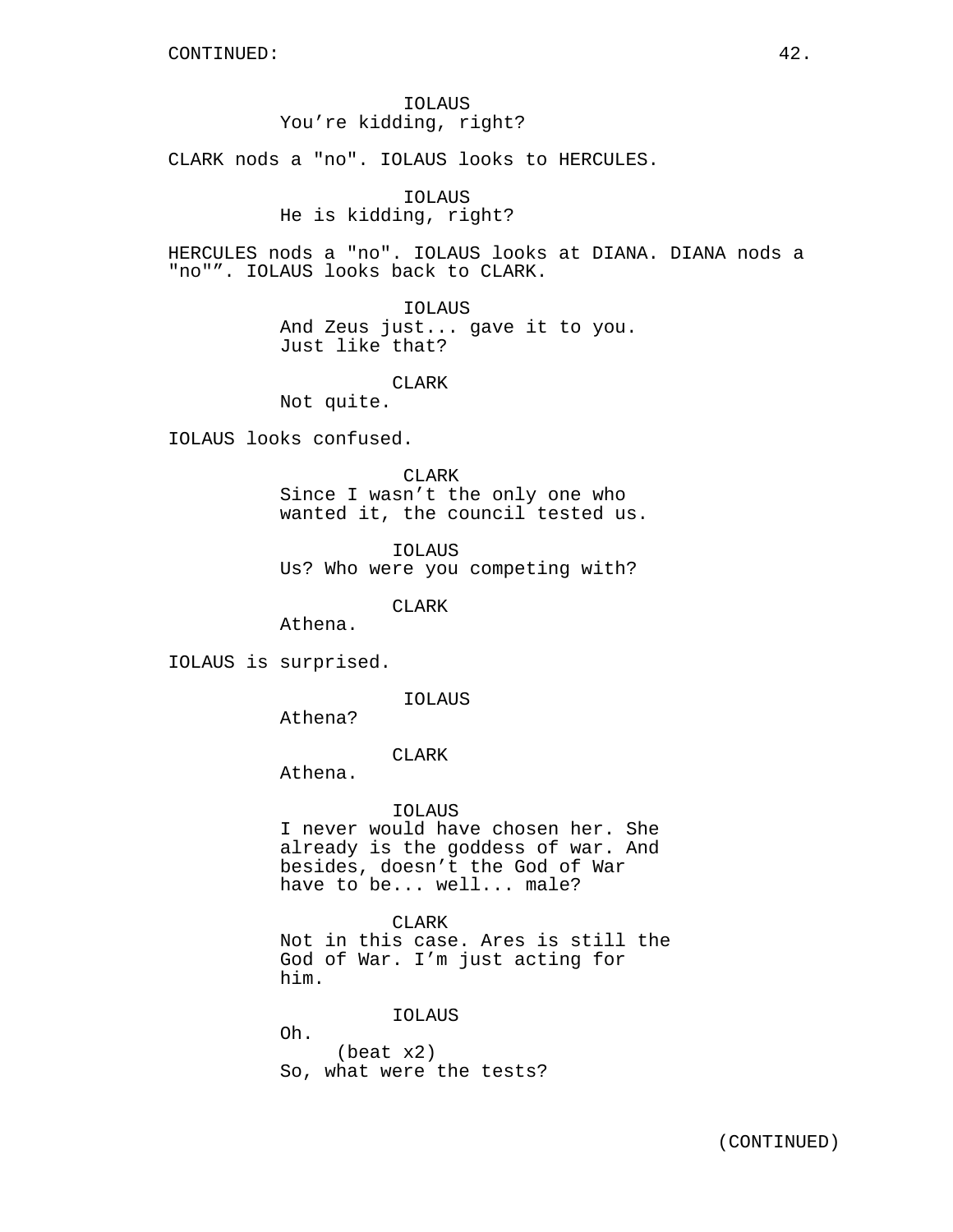CLARK Maybe we should sit down.

Everyone sits down, and CLARK prepares to tell the story.

CONTINUE TO:

### 27 TIME FLIES 27 27

CLARK retells the tale of his tests and what happened on Olympus. When CLARK is finished telling all, DIANA pulls CLARK aside for a moment, leaving IOLAUS and HERCULES alone.

CONTINUE TO:

28 TIME RESUMES (3:00PM) 28

IOLAUS goes to HERCULES.

IOLAUS

Um, Herc?

HERCULES

Yes.

IOLAUS This whole thing about Clark replacing Ares... (beat) Where do you think... I mean... Why do you think...

HERCULES Clark and Ares were close. They...

IOLAUS How close?

Momentary pause.

HERCULES What are you saying?

### IOLAUS

Don't get me wrong, but... Just what exactly is Diana's relationship with Ares?

HERCULES

They're friends.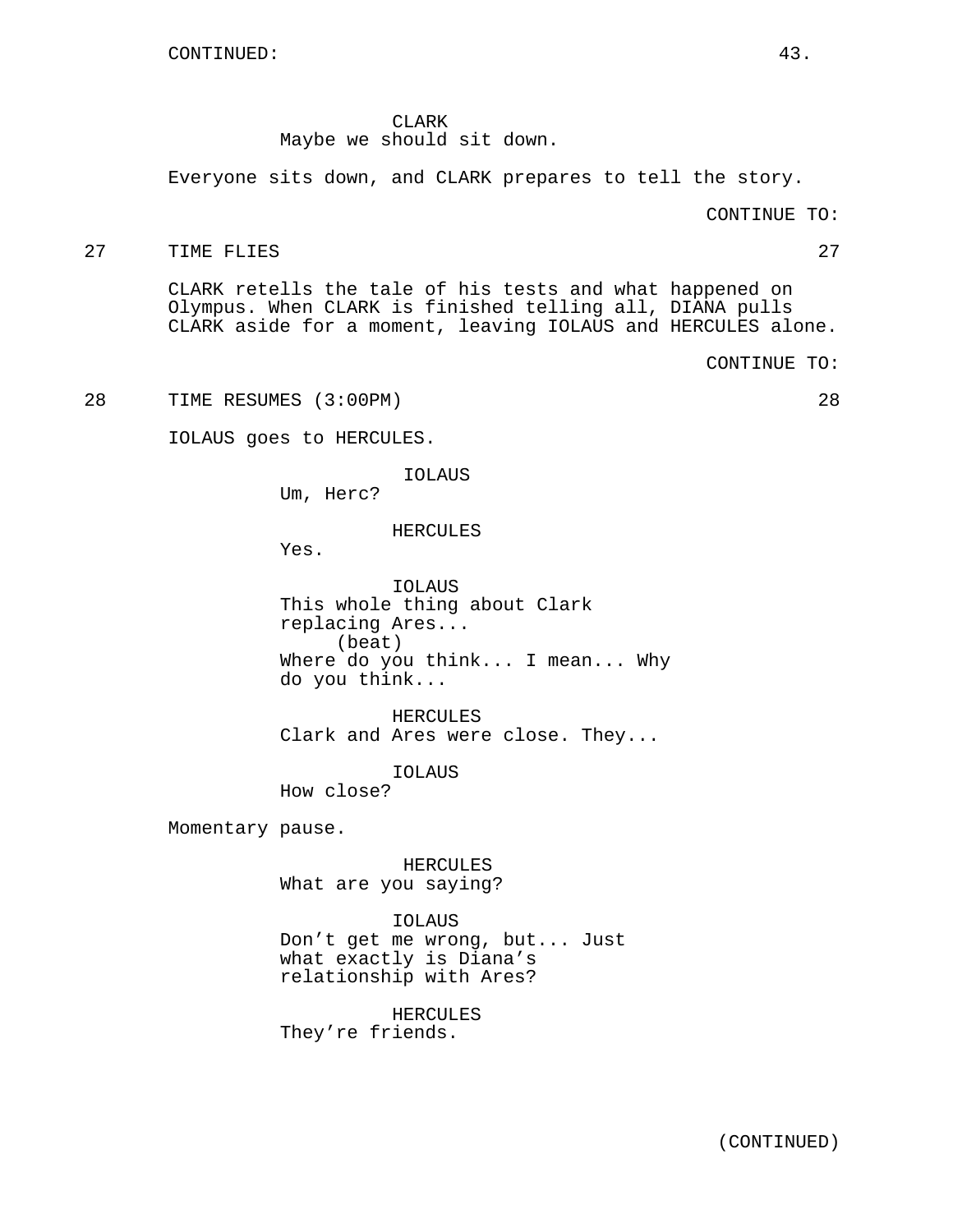IOLAUS Friends. That's it? Are you sure?

HERCULES Yes. What are you...

IOLAUS Let me see if I get this right. (beat) When she left here, two months passed for us, and 27 years passed for her?

HERCULES I believe that's what she said.

IOLAUS What if she lied? What if it was more than 27 years. What if...

Momentary pause. IOLAUS looks at CLARK for a moment, then back at HERCULES.

> IOLAUS What if the reason Clark wants to follow in Ares' footsteps is because Ares is his father and...

> HERCULES No. I don't know where you got...

IOLAUS Look at him, Herc.

HERCULES looks over at CLARK and DIANA.

IOLAUS Can't you see it? (beat) He is so like Ares at times it's spooky!

HERCULES Diana would never lie about something like that.

IOLAUS Are you sure? (beat) Ask yourself this. Why did Ares make her immortal? (beat x2)

(MORE)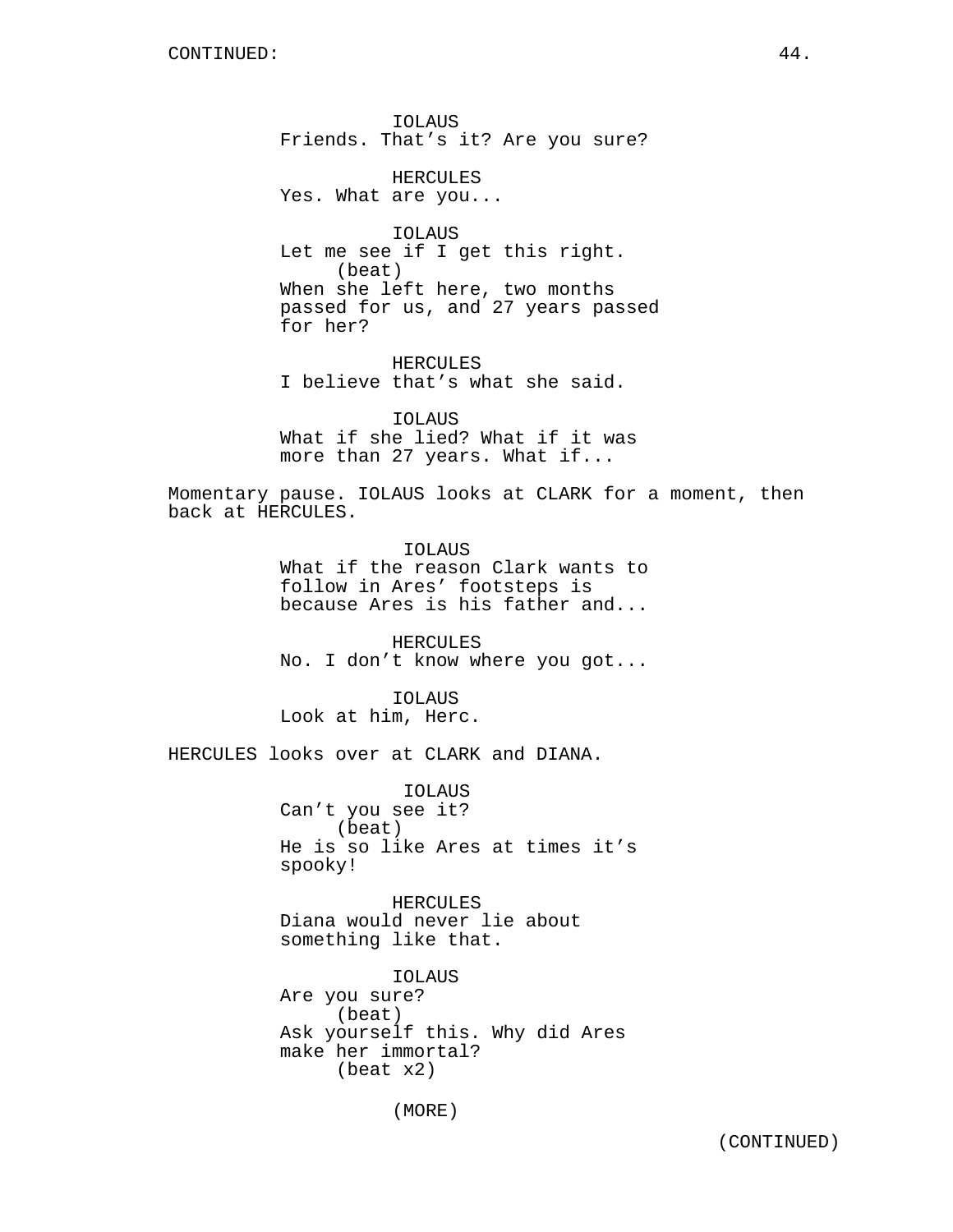IOLAUS (cont'd) We both know how he felt about her the last time she was here. Maybe he somehow...

HERCULES looks at CLARK and DIANA, then back at IOLAUS.

HERCULES You're wrong Iolaus.

With that said, HERCULES walks over to CLARK and DIANA. IOLAUS is momentarily frustrated and worried. Then he sees HERCULES and CLARK walk outside. DIANA comes over to IOLAUS. IOLAUS tries to clear his mind. DIANA glares at him.

> DIANA What did you say to him?

> > IOLAUS

Why?

DIANA He told Clark they had to talk. Now.

IOLAUS shrugs his shoulders in an "I don't know" gesture.

IOLAUS Maybe he just wants to have a father and son talk with him while Clark is still his son and not the God of War!

DIANA Don't be silly. It doesn't matter what Clark does, or will do, he'll always be his son. Always.

DIANA turns to exits the room.

IOLAUS

Diana, wait.

DIANA stops and turns back.

IOLAUS I... I have a question.

DIANA looks at him in curiosity.

DIANA

O-kay.

Momentary pause.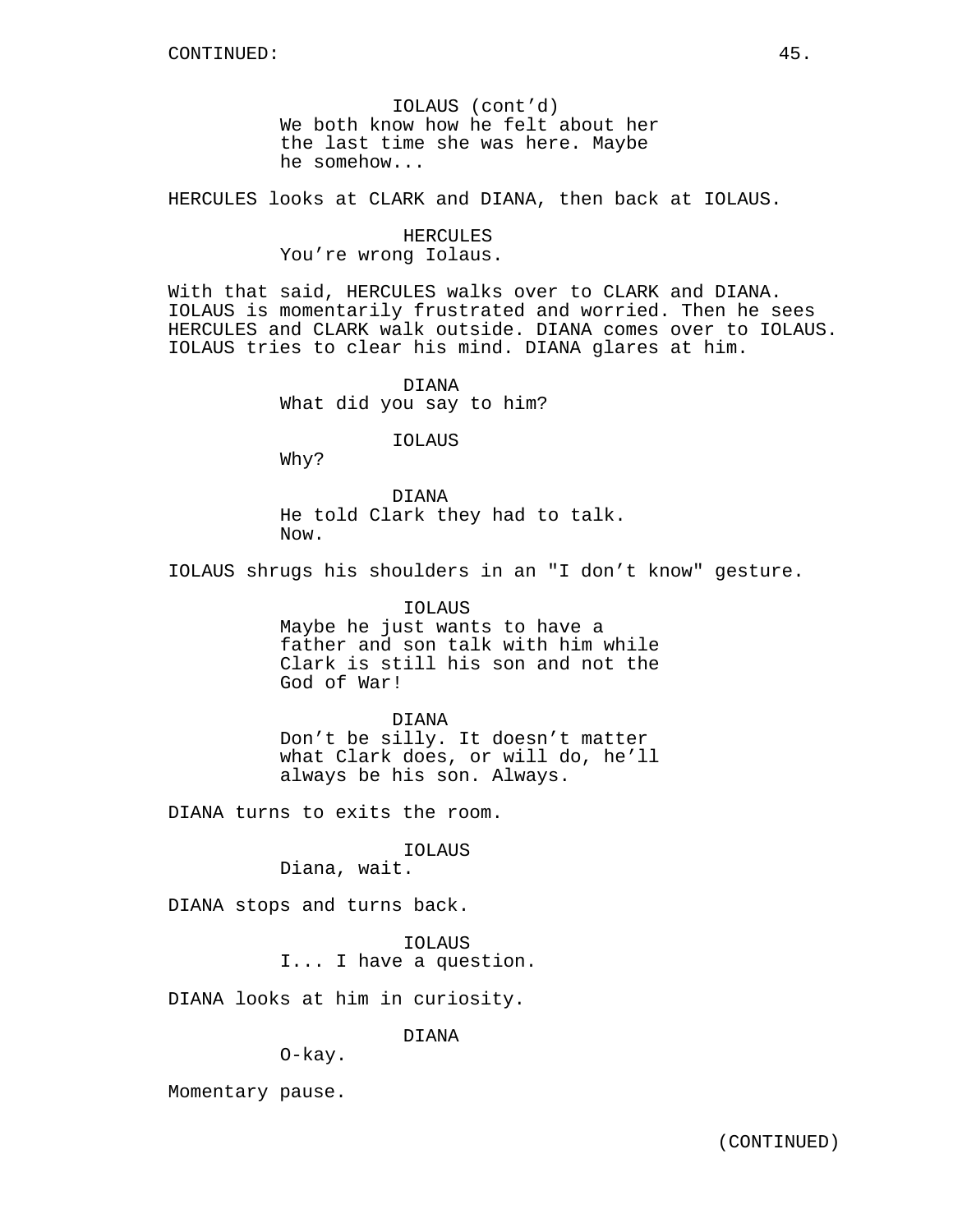IOLAUS Why did you keep your immortality from me?

Momentary pause. DIANA looks at IOLAUS with a confused look on her face.

## DIANA

What?

IOLAUS Why the big secret? It was just like last time.

DIANA Iolaus, what are you...

#### IOLAUS

If I hadn't have seen you using your powers last week to save that girl, I still wouldn't know that you and Clark...

DIANA It wasn't a secret. I just... I just never thought about it, I guess.

IOLAUS

Never thought about it? You told Herc.

### DIANA

I told Herc the day I got back. I knew that he didn't know that I'd become immortal since the last time he saw me. It was a change. (beat) I never knew you didn't know. I assumed he told you.

IOLAUS

Oh.

DIANA I'm sorry, Iolaus. I just wasn't thinking. (beat) Besides, if you didn't know I was immortal, how did you think I spent 27 years away from here, and not aged a day?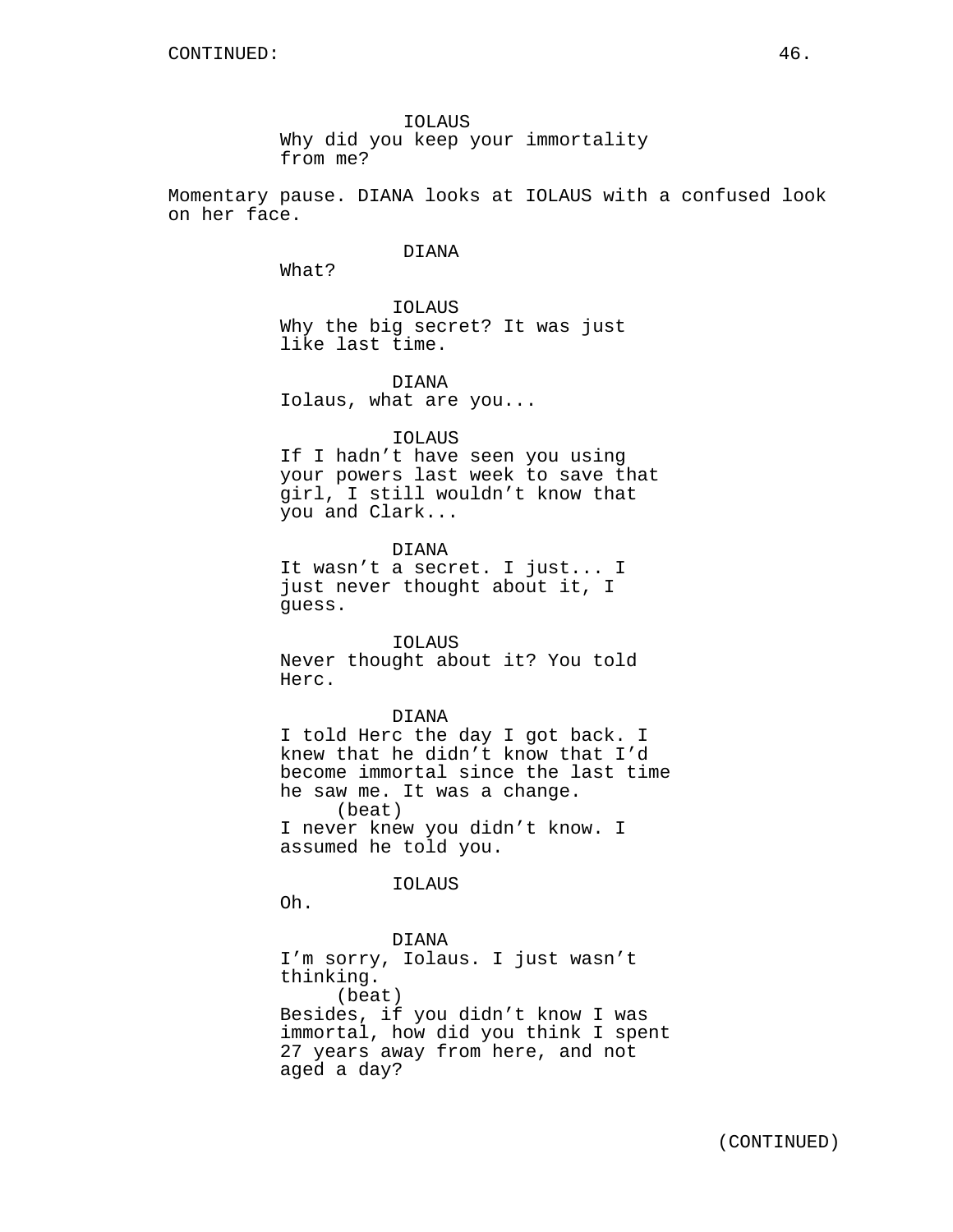IOLAUS I... I don't know. I guess I thought that maybe the future had a sort of fountain of youth, or something.

DIANA (laugh) That's funny.

IOLAUS So, you really are a goddess? You have the same powers that they do?

DIANA

Yes.

IOLAUS looks at her with a look of curiosity.

IOLAUS What's it like?

DIANA looks at IOLAUS.

CUT TO:

29 BACKYARD 29

HERCULES and CLARK are sitting by the pond.

CLARK Okay, pop. What's the reason for this sudden man-to-man talk?

HERCULES Why did you want to take over for Ares?

CLARK looks at him.

HERCULES The real reason.

CLARK Simple. (beat) When we returned, we interfered in the natural progression of events. We changed history. The future. (beat) When Ares was sentenced, I realized that history was in jeopardy. It could be drastically changed. And, (MORE)

(CONTINUED)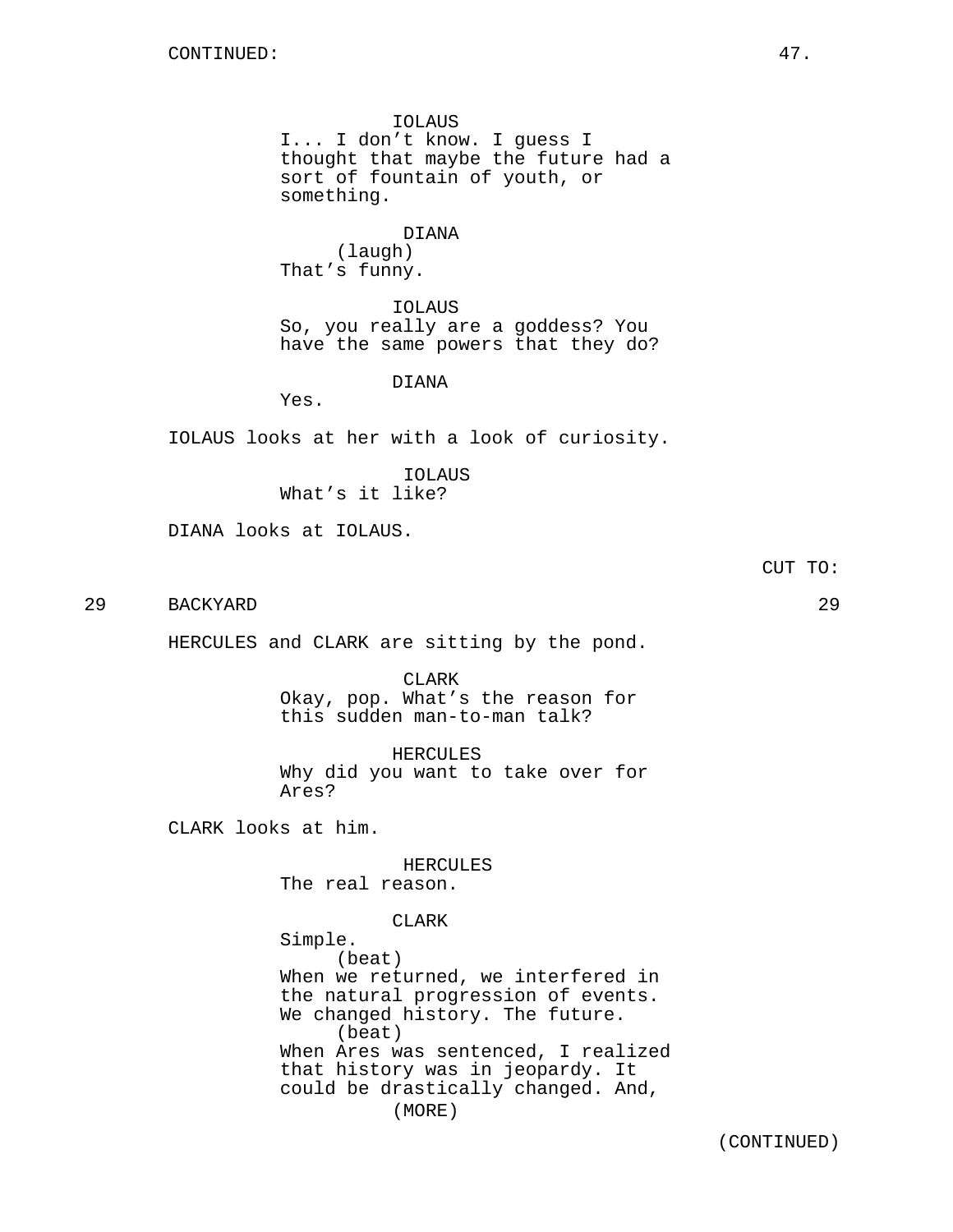CLARK (cont'd) since I know how Ares thinks, and how history unfolds, I was the perfect choice to make sure the timeline stayed on the right course.

HERCULES doesn't completely understand what CLARK just said. HERCULES thinks for a moment then speaks.

> HERCULES How old were you when you first met him?

> > CLARK

Who? Ares?

HERCULES nods.

CLARK

Six.

## HERCULES

You're sure?

CLARK

Yeah. It was my sixth birthday party. I remember Mac was pretty upset when Ares showed up. At the time, I couldn't understand why Mac seemed to hate the guy so much.

HERCULES looks at CLARK.

HERCULES Mac? You mean Duncan MacLeod?

CLARK

Yes.

(beat) As I was saying... I'd never seen Mac look at anyone the way he looked at Ares. Don't get me wrong, Mac's a great guy. When mother returned from here, he let her move in with him. He was like a father to me. He was always there for me.

HERCULES says his next line as a statement not a question.

HERCULES

And Diana.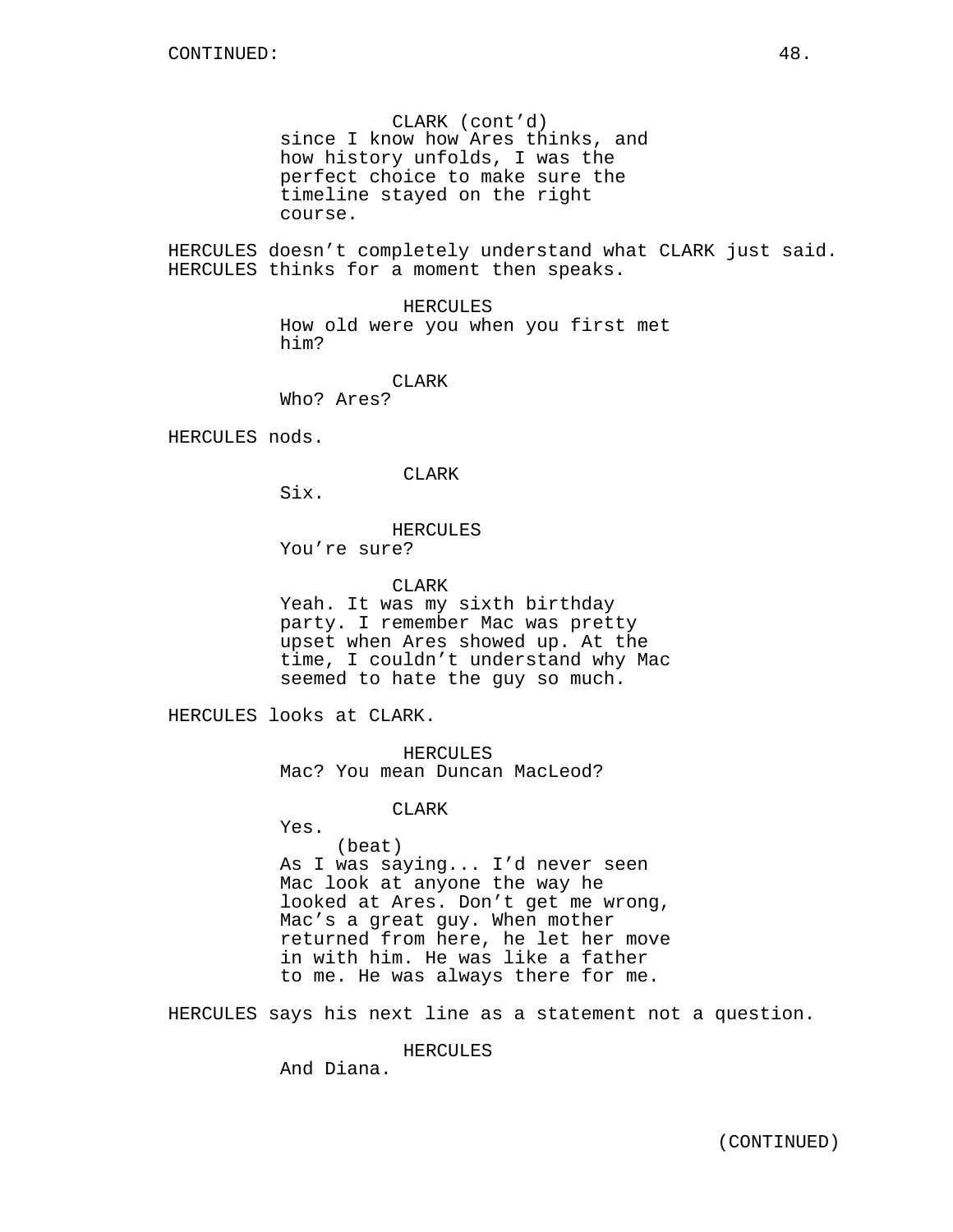CLARK

Yes.

(beat) At first he was just there as a friend, but... a few months before my sixth birthday, things changed. They...

HERCULES Became lovers?

CLARK Yes. And as I said, Mac didn't like Ares hanging around.

HERCULES

Why?

### CLARK

I'm not sure. Mac loved mother, he really did, and... and he knew Ares had always wanted her. I guess he was afraid that if mom and Ares spent too much time together that he'd eventually lose her to him.

### HERCULES

So, Mac was jealous? Even though he really had no reason to be, since Ares' interest in Diana was one sided.

CLARK

Yes. At the time. Look... why all the questions? What is it you really want to know?

#### HERCULES

Nothing.

CLARK raises an eyebrow in curiosity. He gives HERCULES an "Are you sure?" look.

## HERCULES

So the first time you met Ares was at your sixth birthday party.

CLARK

Yes.

HERCULES Had his name ever come up before?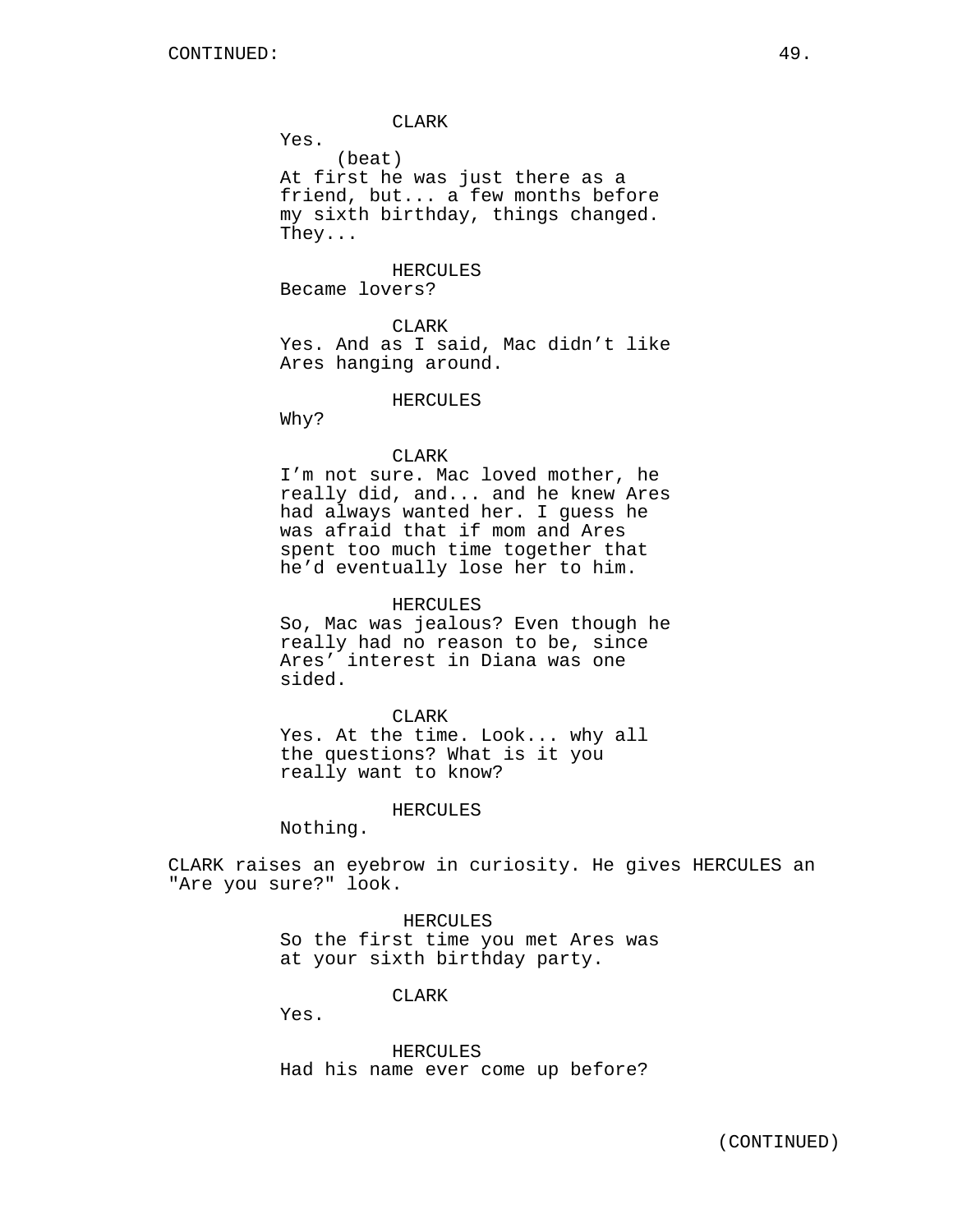CLARK Not really. (beat) I mean, not as a real person. Mother had me studying Greek Mythology and the gods as soon as I was old enough to read. I knew who Ares was. (beat) As a matter of fact, mom introduced him to me that day as Uncle Areese. It wasn't until much later that I discovered he was Ares. HERCULES looks at CLARK with a questioning look on his face. HERCULES How did he react to you when you met? CLARK He said I reminded him of his brother, that I had his eyes. HERCULES laughs, a sort of hmp laugh. CLARK Years later, as he was teaching me things, he said "You really are you father's son, boy. You are so like him". HERCULES He said that? CLARK Yes. HERCULES He said you reminded him of me? CLARK Well, you are my father! HERCULES Funny. You always remind me of him. CLARK Ares? HERCULES

Yes. You are so like him.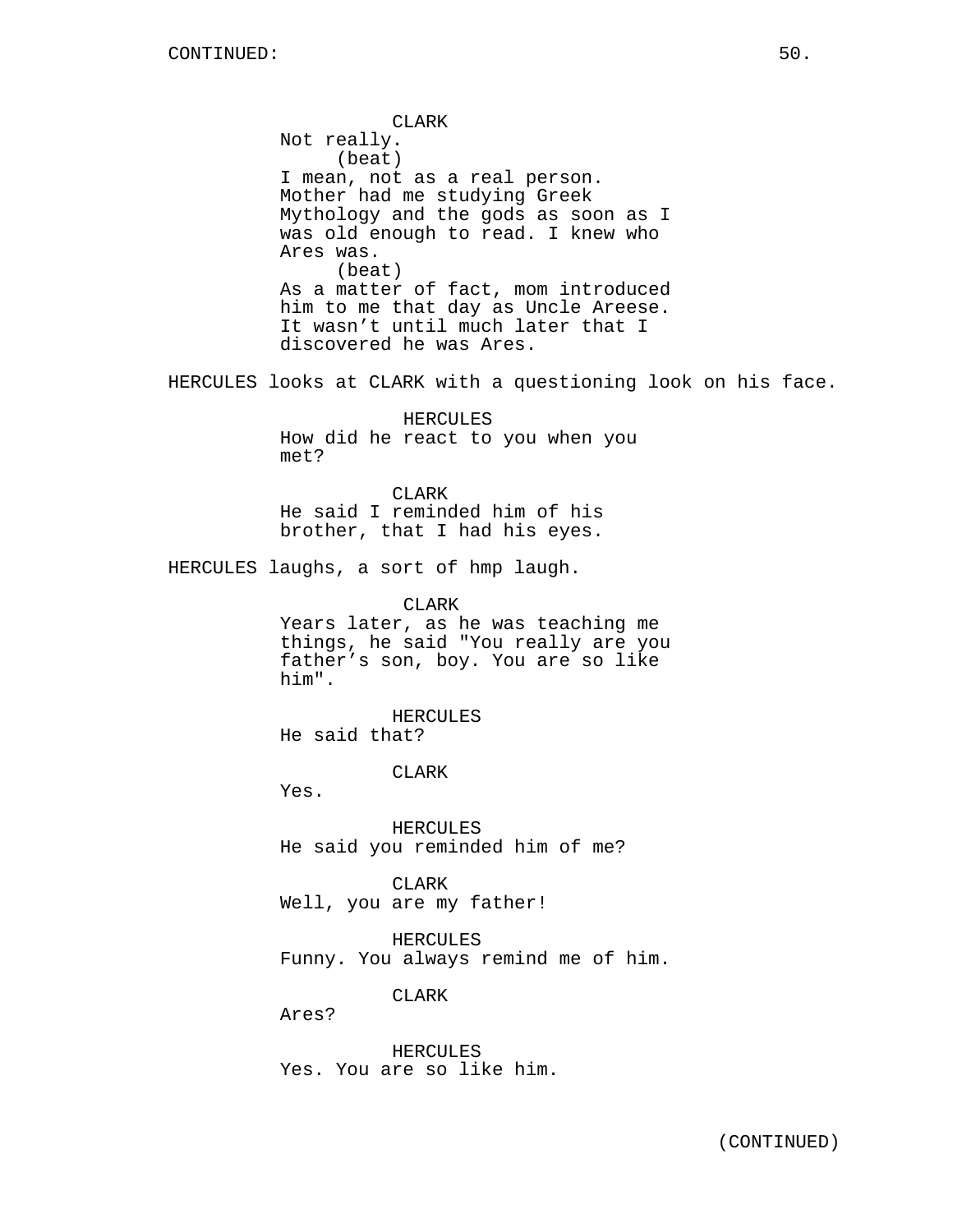CLARK Well, I guess the two of you have more in common than you think.

HERCULES The only thing that Ares and I have in common, is our father.

CLARK I don't think so.

HERCULES What do you mean?

**CLARK** If I remind him of you, and you of him... You must be a lot alike. I mean I can't...

CLARK stops talking as he thinks he realizes what HERCULES is asking him. He hears Ares' voice in his head.

> ARES (VO) You really are your father's son boy. You are so like... him.

CLARK realizes that Ares never actually mentioned HERCULES by name. It was always "my brother", "your father", or just plain "him". CLARK mutters the following line to himself.

> CLARK No. Could he...

He hears Ares' voice again.

ARES (VO) You know, you remind me a lot of... my brother. You have his eyes.

HERCULES notices the odd, confused, look on CLARK's face.

HERCULES

What is it?

CLARK doesn't answer. He hears Ares' voice in his head again.

> ARES (VO) If your father could see you now. He'd be so proud of you. Just like I am. Like I am. I am. I am. I am. I...

HERCULES tries to get CLARK's attention.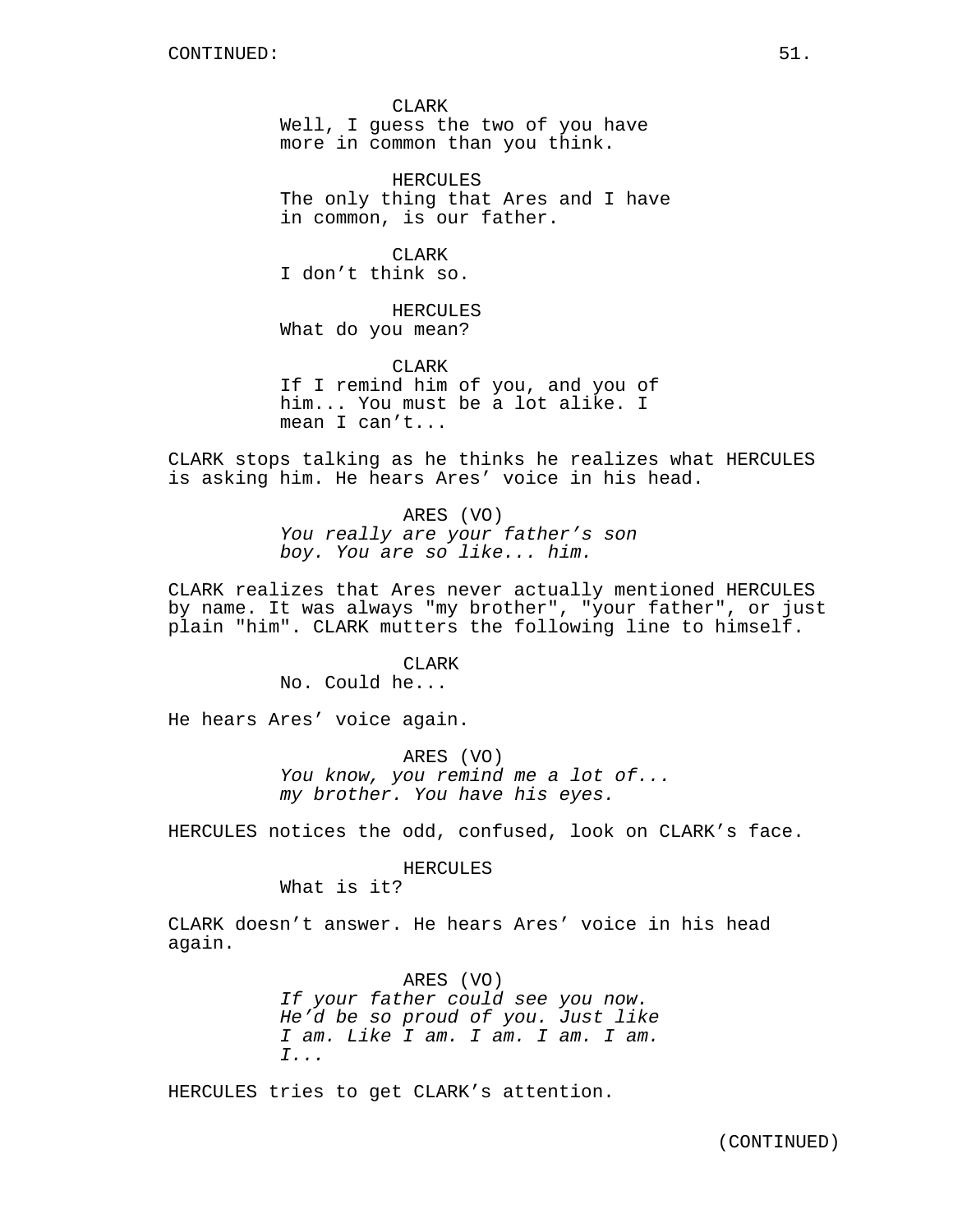HERCULES

Clark? (beat) Clark?

Momentary pause. CLARK looks at HERCULES.

CLARK

You think Ares is my father, don't you? That's what all these questions are about.

### HERCULES

Clark, I...

### CLARK

You think the only reason that Zeus gave me the job, is because Ares is my father, and therefore I should have it.

### HERCULES

I never said that. Besides, if what Diana says is true, he can't be.

CLARK If? Are you doubting her?

HERCULES

No, I...

CLARK Nothing happened between them here. It was in the future.

HERCULES And the Immortals of the future can't have children.

## CLARK

Right. (beat) At least not Mac's Immortals.

HERCULES So Diana would have had to have been pregnant when she returned.

CLARK

Right.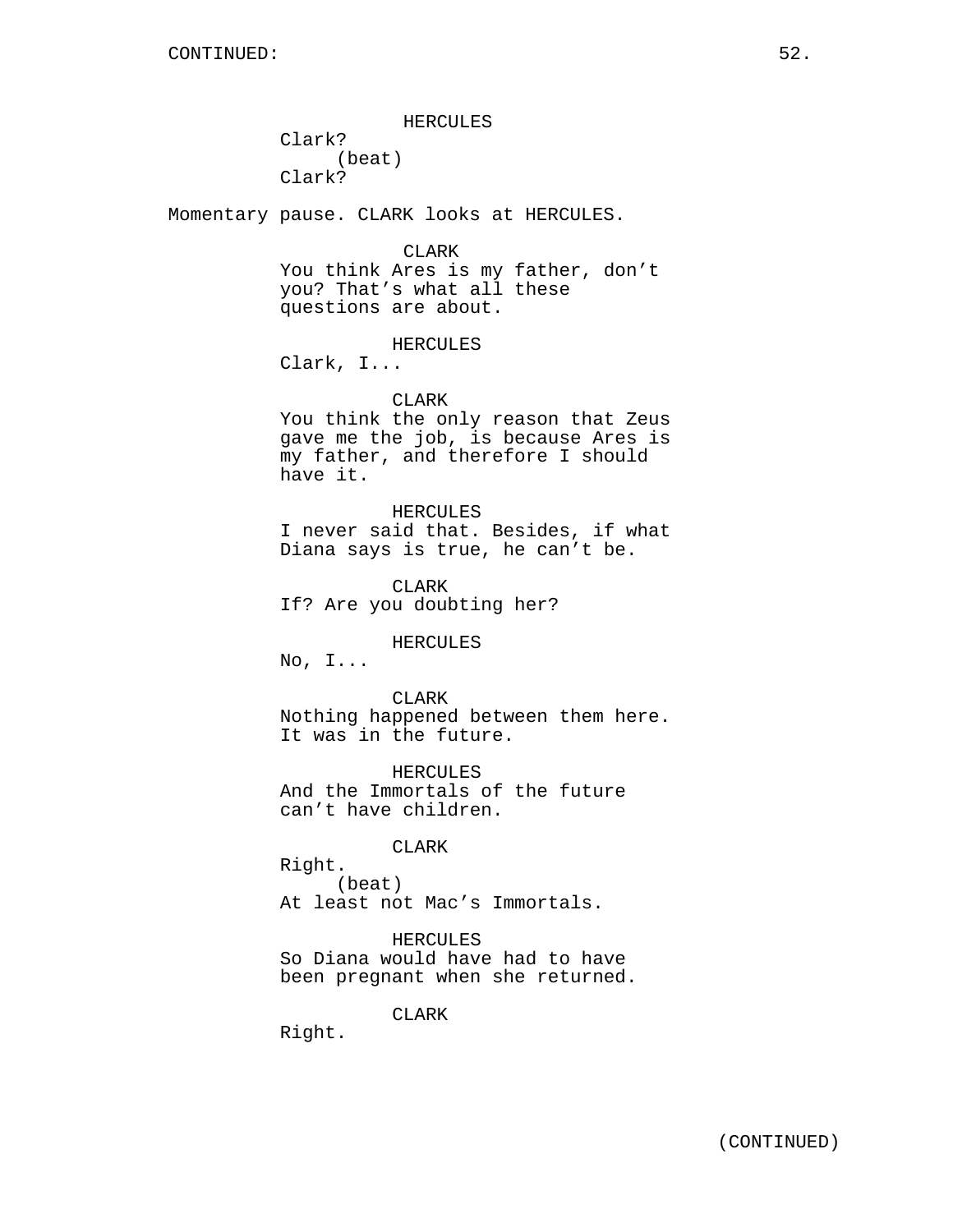HERCULES That means that Ares can't be your father.

## CLARK

No kidding.

CLARK says the next line in a jokingly tone, and with a laugh.

> CLARK Unless they had an affair before she returned.

HERCULES stares off into space, remembering something from the past.

FADE IN TO:

30 FLASHBACK 30

Chapter 4: Scenes 34 and 35.

FADE BACK TO:

31 EXT: BACKYARD 31

HERCULES is still staring into space. CLARK is trying to get his attention.

> CLARK Hello. (beat) Pop? (beat) Father?

HERCULES looks at him.

HERCULES What did you say?

CLARK I said, I was kidding.

HERCULES gives him a hard stare.

HERCULES

Were you?

CLARK gives him a confused look.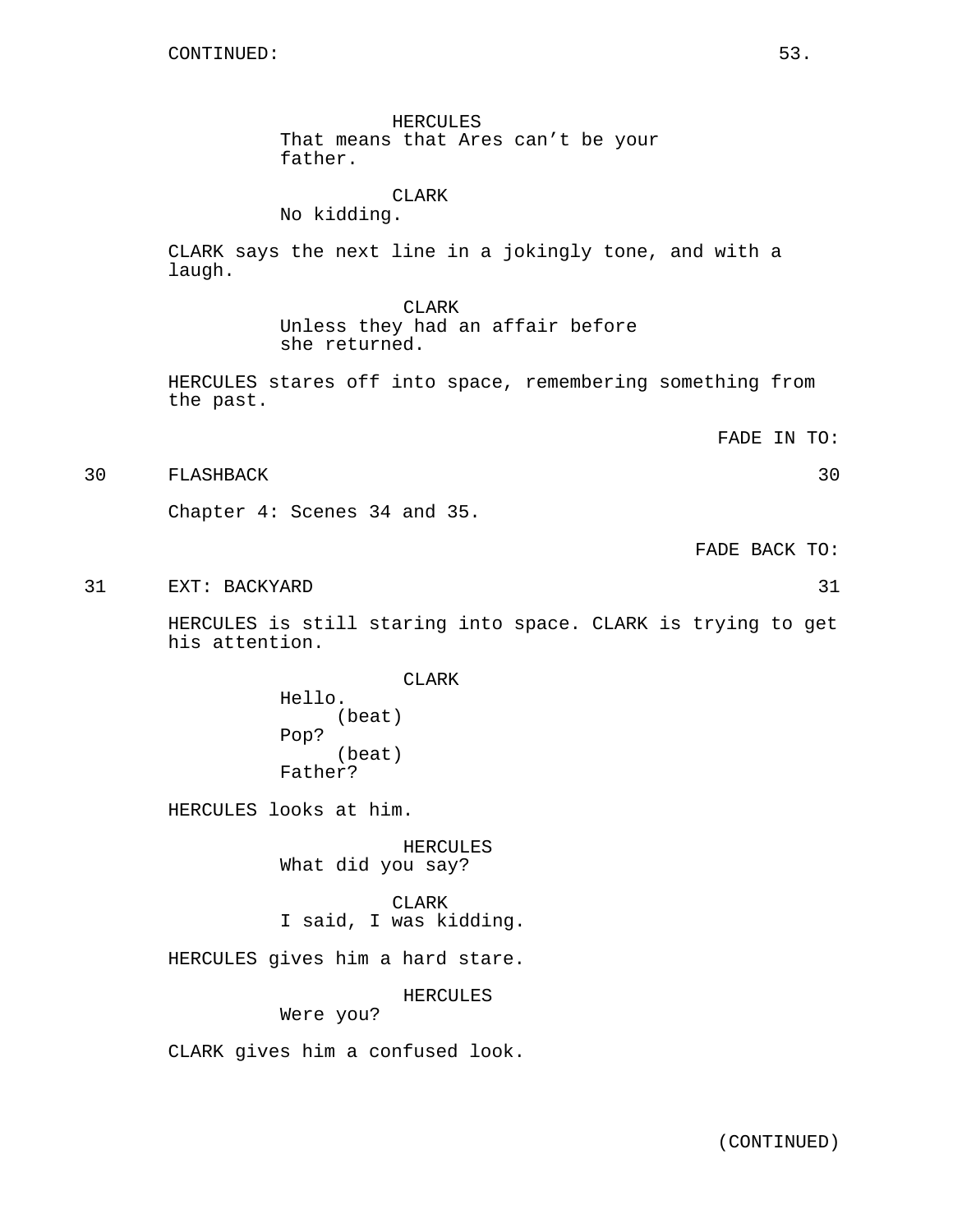CLARK

Yes!

CLARK notices the look on HERCULES' face.

CLARK Wait, are you saying they did? (beat) Are you saying that something happened between them before she was sent back?

HERCULES doesn't answer. CLARK can tell from the look on his face that the answer is yes.

> CLARK You are, aren't you? You think mom and Ares had...

HERCULES No. She wouldn't. She didn't. She said nothing happened. She...

CLARK looks confused.

CLARK Nothing happened? (beat) What are you talking about?

HERCULES doesn't want to get into this, so he shakes it off.

HERCULES

Nothing. I... (beat) I have to go see someone. Tell your mother I'll see her tonight.

HERCULES rises. CLARK looks at him, confused. He tries to read HERCULES' thoughts, but can't.

CLARK

O-kay.

HERCULES walks off. CLARK watches him leave. CLARK shakes his head back and forth.

> CLARK Either he's losing it, or there is something I don't know.

CLARK looks at the retreating HERCULES, then vanishes.

CONTINUE TO: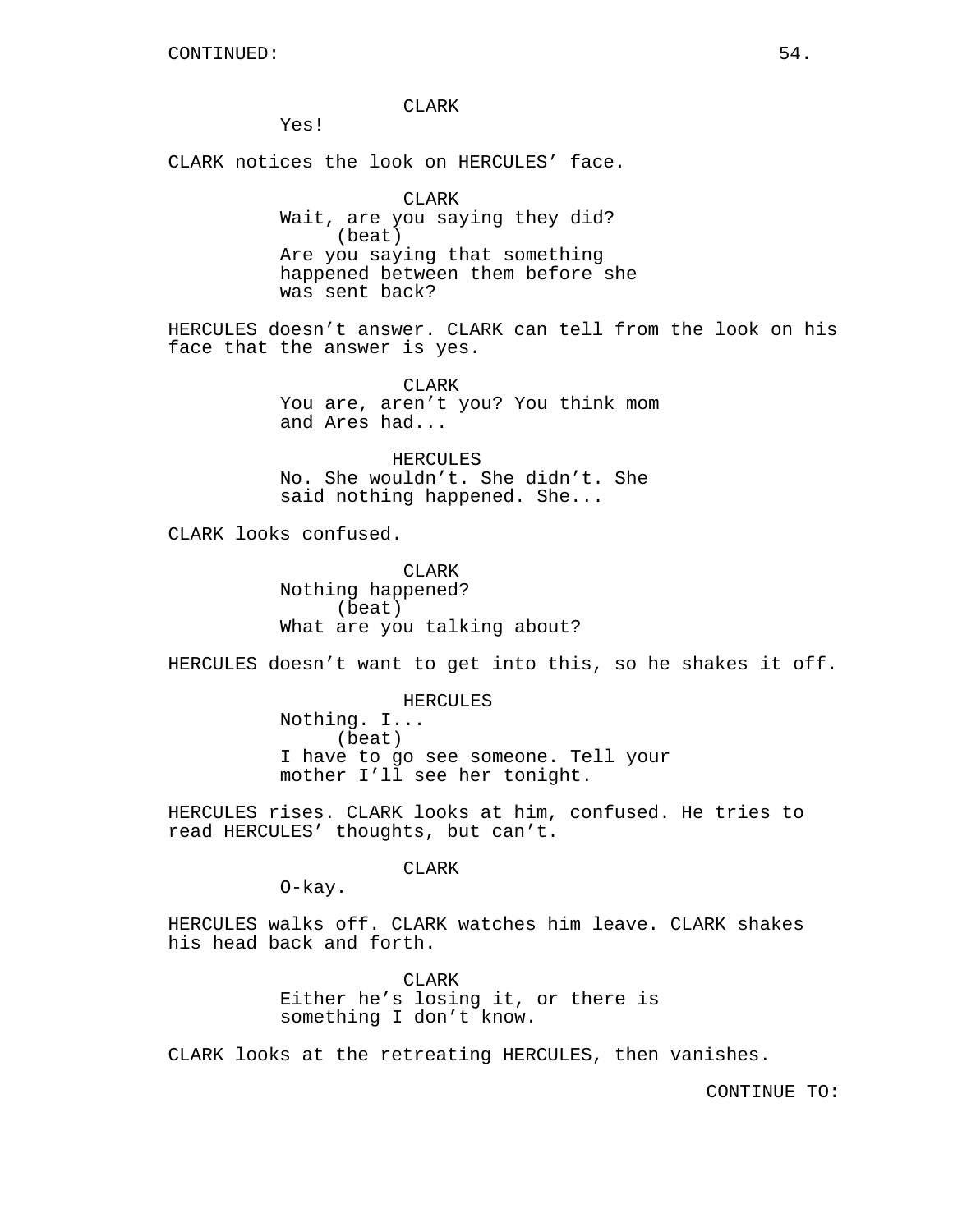32 EXT: CLEARING BY THE LAKE (4:00PM) 32

DIANA is sitting under a tree, daydreaming. She remembers the last time she was here.

FADE IN TO:

33 FLASHBACK 33

Chapter 4: Scenes 30-32.

FADE BACK TO:

34 CLEARING BY THE LAKE 34

DIANA is staring into space. CLARK materializes and goes to her. She is awakened from her fantasy by the sound of CLARK's voice. There is a short pause between "mother" and the rest of the line. DIANA turns to CLARK during the pause.

> CLARK Mother, is Hercules really my father?

DIANA is stunned.

DIANA Of course he is. Where'd that come from?

CLARK You're sure.

DIANA Clark, of course I'm sure. There was no one else then.

CLARK sits beside her.

CLARK Not even Ares?

DIANA Especially not Ares. (beat) Not then anyway.

CLARK Not even once?

DIANA Yes. Not even once.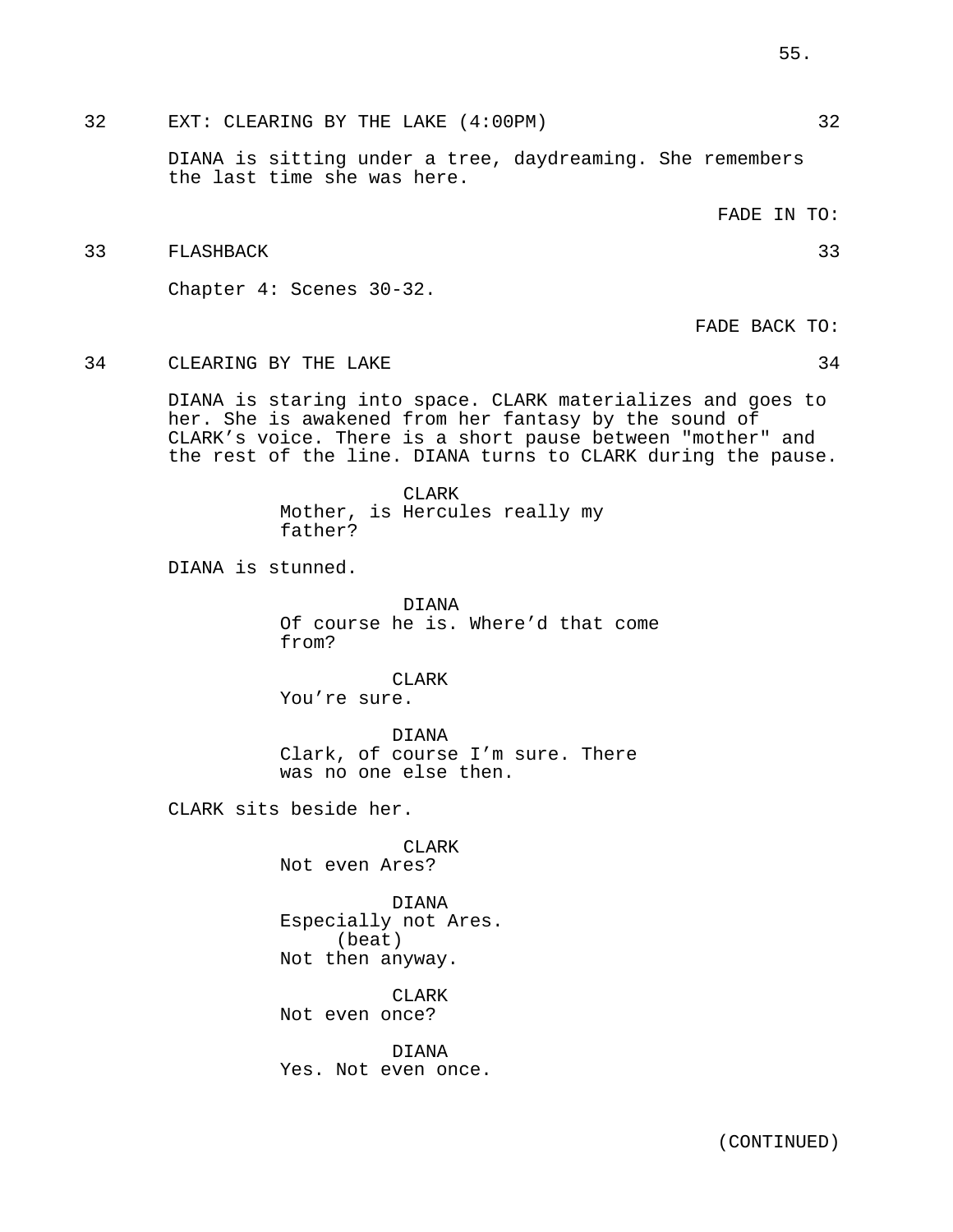CLARK Come on now, mom. I remember the way he used to look at you. It would drive Mac crazy.

DIANA Clark. Ares and I were always friends. I...

CLARK

Friends?

DIANA Yes. Friends.

Momentary pause.

#### CLARK

I'd've thought from the way he looked at you, and the way Mac reacted to those looks, that you'd've been more than friends at least once.

DIANA If Ares had've had his way, we would've.

CLARK So you're saying that...

### DIANA

It was no secret how Ares felt about me. He always told me he loved me.

CLARK But you kept turning him down.

DIANA Yes. I was in love with Hercules, and...

CLARK You turned down the chance to be loved by a god, for...

DIANA Yes. Why is that so hard to believe?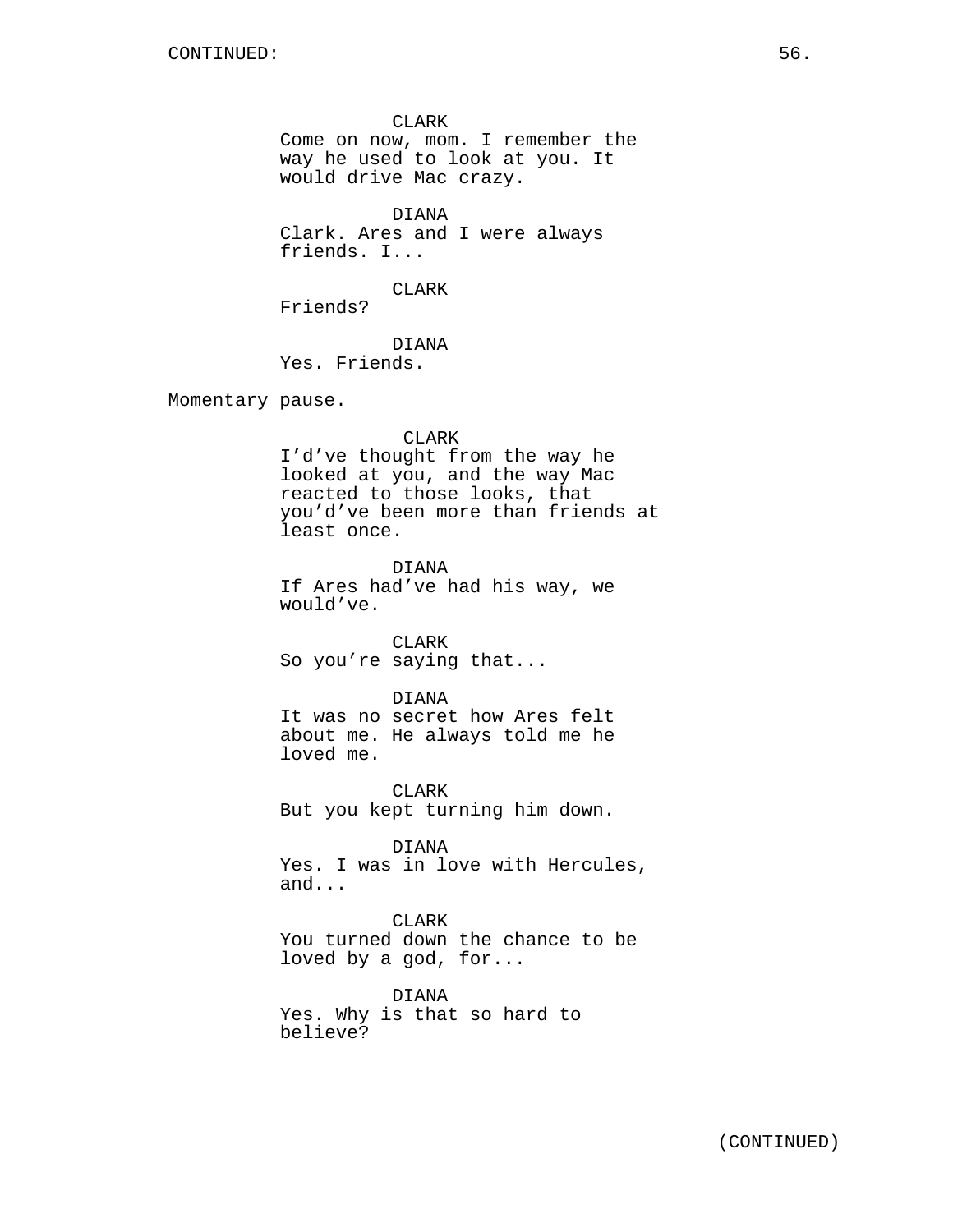CLARK Because he's a god, mom! A real god! You'd have to be...

DIANA

Ares couldn't understand it either. How could I choose Herc over him. He kept promising me the world if I'd...

CLARK And you told him you just wanted to be friends.

DIANA

Yes.

CLARK And he agreed.

DIANA Reluctantly. But he knew it was friendship or nothing.

CLARK

And as long as he kept the lines of communication open, there was always the chance that one day you'd turn to him.

### DIANA

Yes. And there were many times that Ares and I spent countless hours together.

CLARK

As friends.

DIANA Of course. He never crossed the line.

## CLARK

Never?

## DIANA

No. Never.

CLARK And when he met you again, that night at Mac's...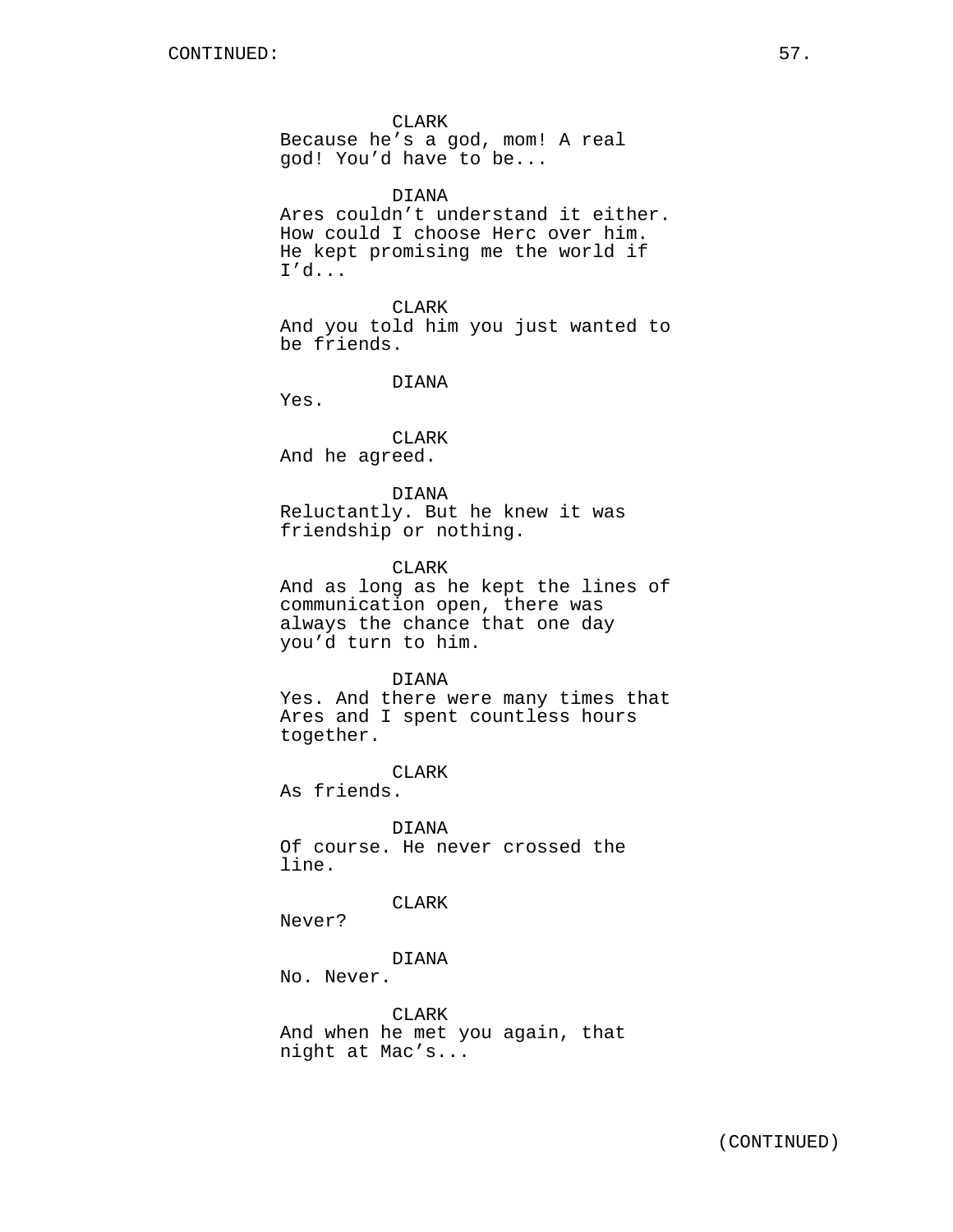DIANA He told me he still loved me, and that he always would.

CLARK And you turned him down, again. This time for Mac.

DIANA Yes. Why are we going through this? What's made you...

## CLARK

Nothing.

DIANA Nothing? I don't think it's nothing. I...

DIANA remembers how this conversation started, and realizes what CLARK is asking, or trying to ask.

> DIANA Oh my god! You think Ares is your father, don't you?

CLARK No. I... (beat) Well, not really, I just...

DIANA Clark, Hercules is your father. I would never lie to you about that. (beat) Besides, if Ares were your father, we'd still be in Seattle. There'd have been no reason to come back here. The three of us would be home, at our house. Everything would be perfect. And Ares wouldn't be stuck in that damned cave!

Momentary pause.

CLARK You love him now, don't you?

DIANA

Who?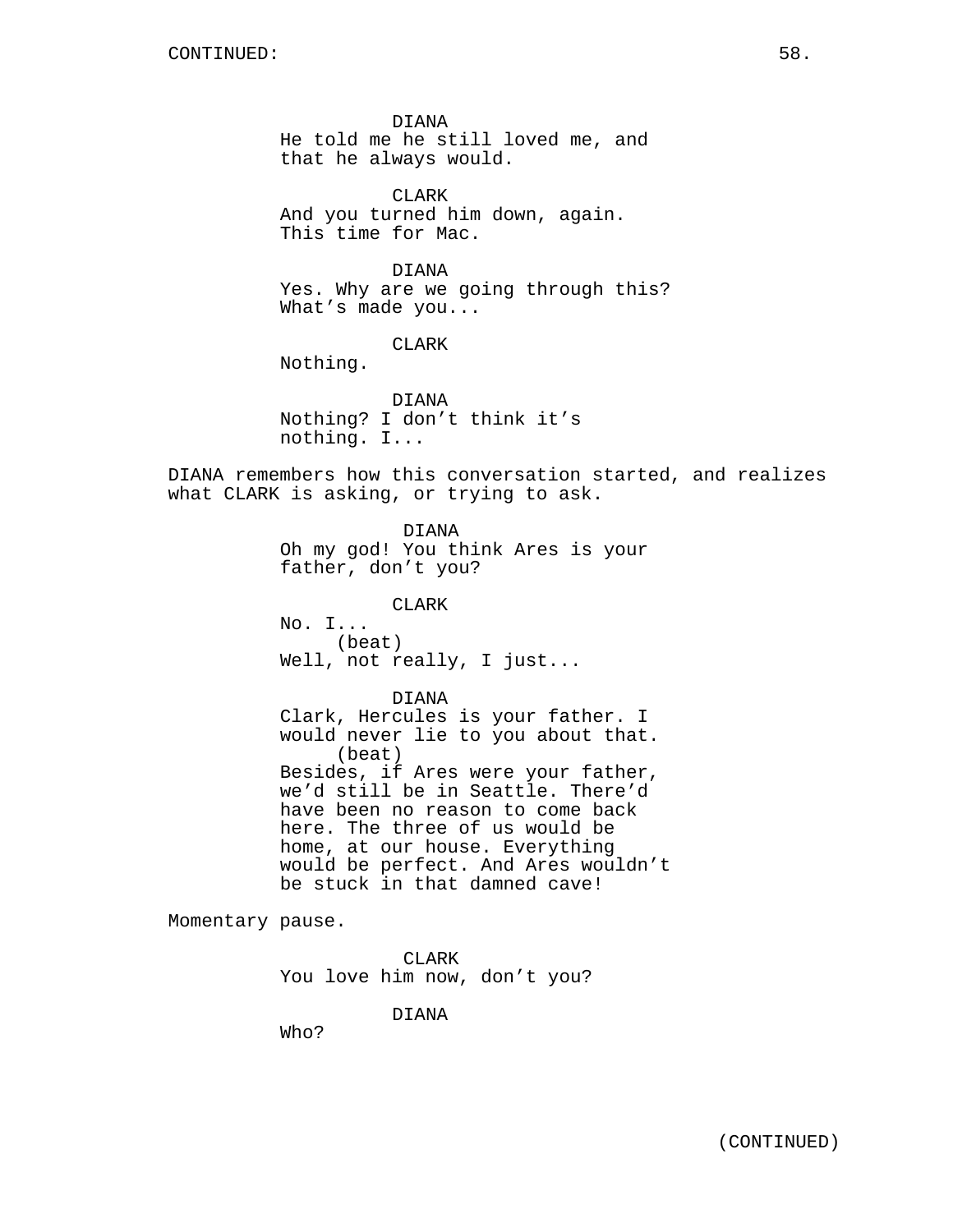CLARK Ares. (beat) After everything that's happened. Everything you've been through. You realize he was right when he said you were destined to be together. DIANA Yeah. I guess I do. But... (beat) But Ares is out of the picture. At least for now. DIANA stares back out at the lake. CLARK vanishes. DIANA Oh, Ares, I'm so sorry. (beat) I... I... FADE IN TO: 35 FLASHBACK 35 Chapter 4: Scene 36 (From the beginning of the scene to Diana's line "kiss me".)

FADE BACK TO:

36 EXT: CLEARING BY THE LAKE 36

DIANA wipes a tear from her eye and looks at the ring she is wearing. The ring that Ares gave her for Christmas in 2018.

> DIANA Ares, if only there were some way to...

DIANA realizes that there is a way.

DIANA

Toris.

DIANA looks at the sun. There are still a few hours before sunset.

> DIANA If I go now, I can...

She vanishes.

CUT TO: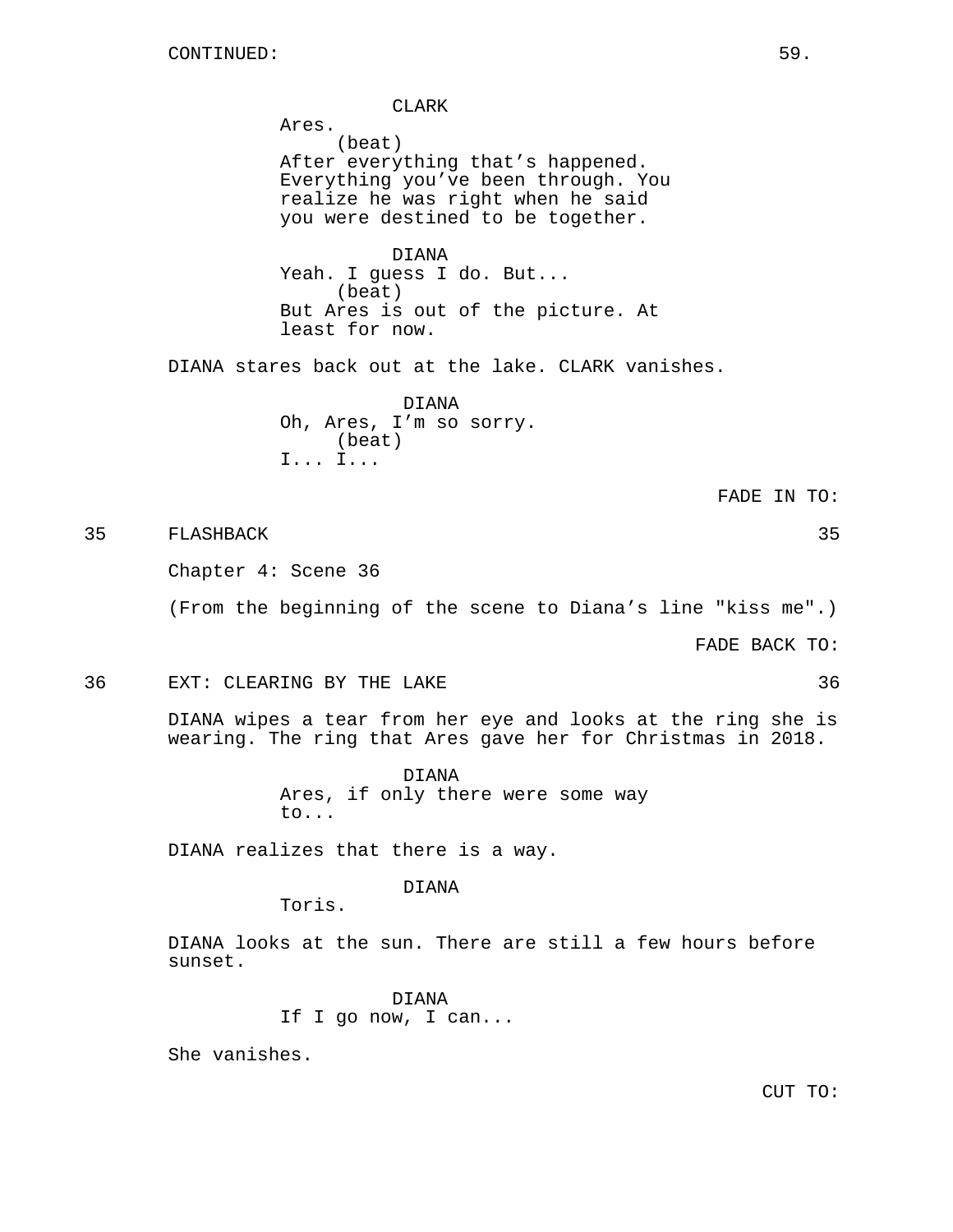## 37 INT: ARES' TOMB 37

ARES is studying the tomb. Trying to determine if there is some way out of there. CLARK materializes in the room. ARES turns and notices the sword on his waist.

> ARES Clark, I see you have the sword. Does this mean that...

CLARK Yes. The Council has appointed me to act on your behalf while you are in here.

Momentary pause.

ARES So, what can I do for you?

CLARK You can answer one question.

ARES

Anything.

Momentary pause.

CLARK Are you my father?

ARES is stunned.

ARES

What?

CLARK

I said...

ARES No. I'm not. Hercules is your father. You know that. What made you...

CLARK glares at ARES.

CLAR<sub>K</sub> I need to know the truth. The whole truth, Ares. All of it. (beat) What really happened between you and mother the first time she was here?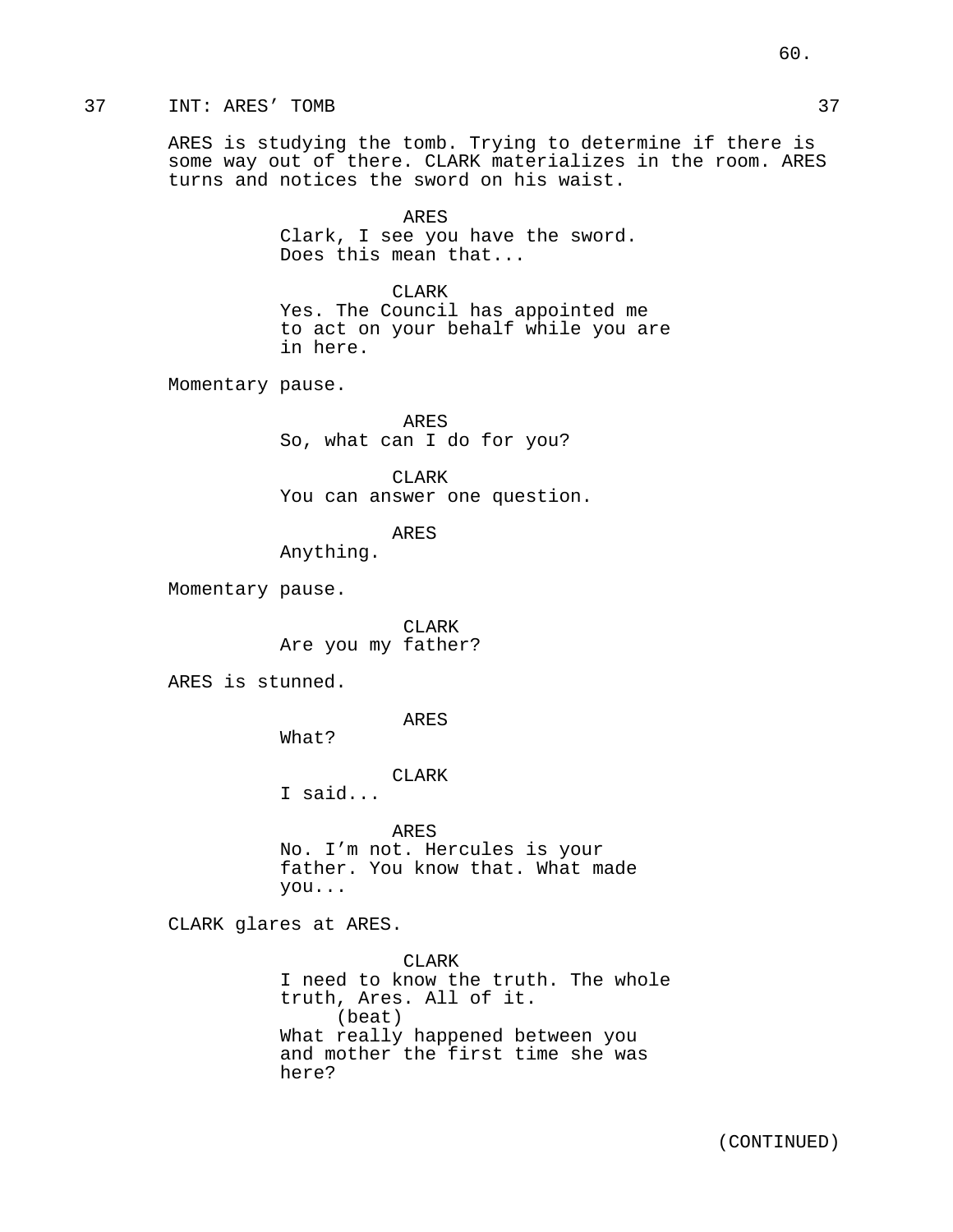ARES Clark, you already know everything. CLARK Do I? ARES Yes. CLARK Then proof it. Let me in. Show me your life. ARES Clark, I... CLARK Are you afraid, Ares? Are you hiding something? ARES No. I... CLARK Then show me! Momentary pause. ARES I suppose that since you are now the God of War, there are some things you will need to know. So... CLARK I want to know everything, Ares! Everything! ARES Everything, hey? CLARK Everything. From your first meeting with mother, til the day I met you. Don't leave anything out. ARES That could take a while. CLARK You're not going anywhere.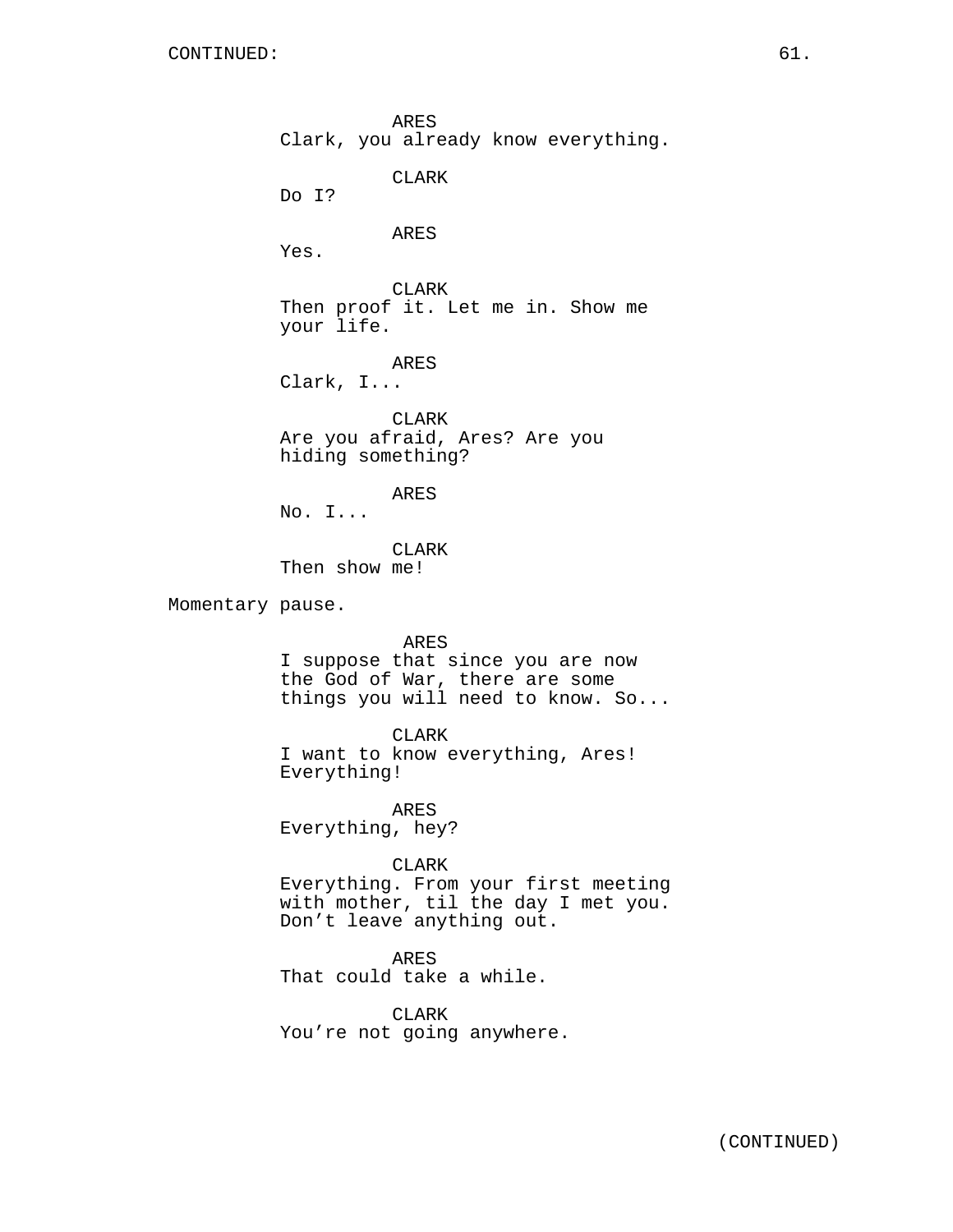ARES True. (beat) Okay. Come.

ARES sits on the floor. CLARK sits in front of him. ARES holds his hands up in front up him, palms facing CLARK.

> ARES Place your palms on mine.

CLARK does so.

ARES Now, close your eyes, and I'll show you the day I met your mother.

CLARK

No tricks.

## ARES

I promise.

CLARK closes his eyes. ARES smiles and closes his eyes. ARES' hands glow, and transfer energy into CLARK.

FADE IN TO:

38 FLASHBACK 38

Chapter 4: Scenes 8-10, and 14 (up to the point where ARES leaves)

(note: Scenes told from ARES' POV)

FADE BACK TO:

39 INT: ARES' TOMB 39

ARES opens his eyes. The energy transfer stops. CLARK opens his eyes.

> CLARK Why did you stop?

ARES Are you sure you want to do this?

CLARK

Yes.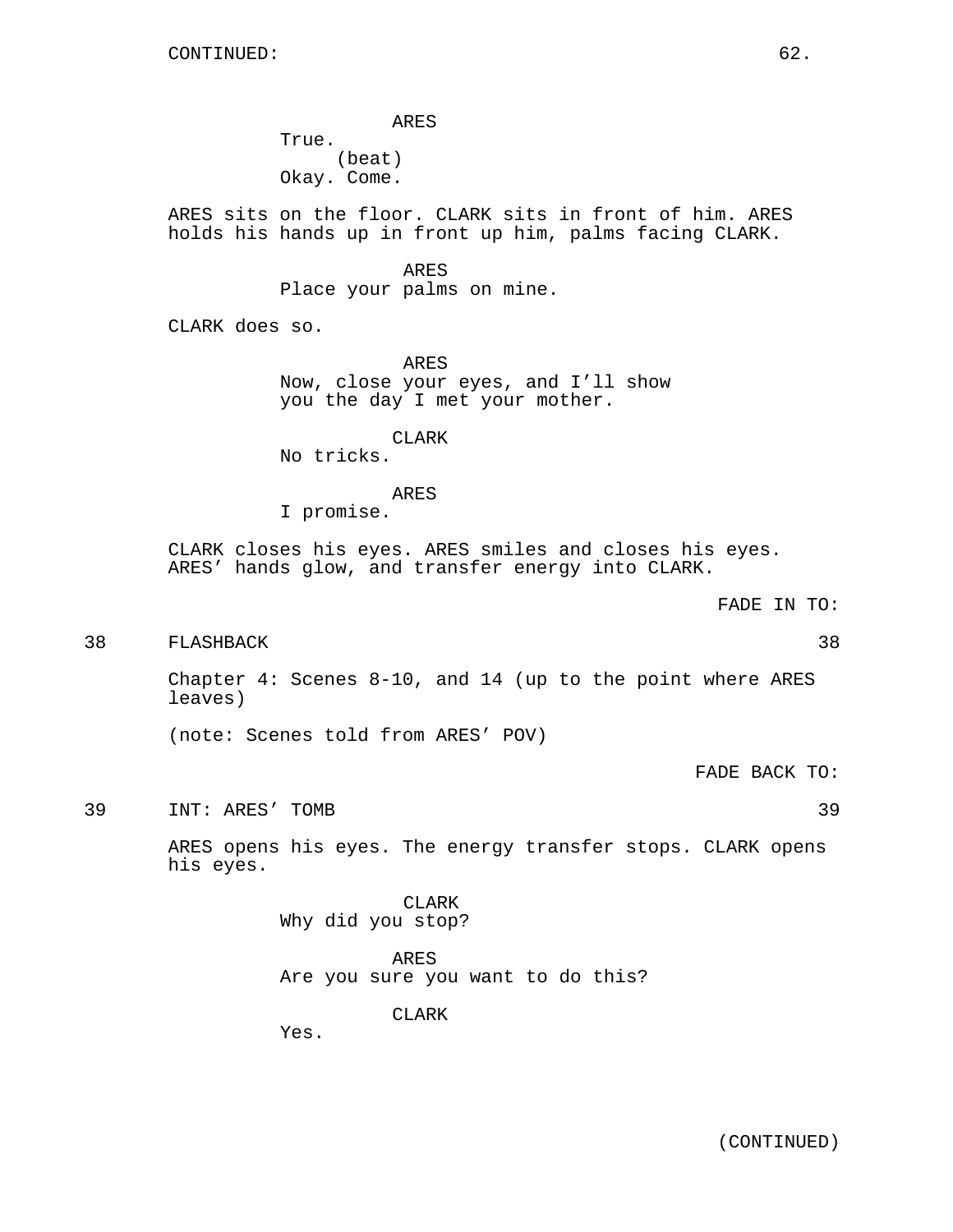### ARES

Okay.

CLARK closes his eyes. ARES smiles and closes his eyes. ARES' hands glow, and transfer energy into CLARK. ARES prepares to show CLARK the rest of his life.

#### JUMP TO:

## 40 EXT: AMPHIPOLIS (5:00PM) 40

DIANA materializes in the city. She is invisible to everyone. She looks around for TORIS. A group of children are running through the city playing a game. They run right past her. DIANA spots TORIS over by a fruit vendor.

## DIANA

He still looks good.

DIANA watches him buy his fruit, and head home. She disappears.

JUMP TO:

### 41 INT: TORIS' HOUSE 41

DIANA is sitting in the house, waiting for TORIS. The front door opens, and TORIS walks in. She makes herself visible only to him. TORIS can't see her yet, because of all the stuff in his hands. He closes the door, and turns. He sees her, and is startled. He almost drops the stuff in his hands, but he doesn't.

> TORIS Diana? What are you...

TORIS wonders how she got into his house.

TORIS

How did you...

#### DIANA

I was in the neighborhood, so I thought I'd stop by and say hi. It's been a while.

TORIS composes himself and walks to the kitchen.

TORIS

Yeah, it has.

TORIS finds himself being nervous around her. He can't explain why. He looks at her, and says the next line in his head.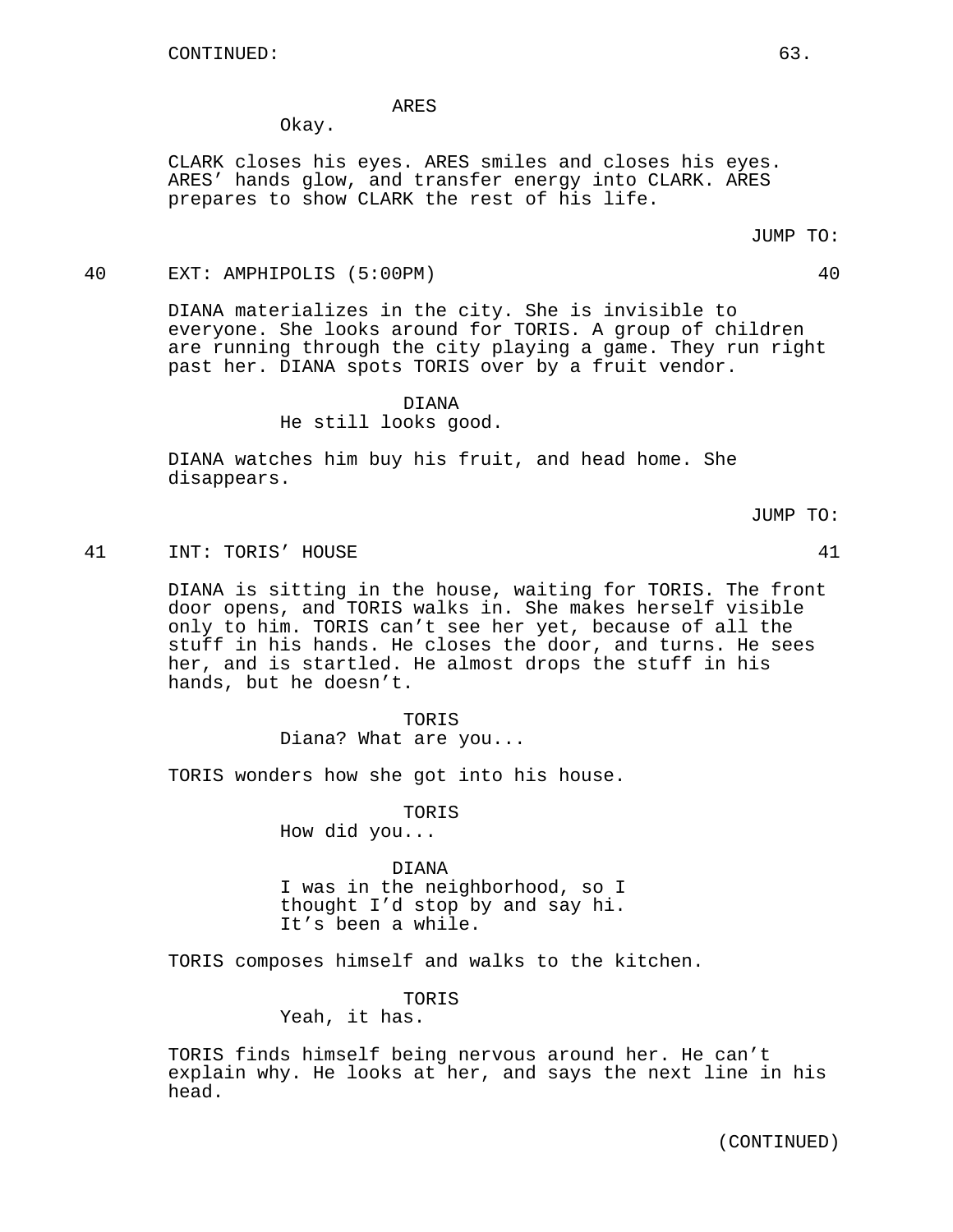TORIS (VO) She still looks good enough to eat. How I'd like to... Stop it. Stop it.

TORIS puts the stuff down, and looks at her again. DIANA knows what he is thinking.

### DIANA

I heard about Castalia. I'm sorry.

At the mention of his deceased wife, TORIS looks away from her, with a sad look on his face.

TORIS

Thanks.

Momentary pause. He composes himself. Then looks back at her.

> TORIS Where are my manners. Can I get you something to drink?

## DIANA

Sure. Thanks.

Momentary pause. TORIS gets two mugs of "something", and goes to her. He offers her one mug. She says her line as she takes it.

### DIANA

Thanks.

TORIS flashes her a smile.

TORIS

You're welcome.

DIANA smiles back at him. TORIS sits across from her. He takes a drink of his drink, and she takes a drink of hers. TORIS looks at her and says the following line in his head.

## TORIS (VO)

It's been five months since Cas was taken from me. Five lonely months.

He watches her. Again, she knows what he is thinking, She puts the mug down, and smiles at him.

# DIANA

So, where's Poly?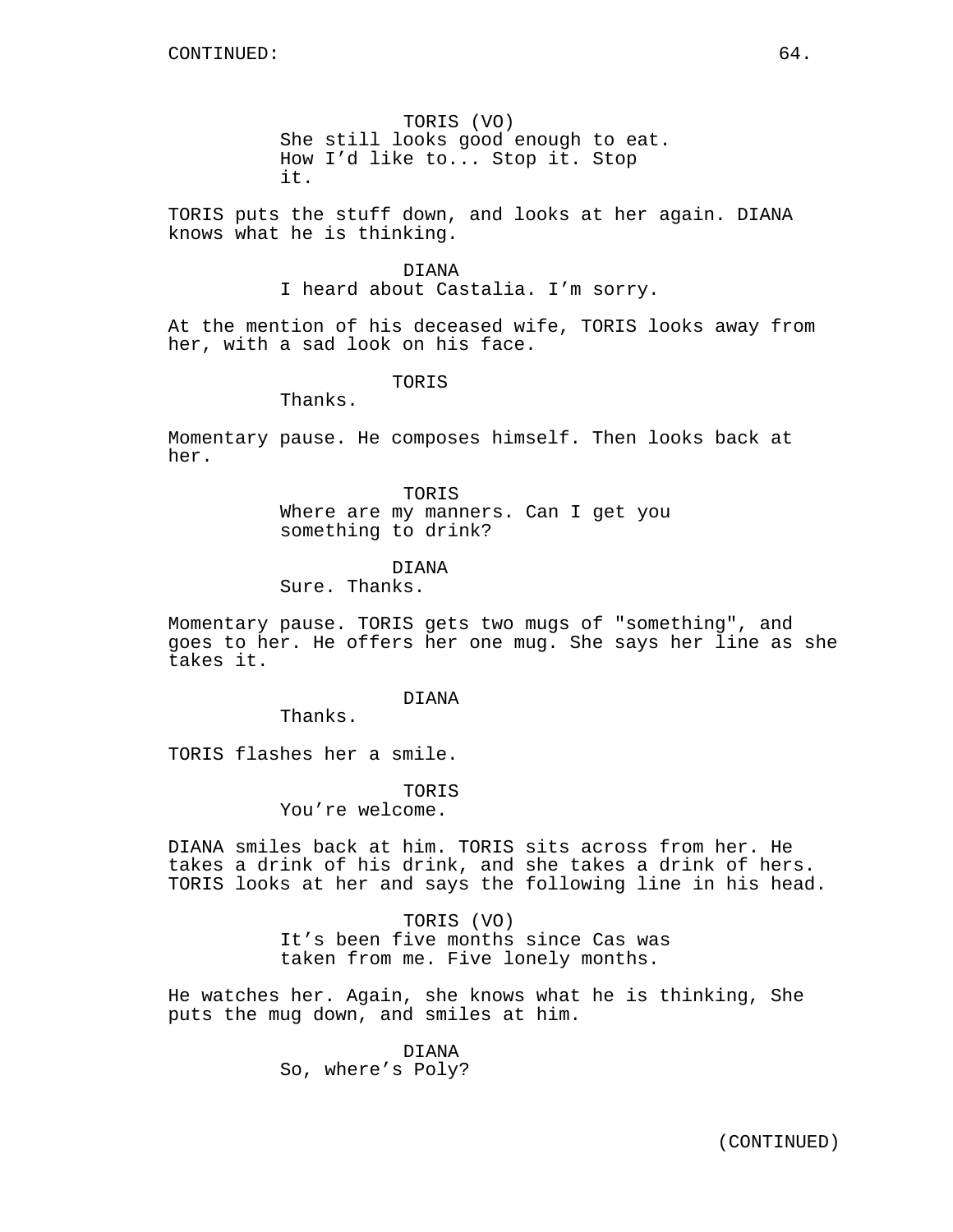TOR<sub>IS</sub> Uh... Out with the other children. She'll be home for dinner.

DIANA smiles at him.

DIANA I've got an idea. Why don't you let me cook you two a...

TORIS No way. You are a guest. You...

She reaches over and places a hand on his leg. She smiles at him.

> DIANA I insist. I bet it's been a while since you had a woman cook for you.

**TORIS** Yeah, it has.

DIANA Show me where everything is, and I'll prepare you a feast for a king.

TORIS rises. They head to the kitchen.

42 EXT: VILLAGE SQUARE 42

The children from before are still running around. They are racing. All of a sudden the child in the lead, a boy, crashes into someone. The other children stop. The boy looks up at the person he crashed into.

BOY #1

Sorry.

The camera pans up to the face of the person. It's ATHENA. (Note: Athena is visible only to the children.)

> ATHENA That's okay. You didn't hurt me.

> > BOY #1

I didn't?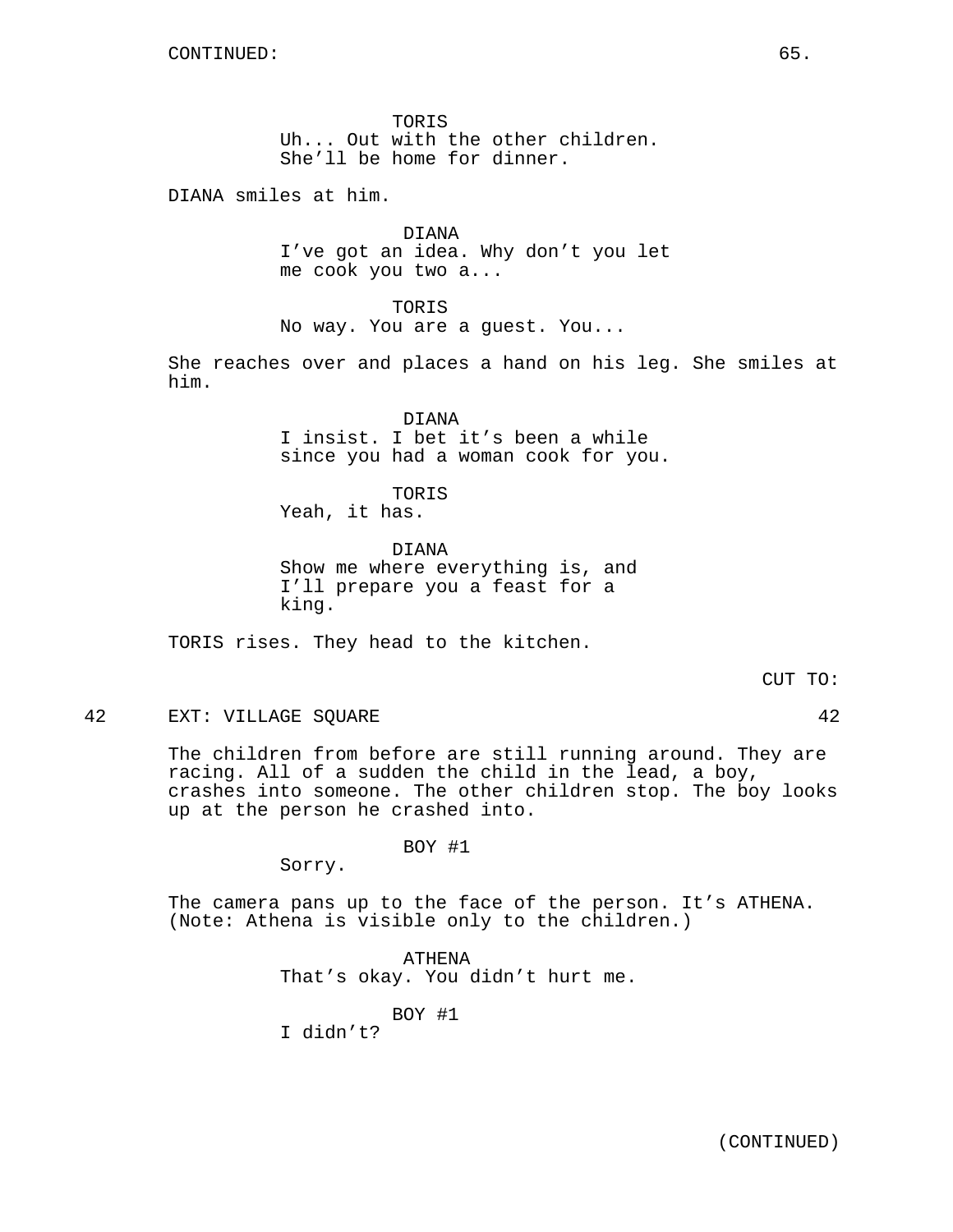# ATHENA

No, you didn't.

ATHENA looks around at the children. She is looking for a particular child. She spots POLYDORA at the back of the group.

> ATHENA You kids want to play a really exiting game?

> > KIDS

Yeah.

ATHENA Good. Come with me.

ATHENA leads the kids out of the square to a deserted area of town.

CUT TO:

43 EXT: DESERTED AREA OF TOWN 43

There are two "buildings" side-by-side that are approximately 10 feet apart, and 30 feet tall.

> ATHENA The name of the game is, Fly like the Birds.

POLYDORA Fly like the birds? People can't fly?

ATHENA Want to bet?

BOY #2

Yeah.

ATHENA Okay. Watch.

ATHENA goes to a tree beside the building and climbs it. She then jumps from the tree to the building.

KIDS

Wow!

GIRL #1 That's not flying.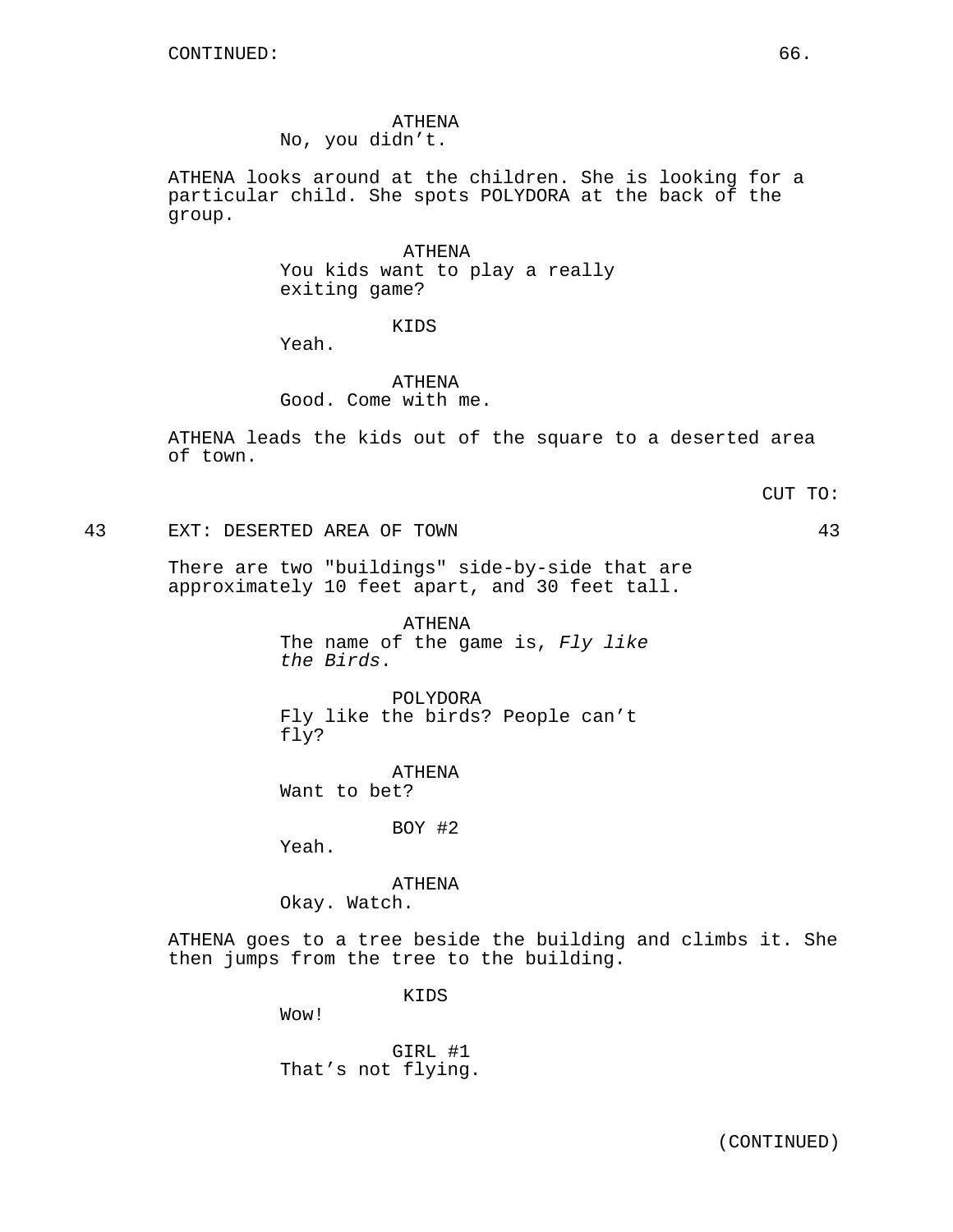ATHENA I'm not finished yet.

ATHENA runs along the roof of the first building, and then jumps off, landing on the roof of the second building.

> BOY #3 Now, that's flying!!!

ATHENA looks at the kids.

### ATHENA

So, who's next?

The boys run to the tree. One by one they scale the tree, then jump from the tree to the building, then run across the building, jump off, and safely land on the other side. What they don't know, is that ATHENA is helping them. After all, she doesn't want to hurt these kids. At least not all of them. Slowly the girls decide to try it. They all make it. POLYDORA is the last and looks so scared. She makes it up the tree, and onto the building. She looks at all her friends on the other side. They all tell her to "run", to see how it feels to be a bird. She is scared. ATHENA gets the feeling that POLYDORA isn't gonna do it. She sends the little girl a little self-confidence. POLYDORA runs and jumps. But, this time, without ATHENA's help, she doesn't make it. The kids watch as she misses the roof. POLYDORA falls to the ground. She hits the ground hard. The kids all hear the sound of bones breaking. They scramble to a tree alongside of this building and climb down. This tree is closer than the other. They don't have to jump onto it, they can reach it from the edge of the roof. As the kids scramble to get down, ATHENA smiles. The last child to climb down, turns back to ATHENA.

> GIRL #2 Aren't you coming?

### ATHENA

Of course, child. Right behind you.

The girl waits for ATHENA, then both head down the tree.

PAN TO:

## 44 FOCUS SHIFTS TO POLYDORA 44

All the kids are standing around her. Her head is bleeding. (She smashed it on a rock.) The kids are all calling out her name, trying to wake her. One of the boys starts to shake her. ATHENA and Girl #2 reach them. ATHENA pretends to be concerned. She looks at POLYDORA's dying body. She decides to send the kids home, so that she can finish her off.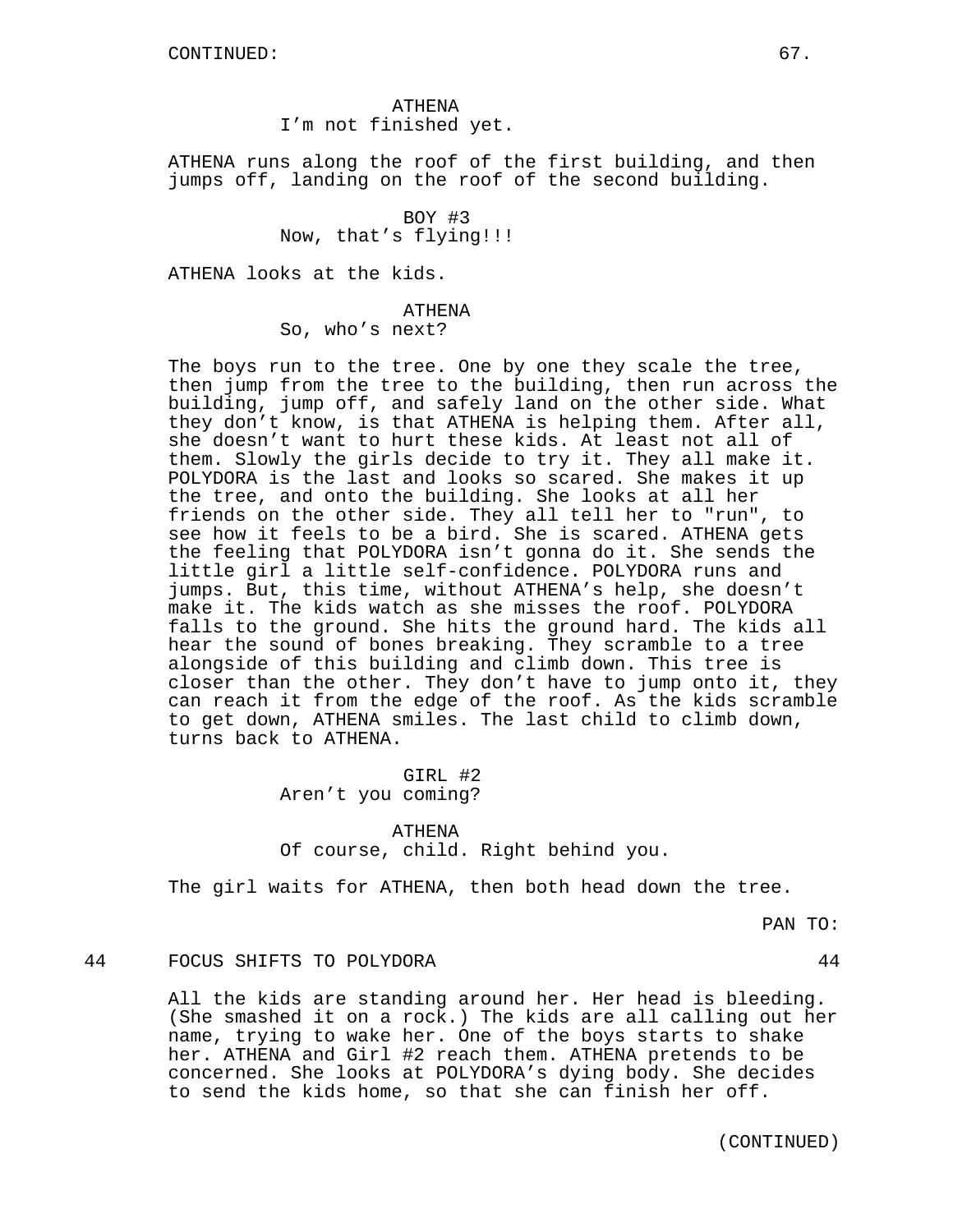ATHENA Kids, I want you to run back to town. Find her parents, and...

The boy who was shaking POLYDORA, looks at ATHENA.

BOY #4 Poly's mother is dead.

ATHENA

Well then, bring her father here.

Now.

All the kids run off. All except Boy #4. ATHENA looks at him.

ATHENA

I said...

The boy looks at ATHENA.

BOY #4 I'm staying. I...

ATHENA realizes this young boy really likes POLYDORA. She also knows that she will never get him to leave.

ATHENA

Okay.

ATHENA places her hands on POLYDORA for a few moments, then looks at the boy.

> ATHENA Stay here. I'll be right back.

Boy #4 looks back at POLYDORA. He starts to cry. ATHENA vanishes.

CUT TO:

45 TORIS' HOUSE 45

Dinner is almost ready. TORIS is setting the table. DIANA gets the strangest feeling that something isn't right.

> DIANA Toris? When did you say Poly would be...

Her sentence is cut off when the front door comes flying open and a group of breathless kids are standing there. She recognizes them as the group she saw earlier.

(CONTINUED)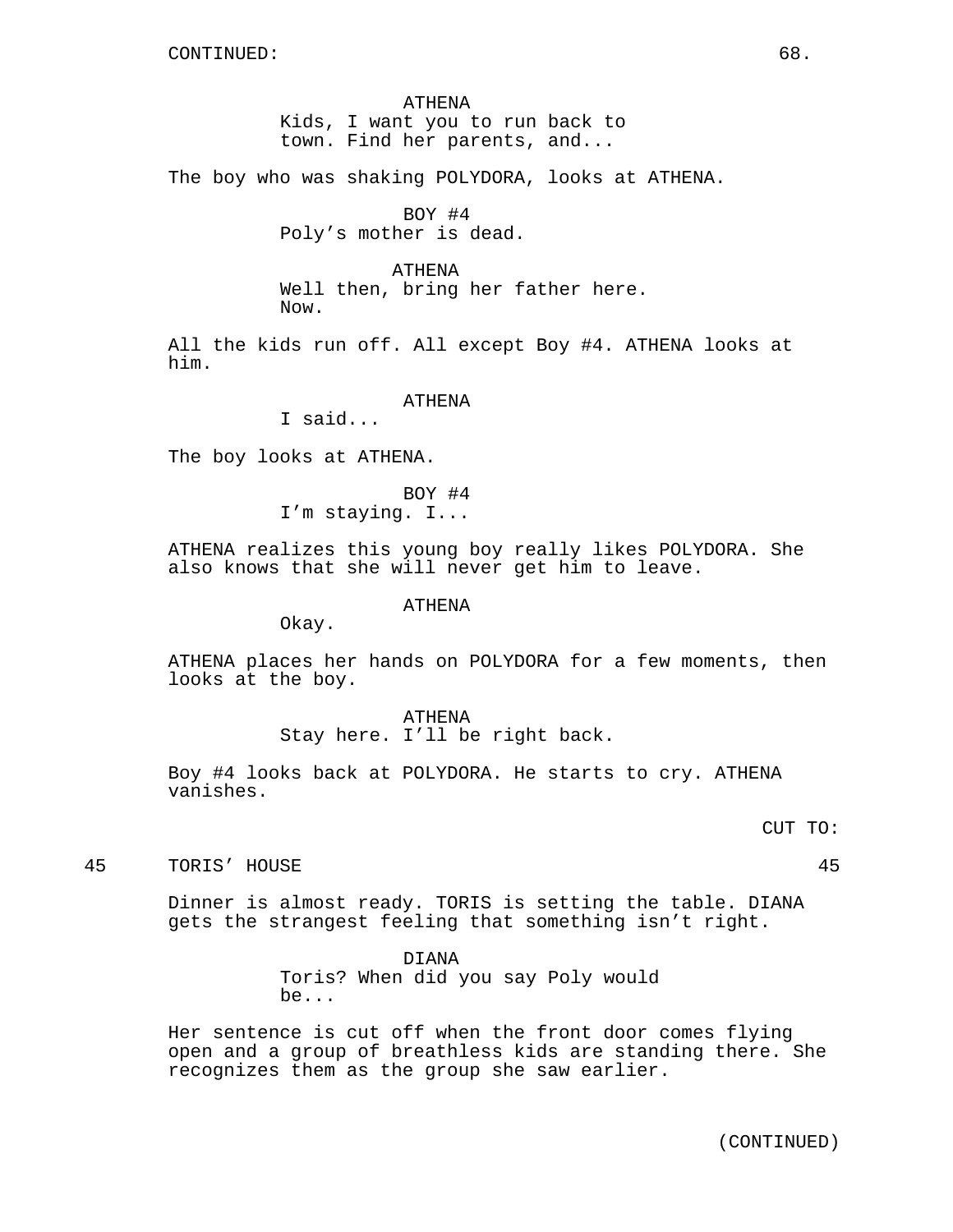TORIS Hey guys. Where's Poly and...

BOY #1 There's... (beat) ...there's been an accident.

TORIS

What?

GIRL #1 We were playing, and... and she feel, and...

TORIS Where is she?

GIRL #2 I'll take you to her.

TORIS follows GIRL #2. The rest of the children leave, but, not before DIANA probes their minds to find out what happened.

DIANA

Athena!

DIANA vanishes.

JUMP TO:

46 ACCIDENT SITE 46

DIANA appears, invisible to all. She goes over to POLYDORA and can see that she is near death. She kneels over her, and places her hands on POLYDORA's body. Nothing happens.

DIANA

Why isn't this working? Why...

CELESTA appears beside her.

CELESTA You cannot save her, Diana.

DIANA

Celesta?

CELESTA Nothing you try to do, will save her.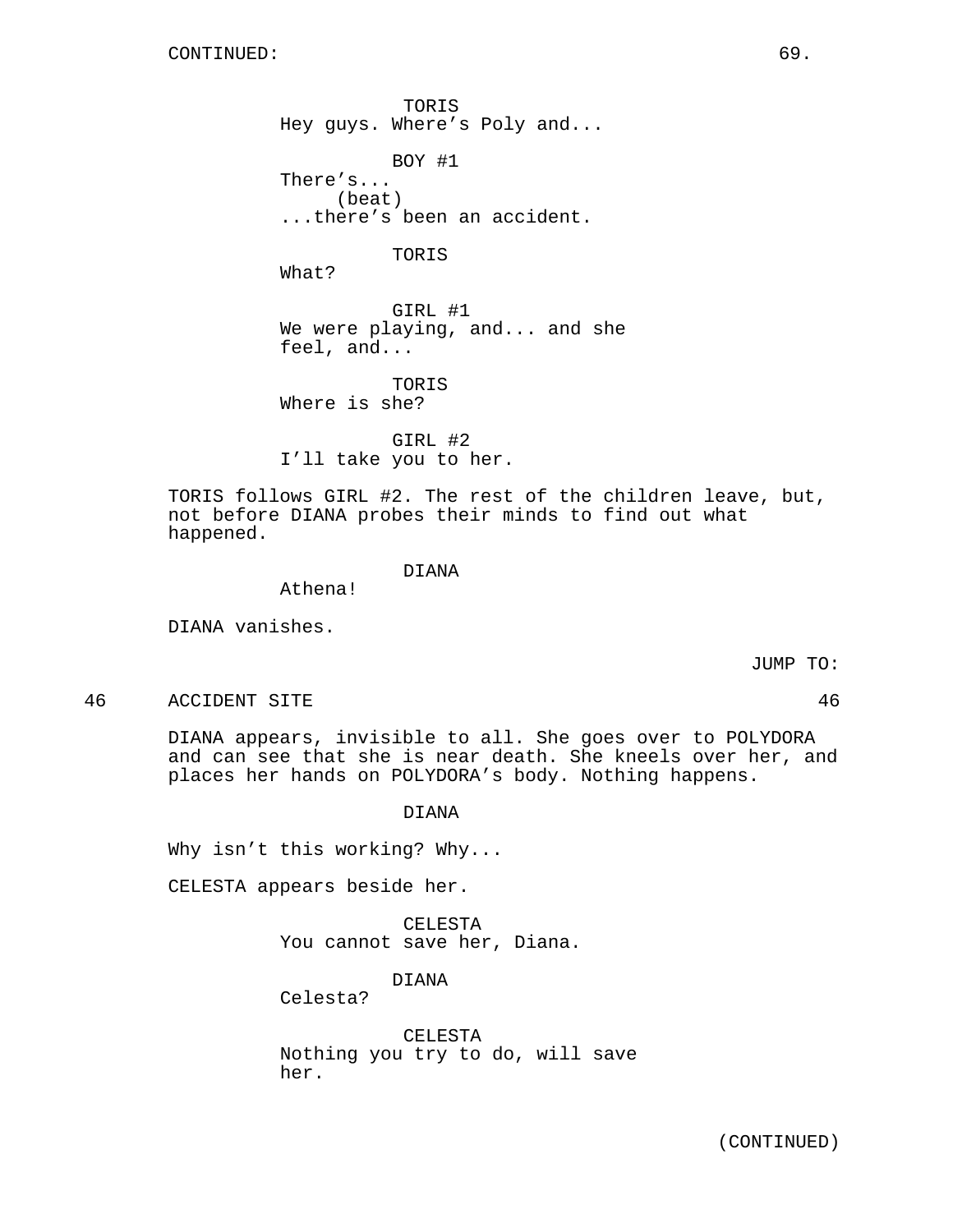DIANA I can save her. I can.

Momentary pause. DIANA is still trying to save POLYDORA. CELESTA looks at her.

> CELESTA Didn't Ares tell you?

DIANA turns to her.

DIANA Tell me what?

CELESTA Any mortal killed by a god, can not be restored to life by another god.

DIANA Technically Athena didn't do this. Poly fell.

CELESTA

Did she?

DIANA Are you saying that Ath...

DIANA's sentence is cut off as TORIS and the girl get there. TORIS goes to POLYDORA.

TORIS

Poly!!!

TORIS runs over. The boy that stayed moves away. As TORIS reaches POLYDORA, she dies. DIANA sees POLYDORA's spirit go off with CELESTA. TORIS feels for a pulse. There isn't one. TORIS cradles POLYDORA's head in his arms.

> **TORIS** No. No. NO00000!!!!!!!

Momentary pause. DIANA raises her eyes to the heavens.

DIANA You'll pay for this Athena. You hear me!!!

DIANA looks at TORIS. All she wants to do is comfort him. The girl that accompanied TORIS, goes to the boy that stayed behind with POLYDORA. The girl leans over and whispers.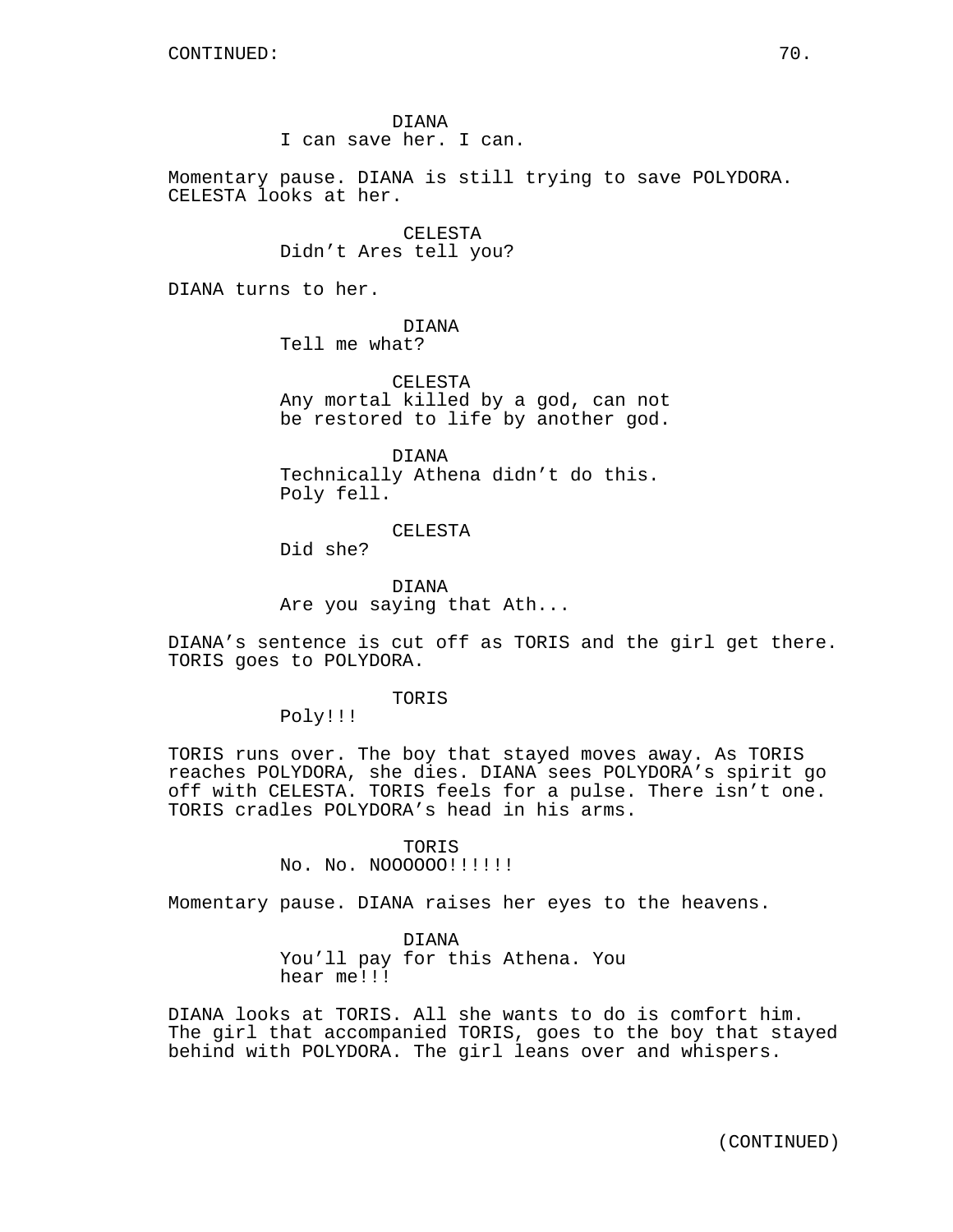### GIRL #2

Let's go.

The boy looks at the girl. He doesn't want to leave, but the girl makes him. Once they are gone, DIANA goes behind TORIS and makes herself visible only to him.

#### DIANA

I'm sorry. I...

TORIS is still cradling POLYDORA's body in his arms.

## TORIS

Why? Why?

Momentary pause.

TORIS First Cas, now Poly. Why do the gods hate me? What did I...

DIANA looks at TORIS.

DIANA It's not you, Toris. The gods... (beat) Who knows why they do what they do.

DIANA places a hand on TORIS' shoulder.

CONTINUE TO:

47 TIME FLIES 47

DIANA stays with him. Once the crying spell has stopped, TORIS carries POLYDORA's body to the place where he buried her mother. He buries her beside his wife. Once that is done, TORIS and DIANA walk back to TORIS' house.

CONTINUE TO:

48 TIME RESUMES (TORIS' HOUSE) 48

TORIS and DIANA are sitting on the sofa.

TORIS It's just not fair. Poly was only... She never did anything to... I...

TORIS starts crying again. DIANA puts her arm around him, comforting him. He cries on her shoulder. After a few moments he composes himself, but doesn't get out of her arms.

(CONTINUED)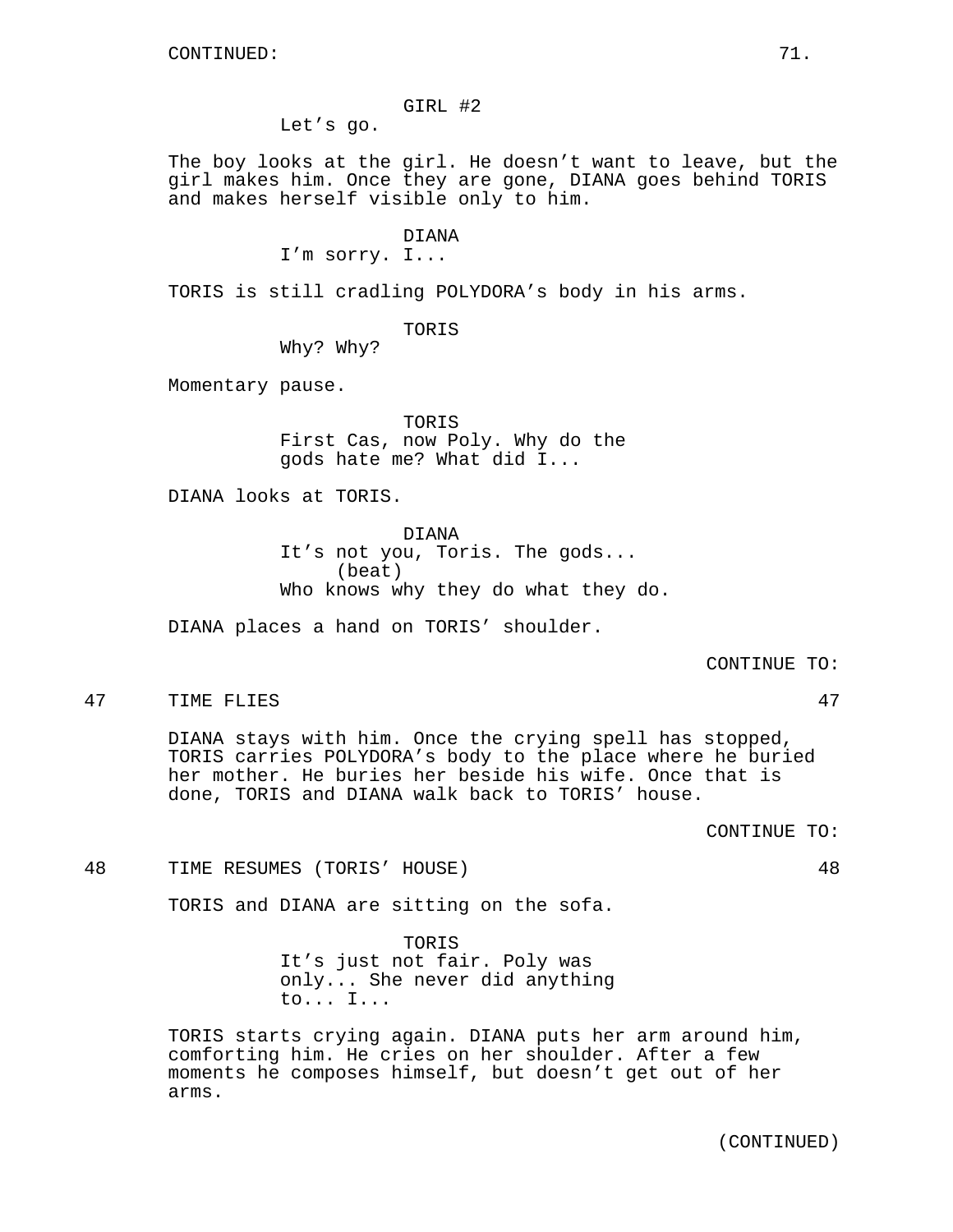TORIS Thank the gods you're here. I... (beat) I'm just so glad I didn't have to face this alone. I...

DIANA I'll always be here for you, Toris. If you ever need me, all you have to do is call my name.

TORIS holds her. She can feel his embrace tightening. She knows he wants her. She knows he's always wanted her. She knows that since his wife died he hasn't been with anyone. She lets herself let him know that he can have her if he wants her.

#### DIANA

If there is anything you need, and I mean anything, don't hesitate to ask.

TORIS kisses her neck. She sighs at his touch. He lets his hands start to roam her body. She sighs as his cold hands touch her back.

#### DIANA

You want me?

TORIS still has his head in her neck.

TORIS Yes. Oh gods, yes.

DIANA leans back, moving his head from her shoulder, and looks him in the eye.

> DIANA How long has it been?

> > TORIS

Five months.

DIANA (smile) Kiss me.

TORIS hungrily kisses her. He leans her back on the sofa. He presses his tongue into her mouth, as his hands grab her leg. He positions himself on top of her. She accepts his tongue and allows it to roam inside her mouth. His hands run up her leg. He is so hot for her. He wants her so bad. He is enjoying the feel of his tongue in her mouth and his hand

(CONTINUED)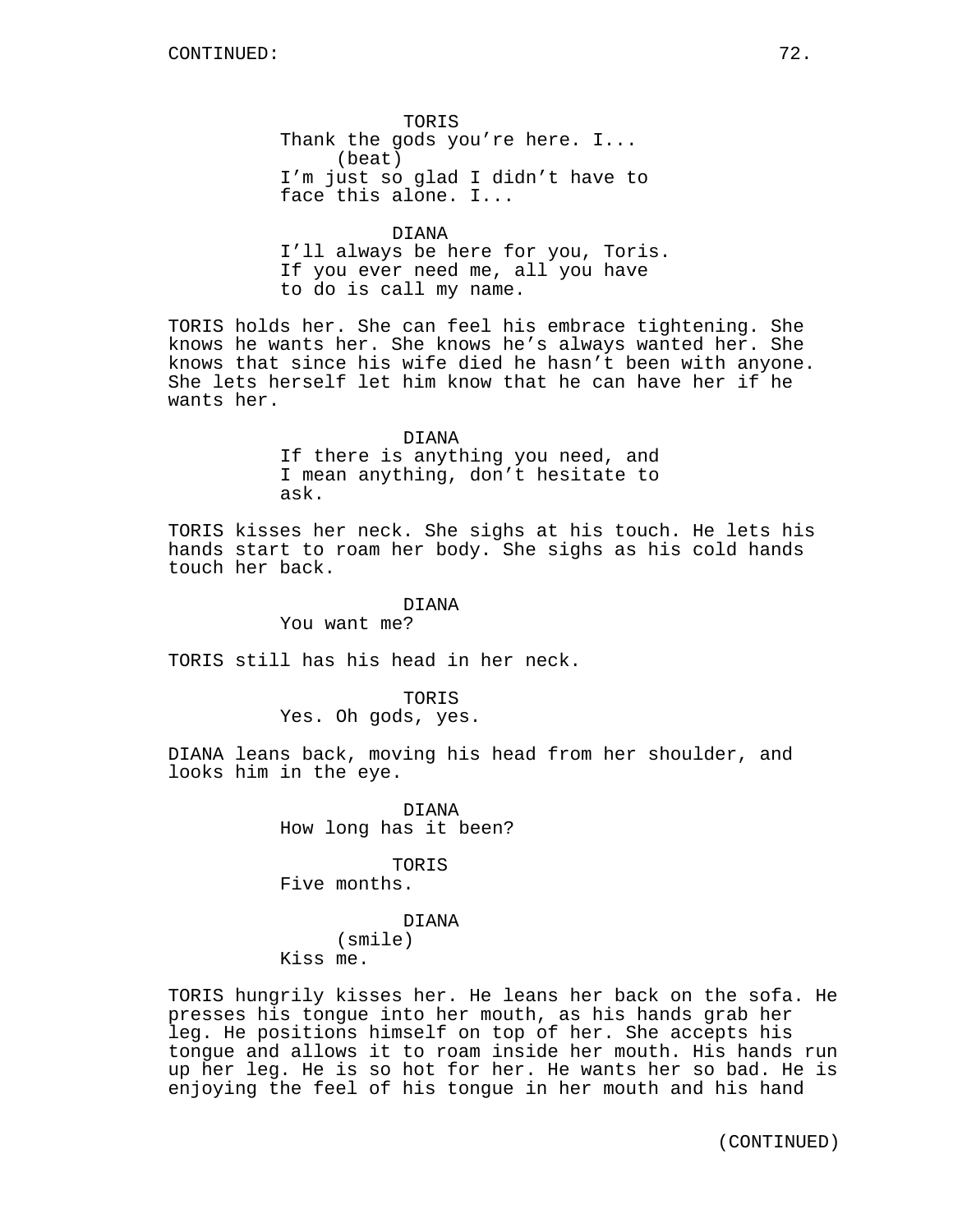running up her leg, that he doesn't realize that she has removed all their clothes. Once she removes their clothing, she presses her body up against his. She can tell he wants her. She senses how badly he wants her. She lets her hands caress his naked back. She lets them explore the length of his back. He breaks the kiss, and brings his lips to her neck. He can feel his body wanting her. He wants to take her. She grabs his buttocks in her hands, and squeezes them. She brings her lips to his ear and whispers seductively.

#### DIANA

Take me, Toris. Make love to me. Do it. I want you.

TORIS takes her. They make love for hours. She lets him go till he collapses on her from exhaustion. Once he has passed out, she zaps him over to the bed, and tucks him in. She kisses him on the forehead, looks at him, and then vanishes.

CUT TO:

# 49 HERCULES' PLACE - BESIDE THE STAIRCASE 49

DIANA appears in the house. CLARK is sitting on the stairs, waiting for her.

> CLARK Where have you been?

CLARK rises as he says his line. DIANA ignores the question.

DIANA Where's your father?

CLARK Do you know what time it is?

DIANA Clark? Where is...

CLARK He's sleeping.

DIANA

Oh.

CLARK So, where have you been?

DIANA looks at CLARK.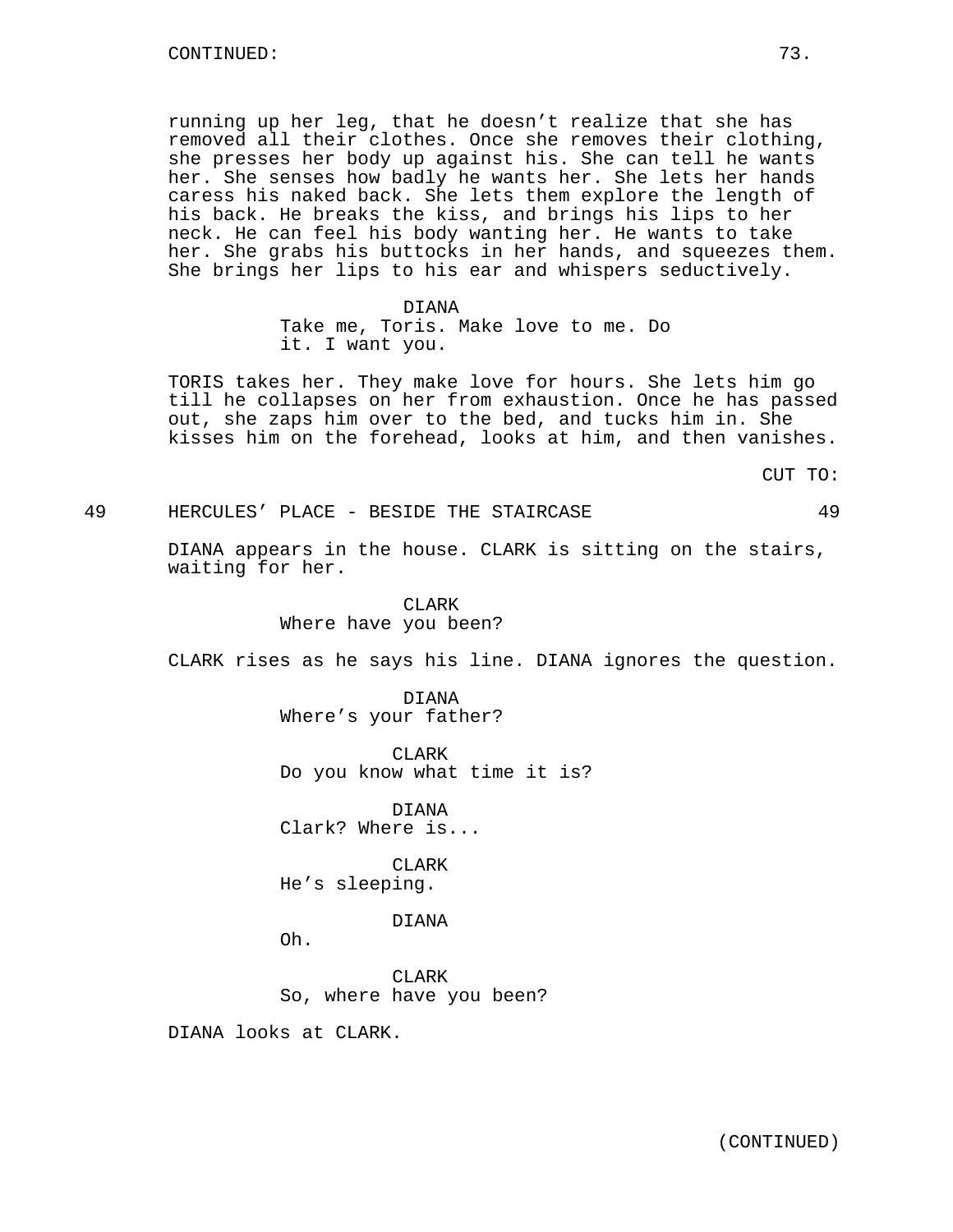DIANA I went to see Toris.

CLARK How did it go?

Momentary pause. CLARK can tell something is wrong.

CLARK What happened?

DIANA Athena happened.

CLARK is confused.

CLARK

Athena?

DIANA

Yes.

CLARK What did she...

DIANA She killed Poly. And I couldn't save her. I couldn't...

DIANA starts crying. CLARK holds her.

PAN TO:

50 TOP OF STAIRS 50

CAMERA pans to the top of the stairs. HERCULES is standing there.

PAN TO:

51 CLARK AND DIANA 51

CAMERA pans back to CLARK and DIANA. DIANA stops crying. CLARK looks at her.

> CLARK What happened?

DIANA Athena had the kids playing some stupid game. Poly fell and died. And I couldn't save her. I tried, but Celesta said that any mortal (MORE)

(CONTINUED)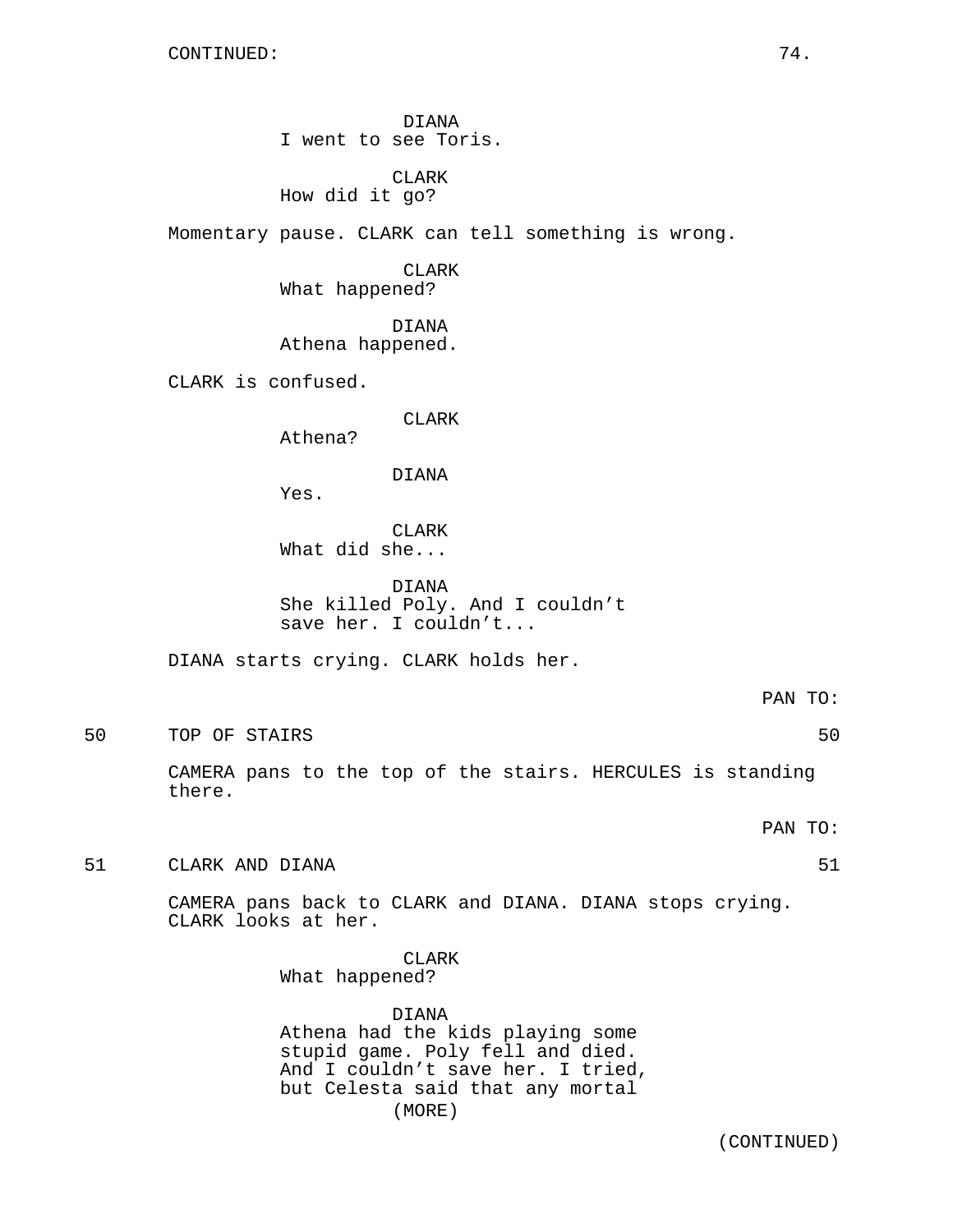DIANA (cont'd) killed by a god could not be restored to life by another god.

CLARK It's not your fault.

## DIANA

Yes it is. The only reason Athena killed Poly, was so that I couldn't use Poly to save Ares. If it wasn't for us, Poly would be still alive.

CLARK Mom, you don't know that.

DIANA Yes I do. Sometimes I wish we never came back.

DIANA vanishes.

CLARK

Mom...

CLARK turns and sees HERCULES at the top of the stairs.

HERCULES

Let her go.

# CLARK

Father, I...

## HERCULES

She's right.

HERCULES heads down the stairs.

## HERCULES

The only reason Athena killed Poly was so that she couldn't free Ares.

CLARK But that makes no sense. Why would Athena want Ares locked up?

HERCULES Isn't it obvious?

CLARK No. Not really.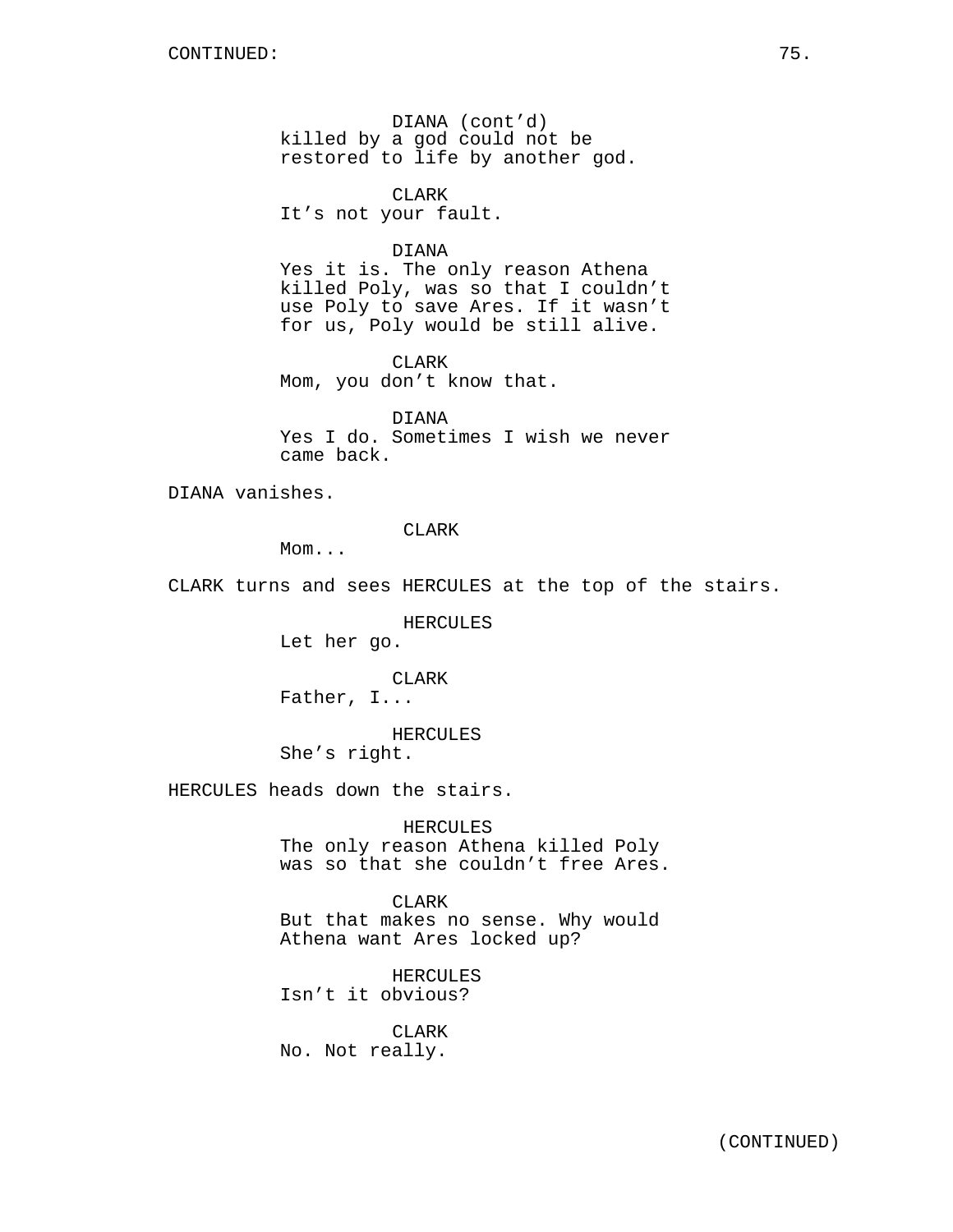HERCULES With Ares locked up, she could get more power.

CLARK But I'm acting for Ares. As long as I've got...

HERCULES I know. And so does she. But I'm betting she figures that either you will screw up, and The Council will remove you or...

Momentary pause.

## CLARK

Or what?

HERCULES Or maybe someone will take you out.

CLARK laughs. HERCULES gives him a look. CLARK stops laughing.

> CLARK You're serious.

> > HERCULES

Yes. Athena has always gotten what she wanted. She's not used to losing. She will do everything she can to take this from you.

Momentary pause.

CLARK Well, she can try. But I already have two allies.

HERCULES raises an eyebrow in curiosity.

HERCULES

Who?

CLARK Discord and Strife.

HERCULES Discord and Strife?!?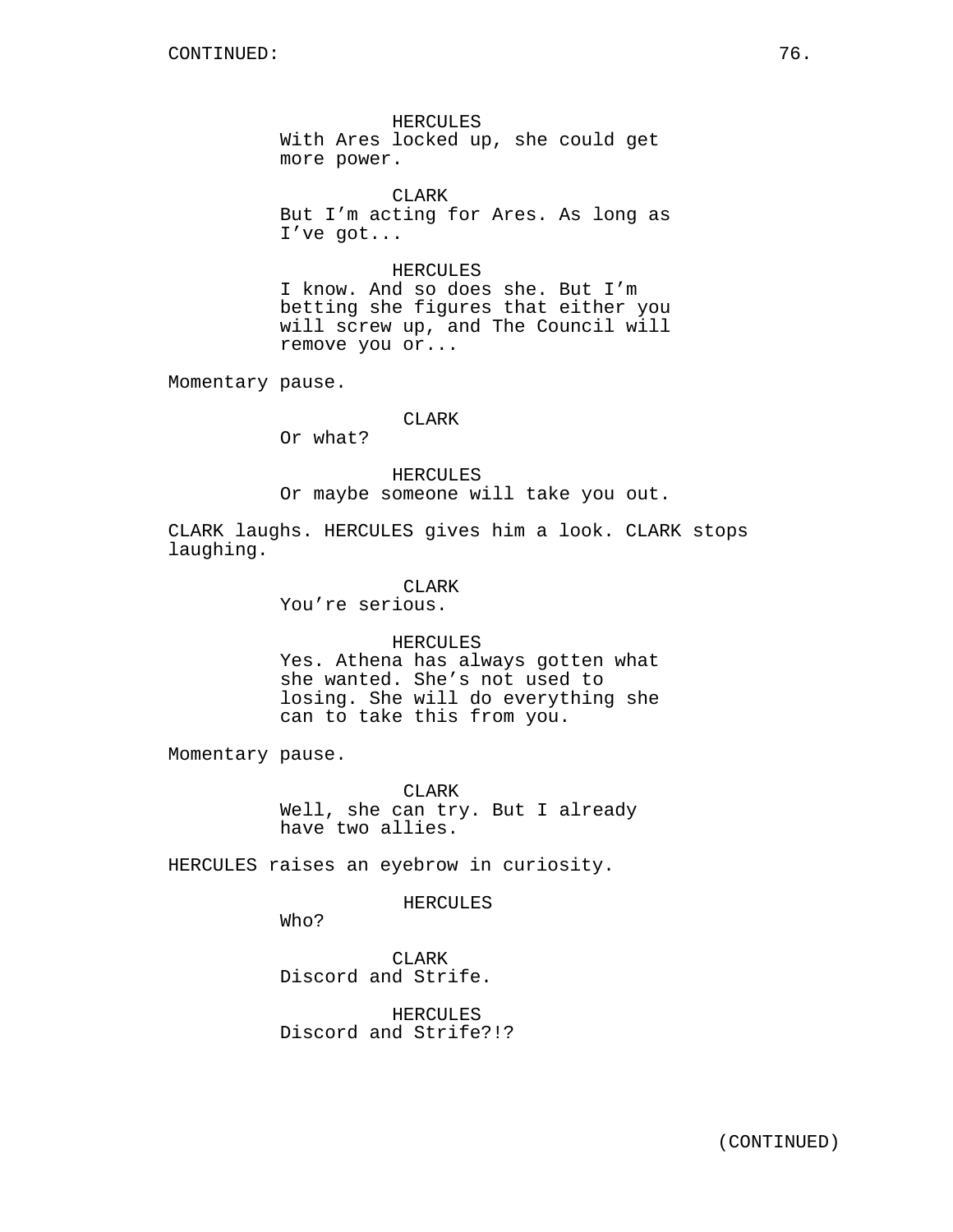CLARK

Yes.

HERCULES How did that happen?

CLARK

They came to me 5 days ago and offered to support me if I went to Zeus and asked...

HERCULES Wait, 5 days ago?

CLARK

Yes.

HERCULES That was before Diana told you what...

CLARK realizes he just admitted to knowing what happened before he was supposed to.

> HERCULES You knew. You knew what happened to Ares before Diana told you?

Momentary pause.

CLARK

Yes. I've known all along. I was actually at Ares' trial.

HERCULES You were at the trial?

**CLARK** Yes. But mother doesn't know that. And I don't want her knowing.

HERCULES

Why? What...

CLARK Because she wasn't allowed in.

HERCULES

Oh.

Momentary pause.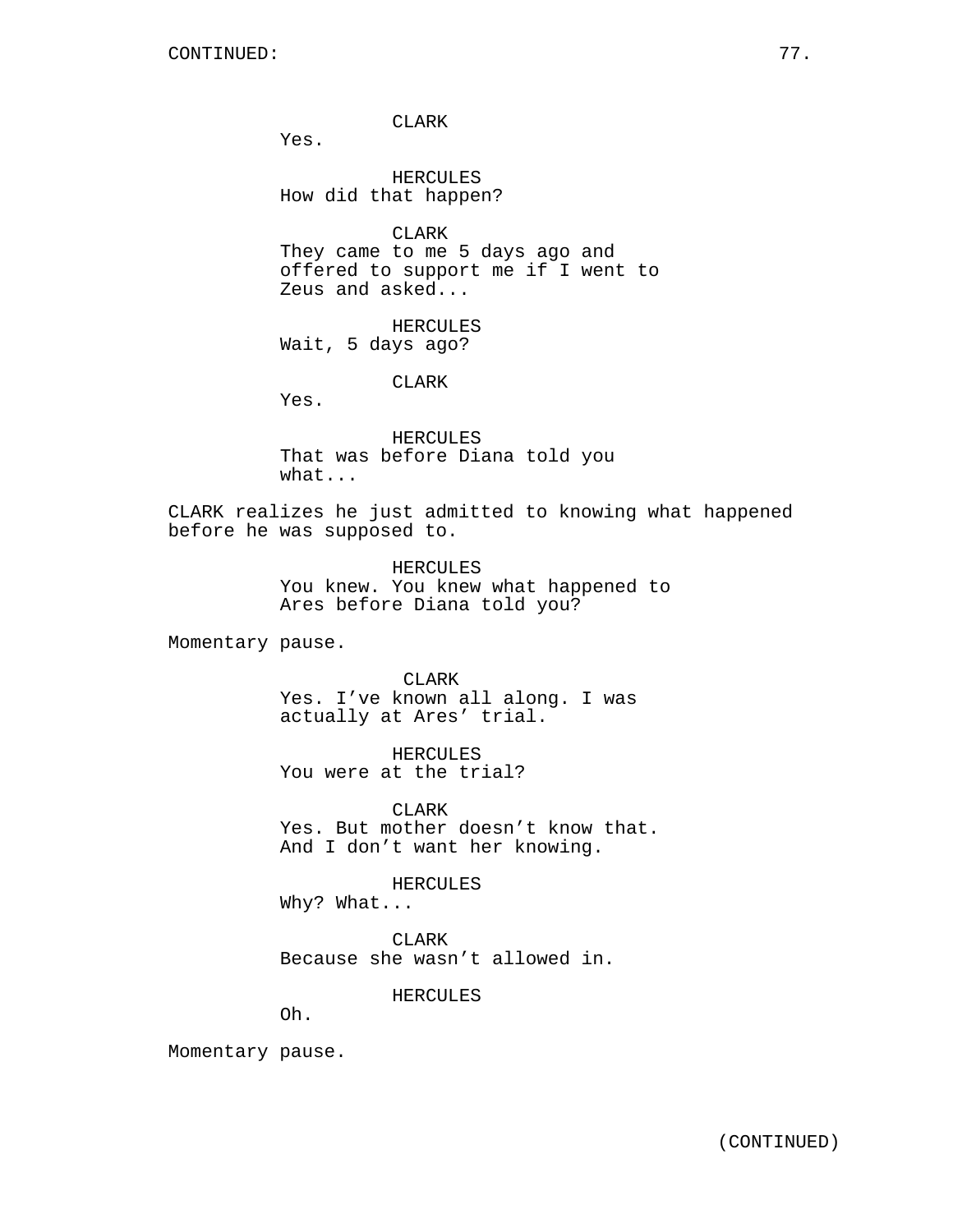CLARK

When Discord and Strife came to me, I was already thinking about going to Zeus. But once they stated their case, I knew they were right. I had to do it.

HERCULES So you think Discord and Strife will support you?

## CLARK

They said they would. I know Ares trusted them to do the little things. But maybe I can help them achieve their true potential.

## HERCULES

I wouldn't put to much faith in them. They probably have their own hidden agenda.

### CLARK

I'm sure they do. But I'm hoping, if I give them more responsibility, they will stay on my side. (beat) I know everything that is to come. It will be easy for me to assign them tasks. They will think I trust

them, that I have faith in them.

Momentary pause.

HERCULES

Just watch your back. Those two can be sneaky.

CLARK

I will.

HERCULES

It's getting late, and you have a big day tomorrow.

# CLARK

Yes I do.

## HERCULES

I'm going back to bed. I suggest you do the same. Wouldn't want to fall asleep at your own party now, would you?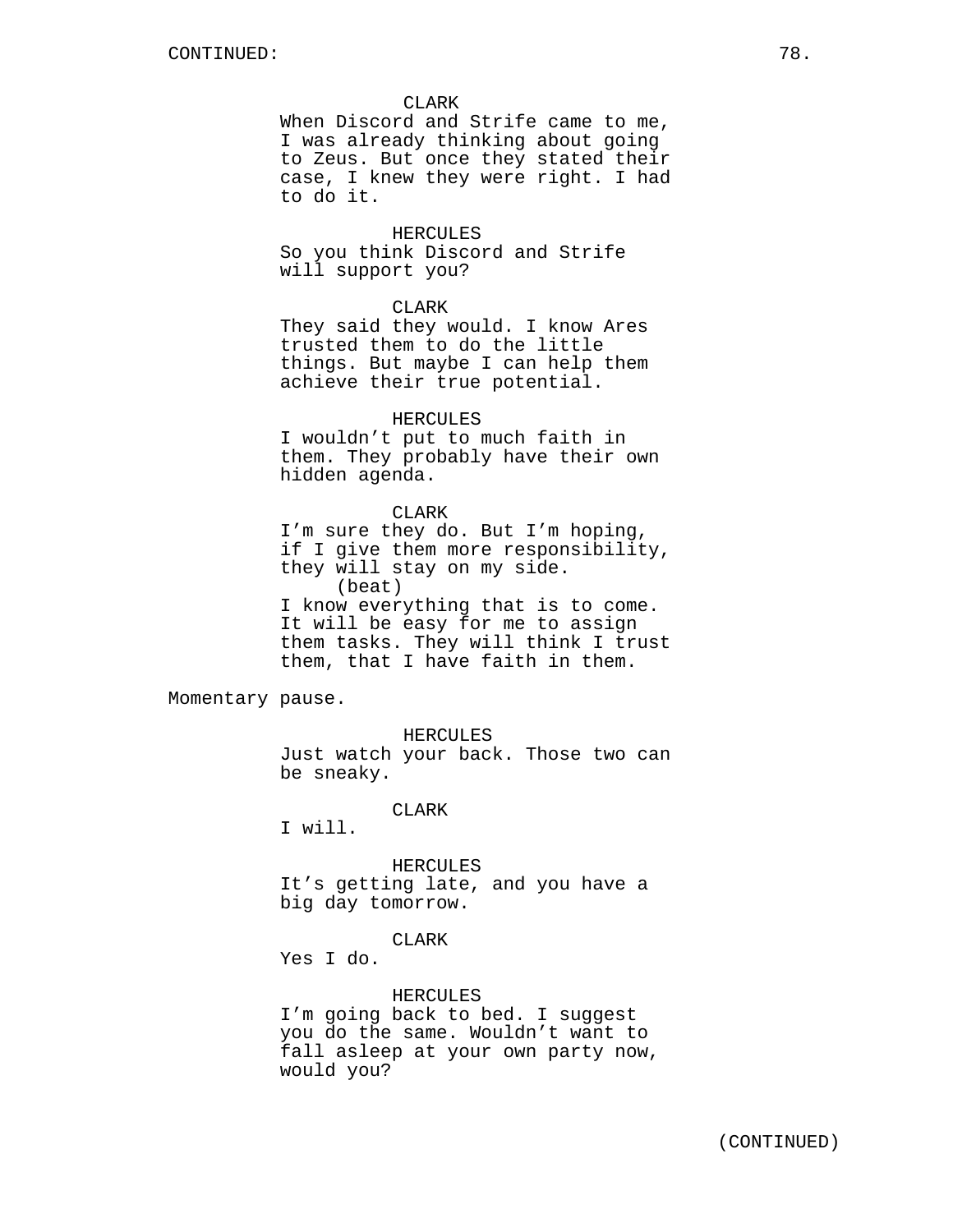CLARK (laugh) You're right. I just have one thing to do first.

HERCULES Okay. Night, son.

CLARK Night, dad.

HERCULES goes back upstairs. CLARK vanishes. HERCULES starts to say line as he turns around.

HERCULES

Oh Clark, I...

HERCULES notices CLARK is gone.

HERCULES I hate it when he does that.

HERCULES turns back around and goes up the stairs.

CUT TO:

52 THE HALL OF WAR 52

CLARK is in the room, sitting in Ares' throne. His throne now. He is thinking.

> CLARK (VO) I have to set up a plan to use Discord and Strife to my advantage. Their willingness to assist can be a good thing. I can help them become more trustworthy. I...

CLARK's thoughts are interrupted as DISCORD materializes beside him.

> DISCORD The sword looks good on you.

> > CLARK

Thank you.

DISCORD You might have to do something about that wardrobe though.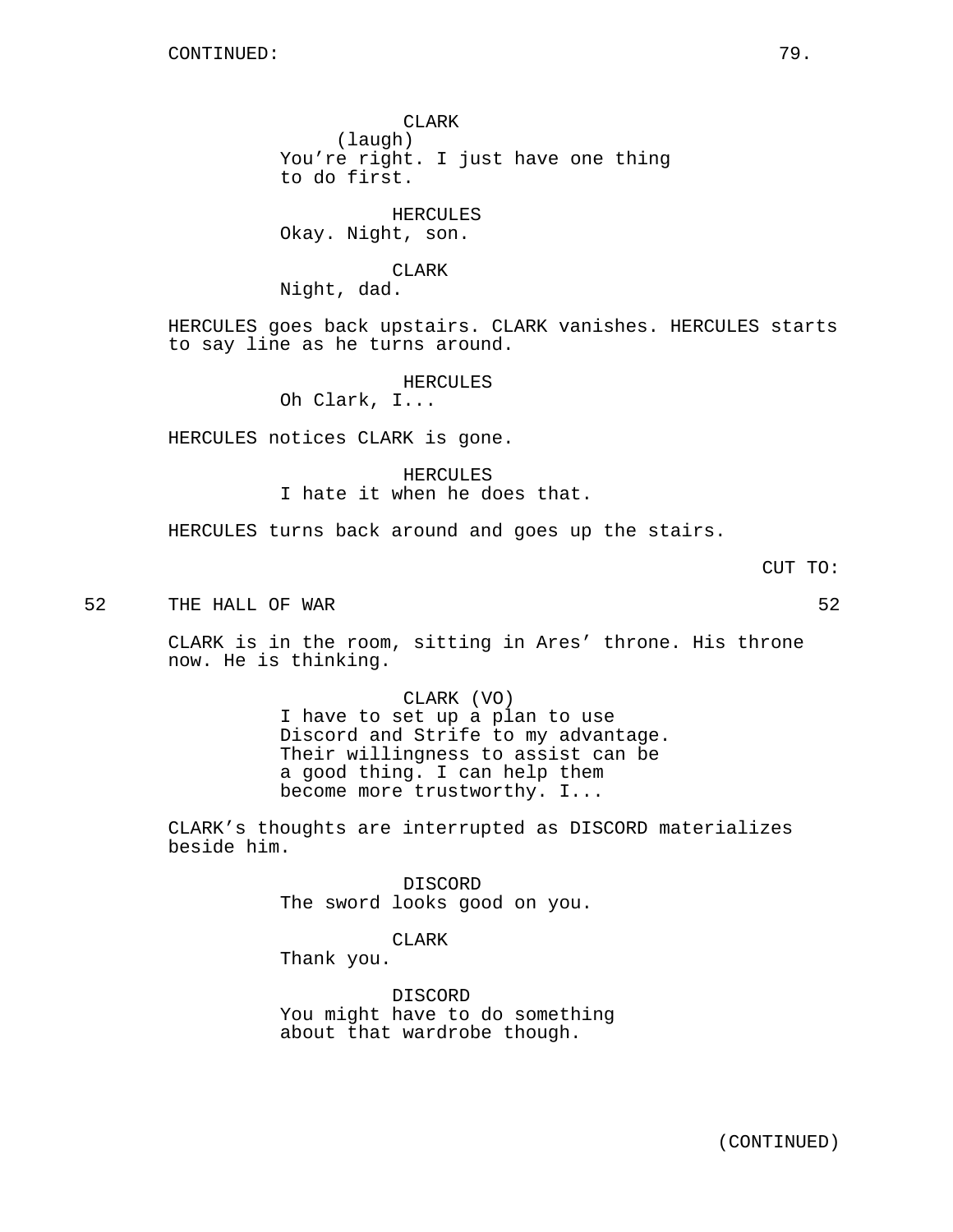CLARK

Oh?

DISCORD smiles at him.

DISCORD You need something a little more, warrior like.

CLARK smiles and changes his outfit to match one of Ares'. DISCORD smiles.

DISCORD

That's better.

DISCORD leans on the throne.

DISCORD I hear Olympus is throwing you a party tomorrow.

CLARK Yes, they are.

DISCORD whispers into CLARK's ear.

DISCORD How would you like a little party now?

CLARK What do you have in mind?

DISCORD smiles. She points her hand to an empty space in the room. A bed appears. She looks at CLARK and vanishes. She reappears on the bed.

> DISCORD Come on over, and find out!

CLARK smiles an evil smile. He looks at DISCORD. She looks so inviting. CLARK mutters the next line to himself.

> CLARK This is gonna be a long night.

CLARK zaps himself over to the bed.

CLARK I'm here. Now what?

DISCORD kisses him. He kisses her back. He lays her down on the bed. They make love.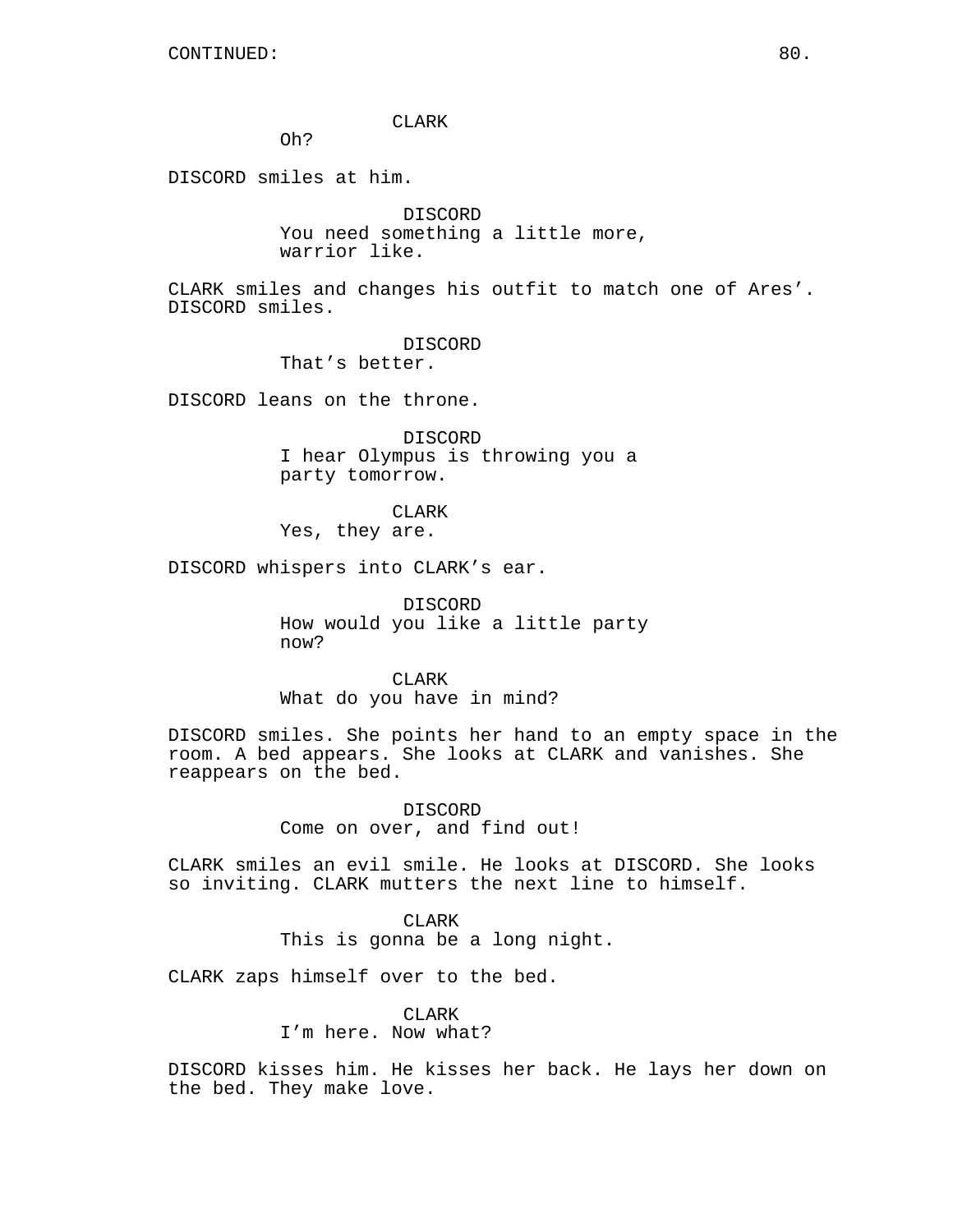JUMP TO:

## 53 OLYMPUS - GRAND HALL (NOON) 53

All of Olympus (All the Gods, Goddesses, forest and wood Nymphs, etc.) is gathered in the hall. There are tables of food and fountains of drinks. Everyone is mingling, chatting amongst themselves, waiting for the guest of honor to arrive. The doors open. All eyes look to the door. HERCULES, DIANA, and IOLAUS enter. IOLAUS is in awe. All eyes return to what they were doing before the doors opened.

> IOLAUS Wow! This is amazing! I've never seen anything like it.

DIANA looks to HERCULES.

DIANA I'm gonna see if I can find Clark.

HERCULES

Okay.

DIANA walks off. HERCULES looks to IOLAUS. IOLAUS is still in awe. HERCULES whispers to him.

> HERCULES Close your mouth Iolaus, you're drooling.

IOLAUS closes his mouth and looks at HERCULES.

IOLAUS Sorry. It's just...

CUPID comes up behind HERCULES.

CUPID Hercules. Iolaus. Nice to see you.

HERCULES You too, Cupid. How's Psyche?

CUPID

She's fine.

A tray appears in CUPID's hand. On the tray are three drinks.

> CUPID Care for a drink?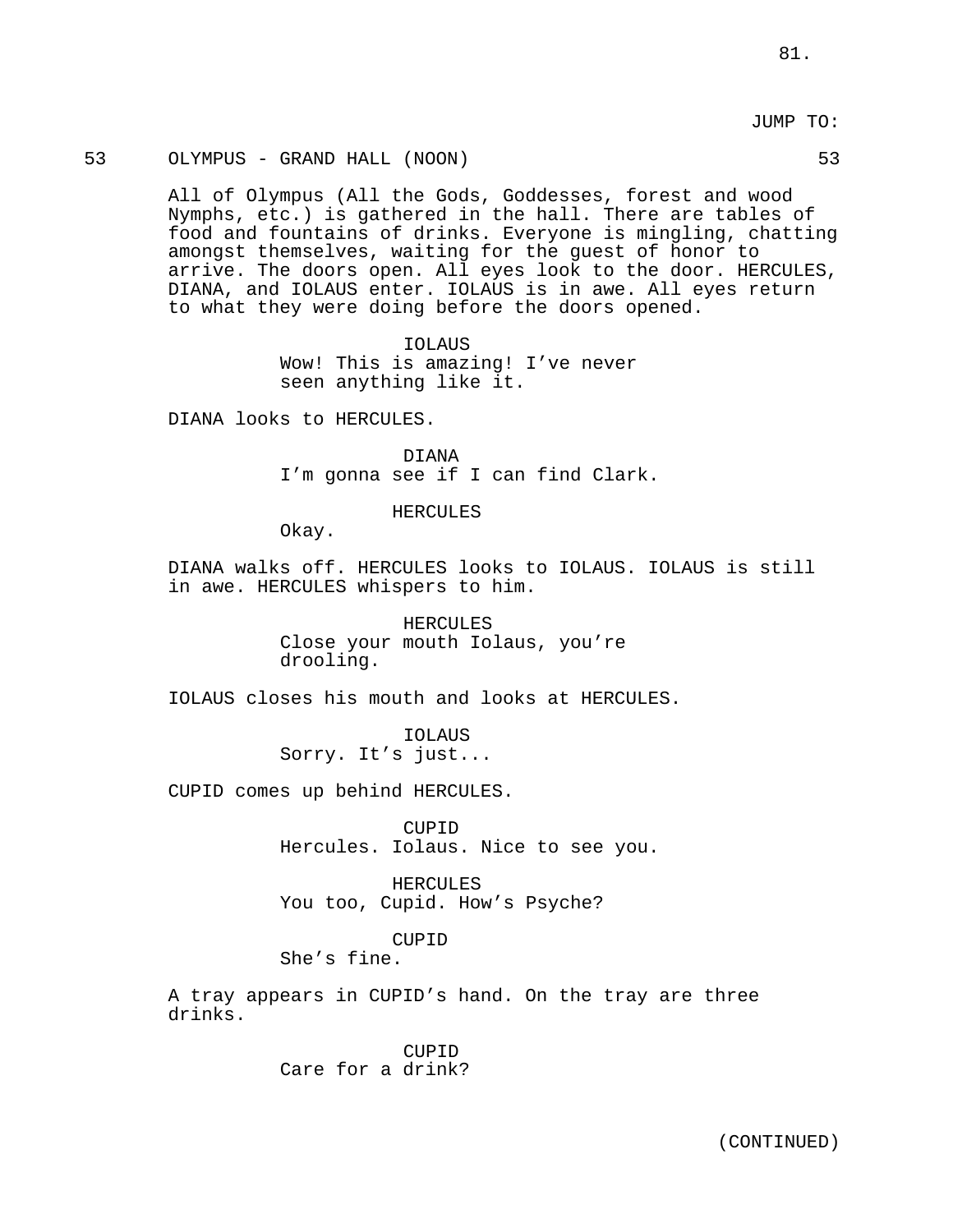HERC / IOLAUS

Thanks.

HERCULES and IOLAUS take a glass. CUPID takes the last glass and the tray vanishes.

CUPID

To Clark.

# HERC / IOLAUS

To Clark.

PAN TO:

54 AROUND THE ROOM 54

CAMERA PANS around the room and stops on DIANA.

CONTINUE TO:

# 55 DIANA 55

She is looking for Clark, but isn't having any luck. She doesn't see APHRODITE come up behind her.

> DIANA Where is he? He...

# APHRODITE

Diana. Con...

APHRODITE was going to say "congratulations" but DIANA turns to APHRODITE and cuts her off.

> DIANA Have you seen Clark?

APHRODITE No. Not yet. But, he will probably make some grand entrance.

DIANA laughs a hmp laugh.

DIANA No. That's not like Clark. He's...

APHRODITE looks at her.

## APHRODITE

Diana, Clark is now the God of War! And if there is one thing I know about Ares, it was that he always liked to make a grand entrance.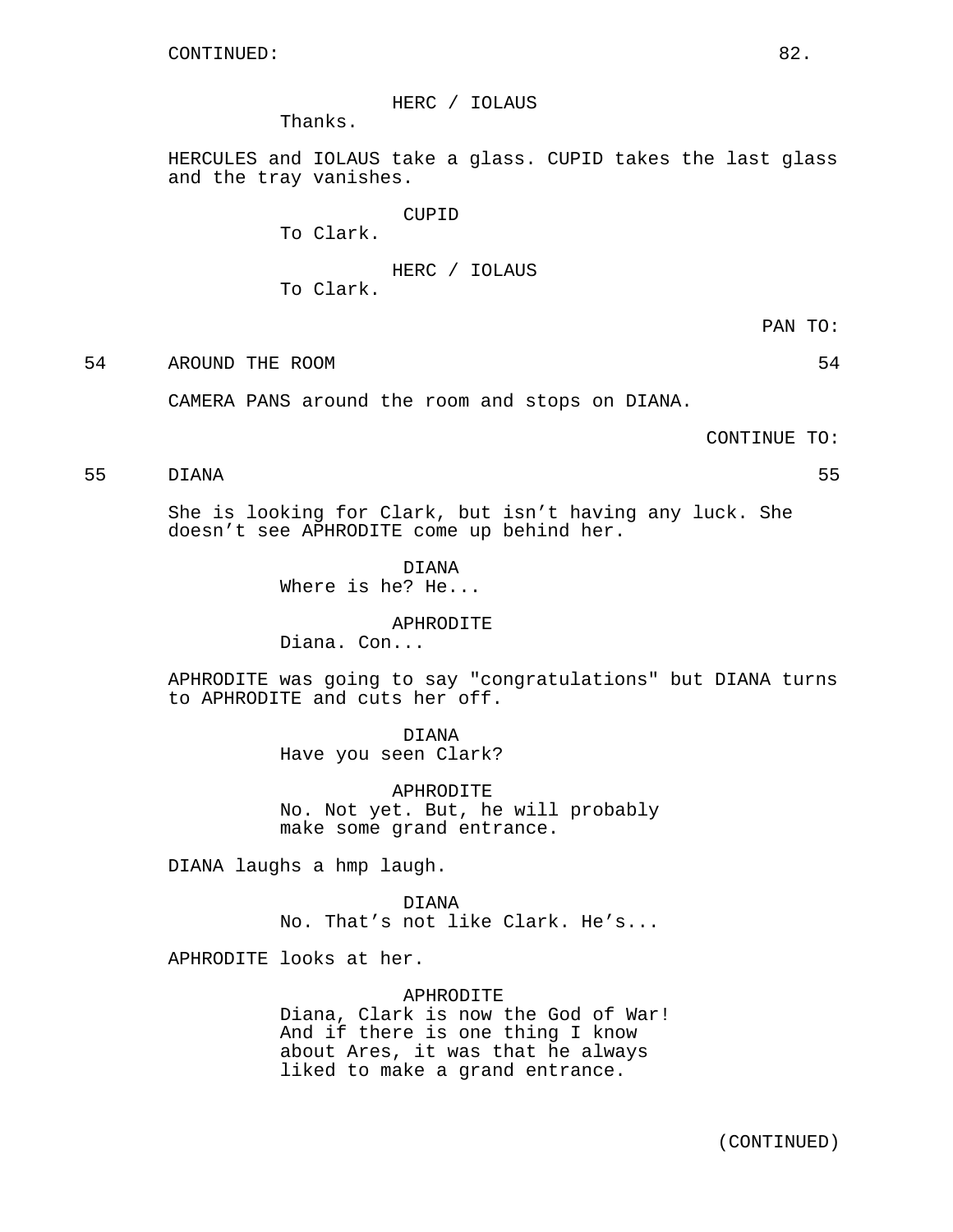DIANA True, but Clark is not Ares.

APHRODITE is about to say something when a big puff of green smoke appears by the main doors.

DIANA

What the...

The smoke changes from green to blue to red. All eyes in the room are focused on the smoke. The smoke starts to swirl and move. After a few seconds, two figures come out of the smoke - CLARK and DISCORD. CLARK is wearing his Ares-like outfit from before. DISCORD is wearing a sexy black leather outfit, and is hanging off of CLARK's arm. DIANA mutters her line.

# DIANA

Clark?

APHRODITE leans over and whispers to her.

## APHRODITE

Told ya.

APHRODITE leaves DIANA.

56 CLARK AND DISCORD 56

CAMERA focuses on CLARK and DISCORD as they walk through the room. They are heading for DIANA. All eyes are still on CLARK and DISCORD. There is some muttering amongst the guests but nothing that anyone can clearly make out.

57 HERCULES AND IOLAUS 57

CAMERA focuses on HERCULES and IOLAUS.

IOLAUS Is that Discord with Clark?

HERCULES Looks like her.

IOLAUS I wonder what that means?

PANS TO:

PAN TO:

PAN TO: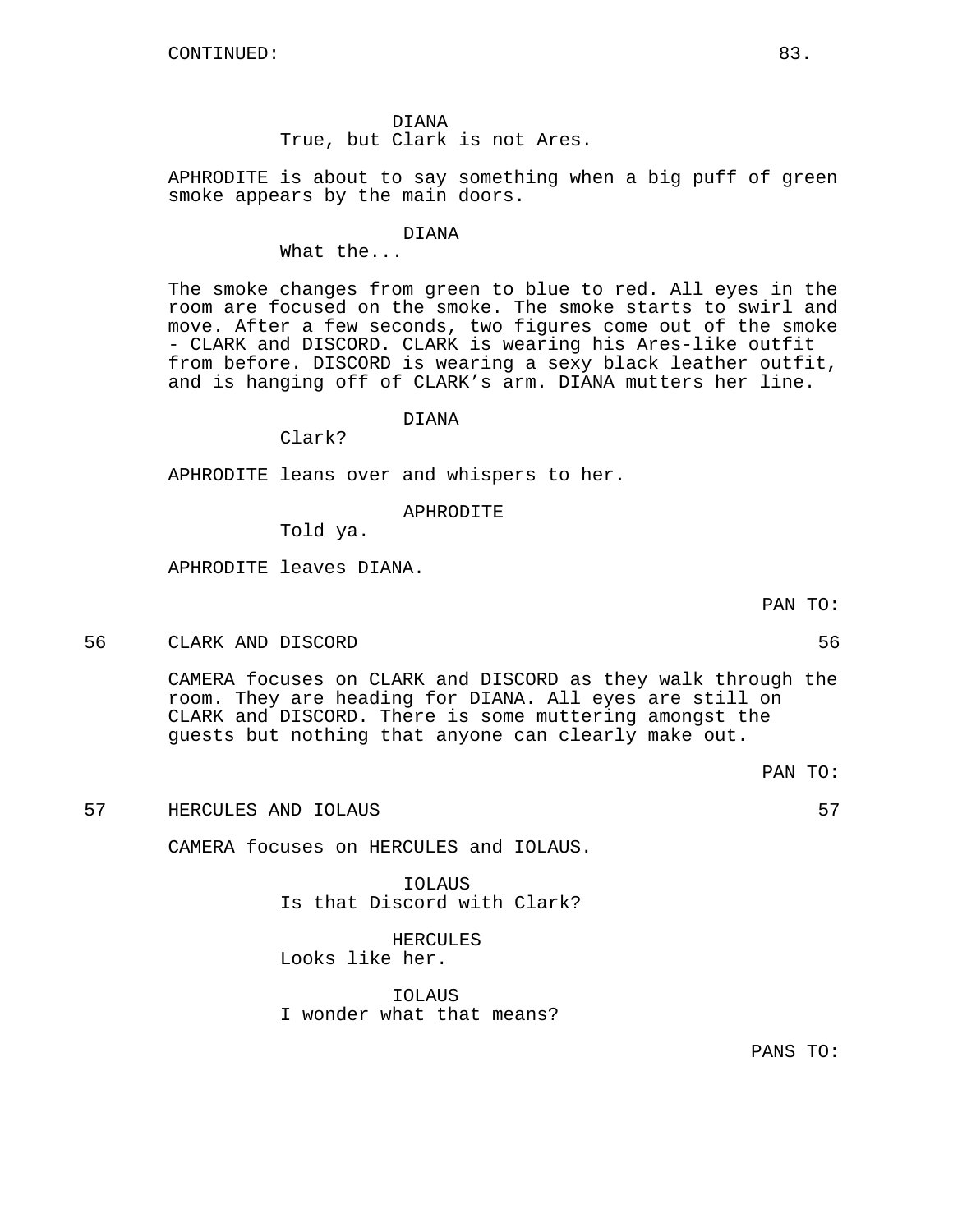58 DIANA 58

CAMERA pans to DIANA as CLARK and DISCORD reach her.

CLARK

Mother.

# DIANA Clark. Are you...

ZEUS interrupts DIANA's sentence as he motions for quiet.

PANS TO:

59 ZEUS 59

ZEUS

Everyone.

Momentary pause as everyone stops talking. All eyes turn to ZEUS.

> ZEUS Today we appoint an acting God of War. I present to you all, the successful candidate.

ZEUS looks at CLARK.

ZEUS Clark, son of Hercules and Diana. Please step forward.

DISCORD gives CLARK a kiss. CLARK heads to ZEUS. DIANA wonders what the kiss meant. ZEUS offers CLARK his hand.

> ZEUS Welcome to Olympus.

CLARK takes ZEUS' hand. There are cheers all around the room.

PAN TO:

60 BACK OF ROOM 60

CAMERA pans to the back of the room. ATHENA is standing there.

> ATHENA Enjoy it while you can, Clark.

ATHENA vanishes. CAMERA zooms over a bit to show STRIFE. He heard ATHENA's threat, and heads for DISCORD.

(CONTINUED)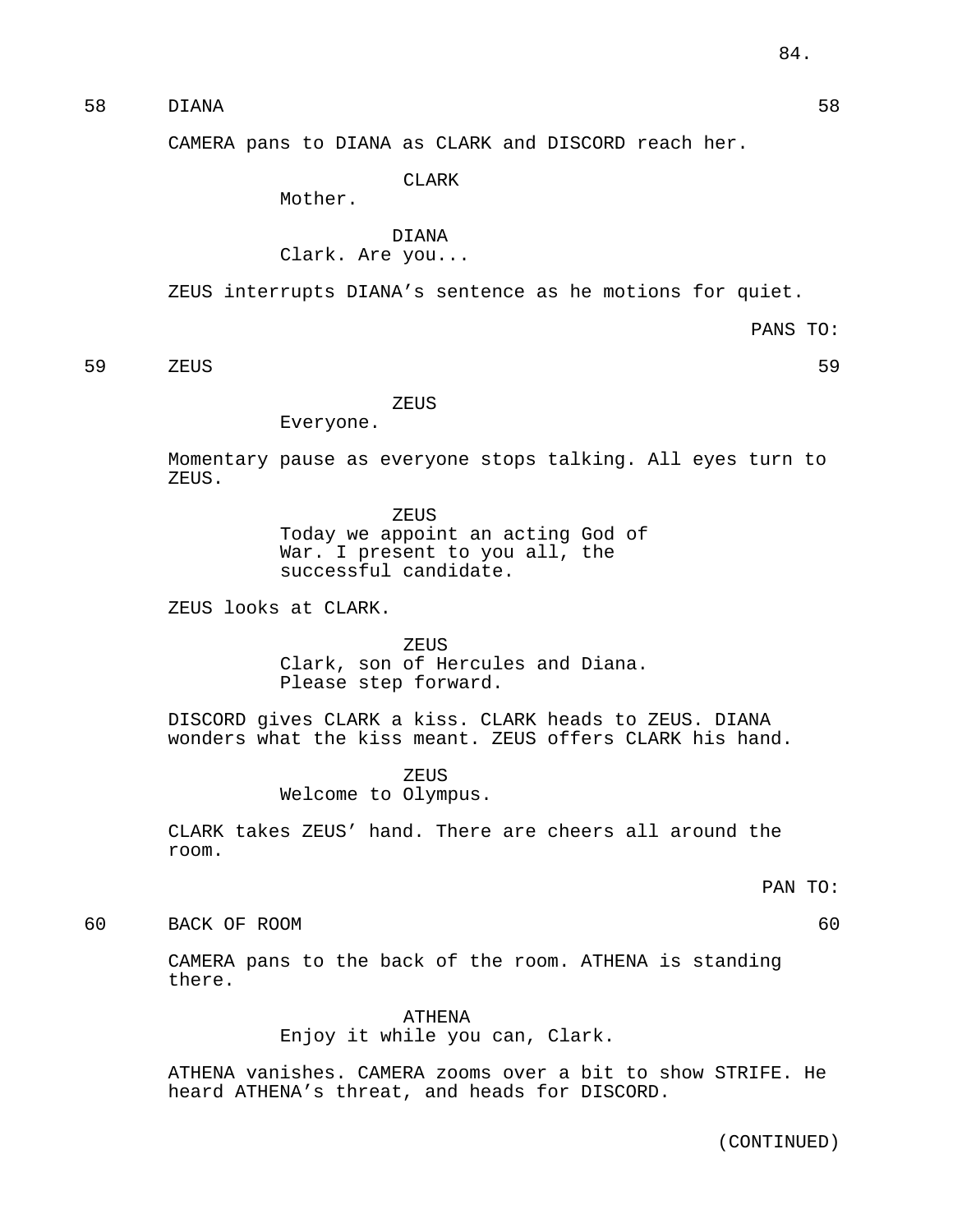PAN TO: 61 ZEUS 61 ZEUS addresses the crowd. **ZEUS** This party is to welcome Clark into our family. Feel free to take this opportunity to get to know him. ZEUS looks at CLARK. CLARK nods to ZEUS, and heads back to DISCORD. PAN TO: 62 DISCORD AND DIANA 62 CAMERA pans to DISCORD who is still with DIANA. DIANA wonders just what DISCORD's relationship is with CLARK. She starts to ask her. DIANA Discord, are you and...

STRIFE reaches them. DIANA nods a "hello".

DIANA

Strife.

STRIFE nods back.

STRIFE

Diana.

STRIFE gives DISCORD a look. DIANA's not sure what the look means. CLARK reaches them. STRIFE looks from CLARK to DISCORD.

> STRIFE I need to talk to both of you. Now. Alone.

CLARK can tell from the look on STRIFE's face that it is urgent. CLARK looks to DIANA.

> **CLARK** Excuse us, we'll be right back.

DISCORD takes hold of CLARK's arm, and the three of them (CLARK, DISCORD, and STRIFE) walk off. HERCULES and IOLAUS come up from behind DIANA. DIANA turns and looks at HERCULES.

(CONTINUED)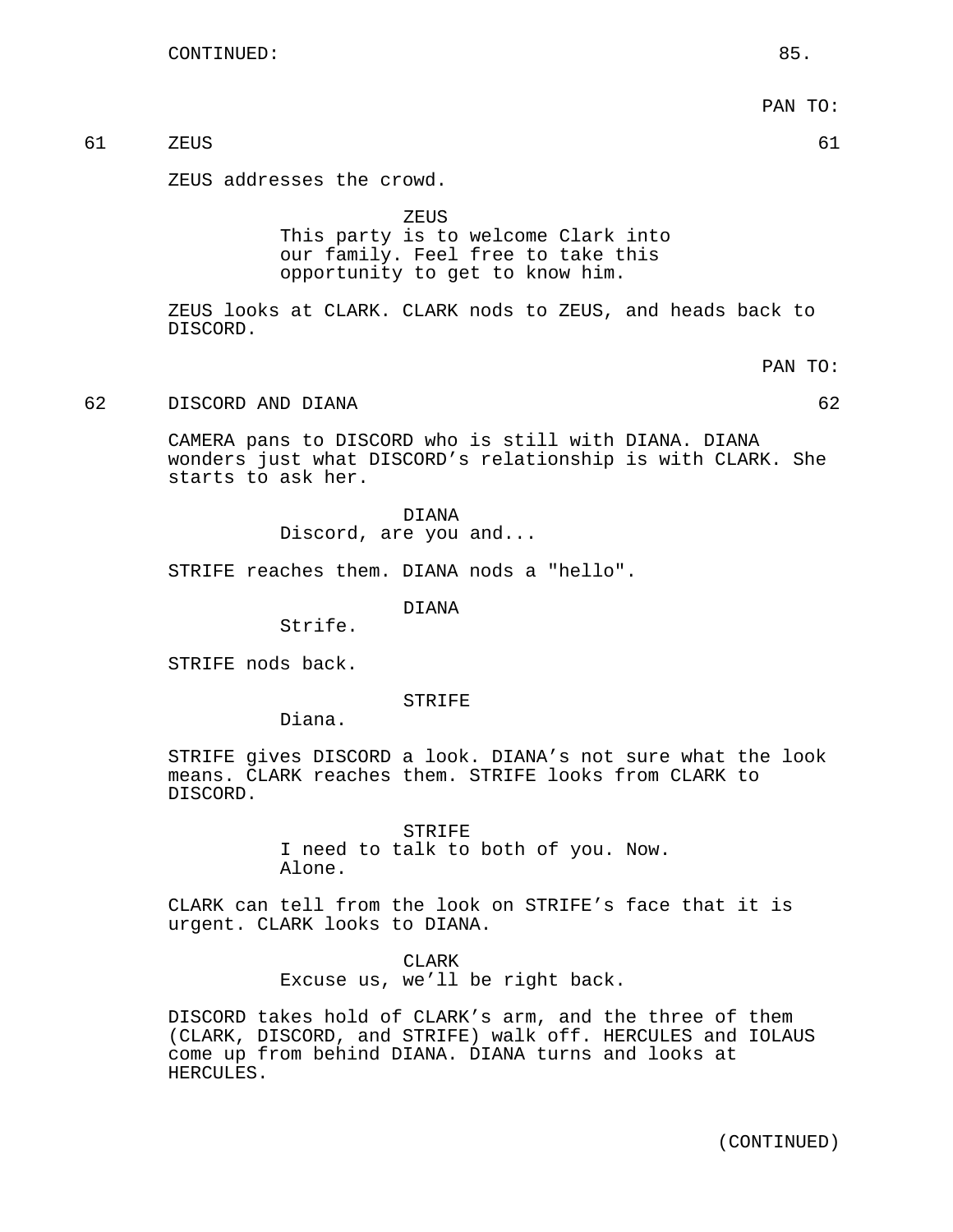DIANA Have you seen Athena? I need to...

HERCULES knows why she wants to see Athena, and gives her a look.

> HERCULES No. And now is not the time to confront her.

DIANA gives HERCULES a look. How did he know she wanted to confront her?

> HERCULES I overheard you and Clark last night.

DIANA wonders just how much he actually overheard.

DIANA So you know she killed Poly, then.

HERCULES

Yes. And I...

IOLAUS raises an eyebrow in curiosity.

IOLAUS Poly? Toris' daughter?

DIANA

Yes.

IOLAUS Why would Athena want to...

DIANA To stop her from freeing Ares.

IOLAUS is confused.

IOLAUS How could Poly free...

DIANA looks at IOLAUS.

DIANA Poly was Xena's niece. She could have...

IOLAUS understands.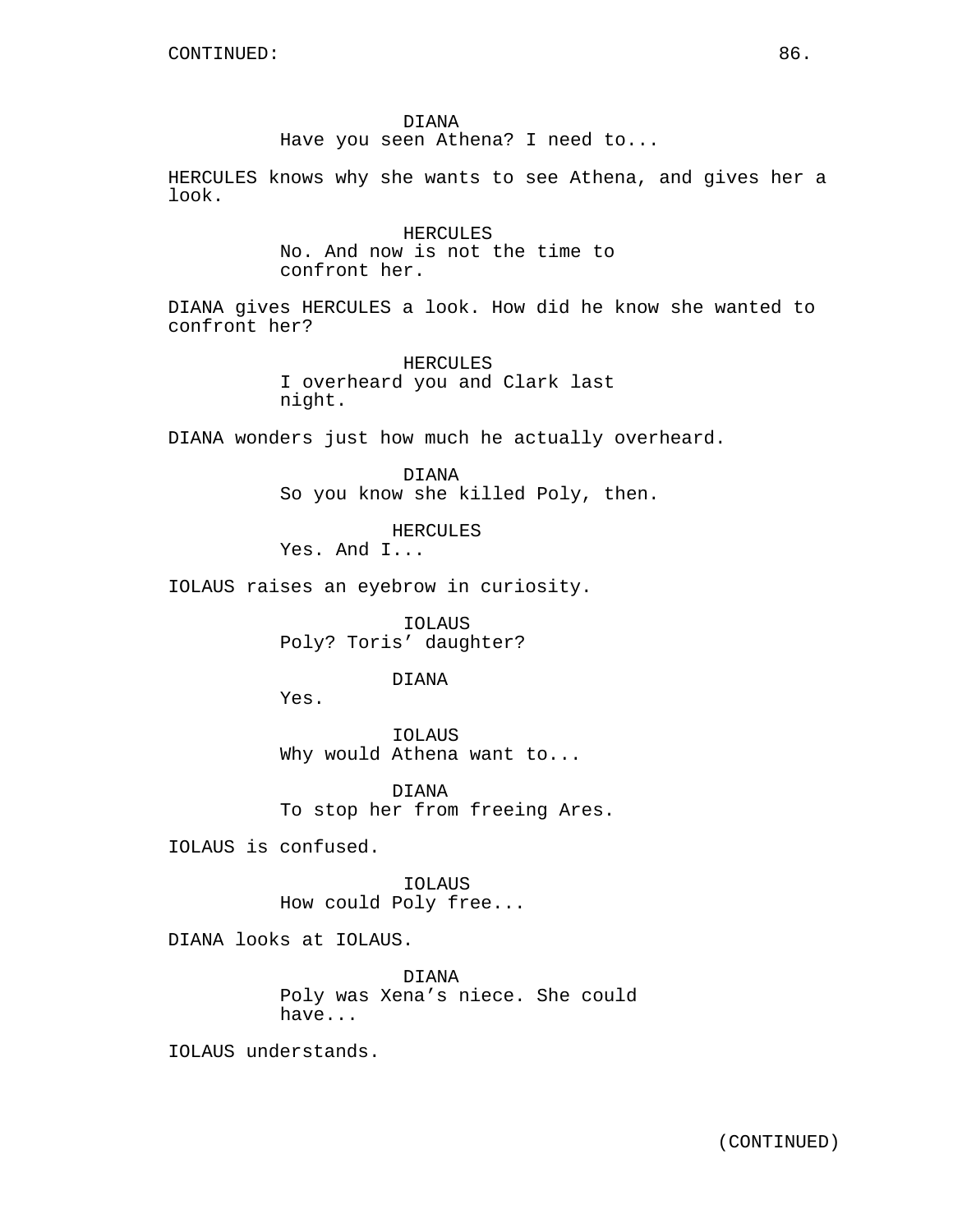IOLAUS

Oh.

HERCULES looks at DIANA.

HERCULES D, don't start something with Athena. Now is not...

DIANA You're right. This is Clark's day. I can deal with Athena later.

63 STRIFE, DISCORD, AND CLARK 63

DISCORD So, Athena's after you.

CLARK It would appear so.

STRIFE Do you have a plan to stop her?

CLARK I'm working on one. But I'll need your help. Both of you.

STRIFE smiles. DISCORD smiles and looks at CLARK.

DISCORD Anything, my love. Just ask.

STRIFE is taken aback by the "my love" statement. What is DISCORD up to? CLARK looks at DISCORD and smiles.

> CLARK We shall discuss Athena later.

CLARK looks around the room.

CLARK I have a room full of people to talk to, and a party to enjoy.

DISCORD

As you wish.

STRIFE gives DISCORD a "what's gotten into you" look. DISCORD doesn't notice. CLARK looks at DISCORD.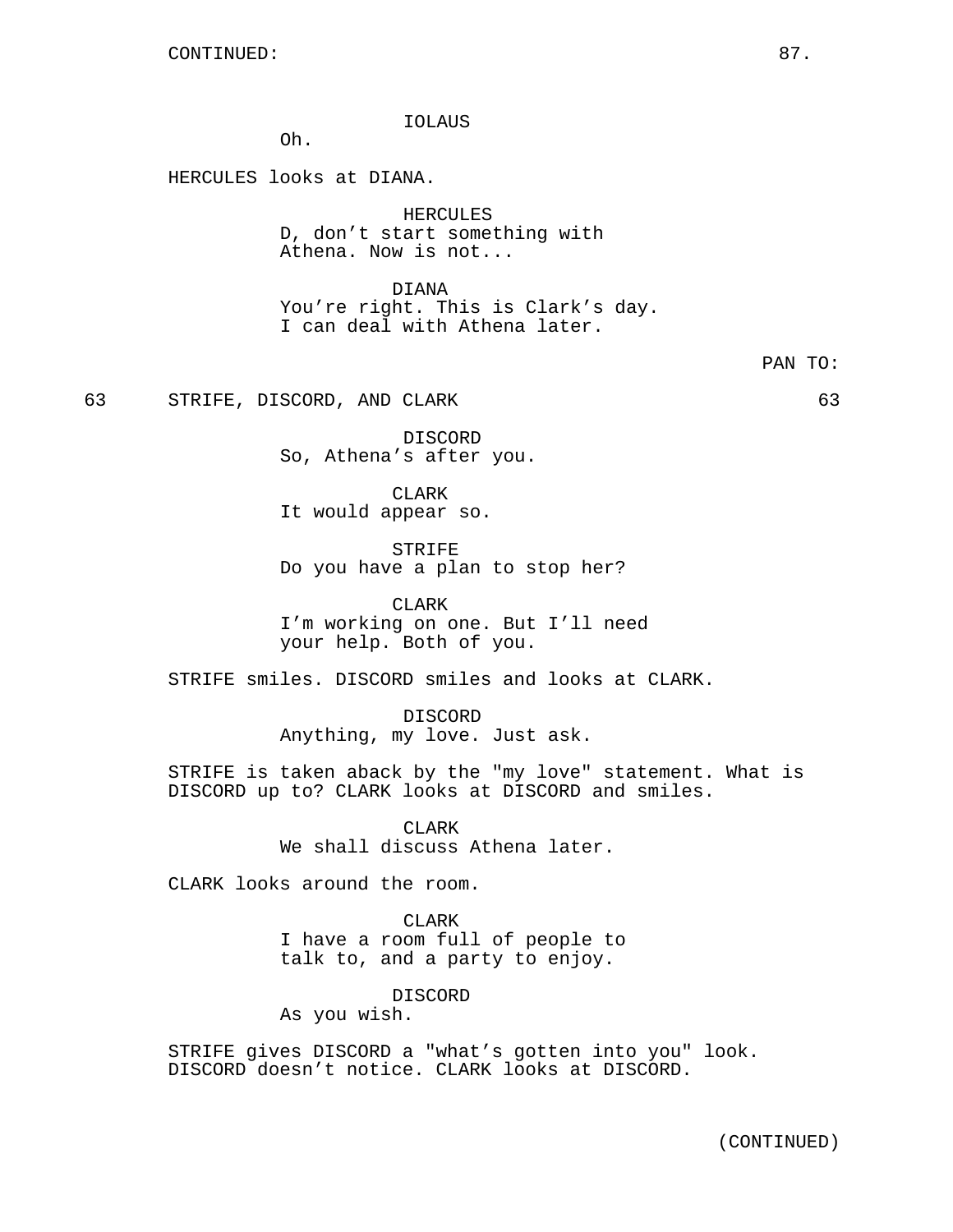CLARK But, before I face them... I need something from you.

DISCORD Oh, and what might that be?

CLARK kisses her. DISCORD kisses back. STRIFE is confused.

PAN TO:

64 HERCULES, DIANA, AND IOLAUS. 64

HERCULES and DIANA have their backs to CLARK. IOLAUS is in front of HERCULES and DIANA and can therefore see CLARK. IOLAUS notices the kiss.

> IOLAUS Whoa. How long has...

On the word "whoa", DIANA and HERCULES turn around.

DIANA Discord? What's he thinking? She...

HERCULES Leave them alone.

DIANA turns to HERCULES.

DIANA What? Herc, you know Discord! She's...

HERCULES I know, and so does Clark. I'm sure he knows what he's doing.

DIANA is about to say something, when HEPHAESTUS comes over.

HEPHAESTUS

Hey guys.

IOLAUS Hey Heph. How are you?

HEPHAESTUS Fine. And you?

IOLAUS

Okay.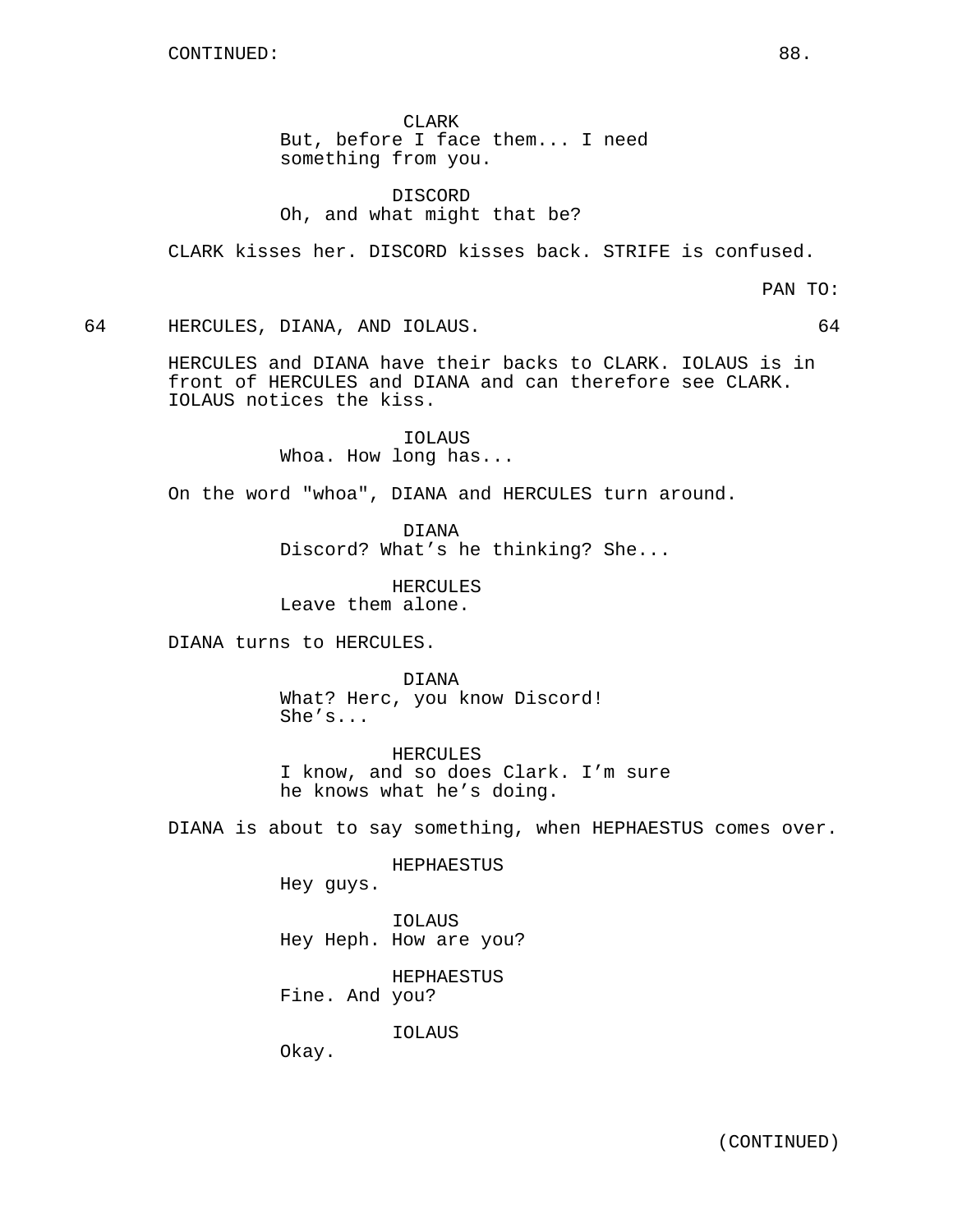HEPHAESTUS So, what do you think of Olympus?

IOLAUS It's amazing.

HEPHAESTUS Really? You think so?

IOLAUS Of course. It's so...

HEPHAESTUS starts laughing.

HEPHAESTUS Only teasing. Want me to show you around?

IOLAUS Seriously?

HEPHAESTUS Seriously.

IOLAUS Lead the way, Heph.

HEPHAESTUS leads IOLAUS away.

CONTINUE TO:

65 TIME FLIES 65

HERCULES looks at DIANA. DIANA is looking at CLARK. CLARK and DISCORD are now mingling, arm in arm. STRIFE is with them. CLARK mingles with all of the guests at the party. Everyone is having a great time. HERCULES and DIANA start to mingle, avoiding ZEUS. ZEUS is watching everyone. ZEUS is not sure what to make of DISCORD's interest in CLARK. The party goes on for hours.

JUMP TO:

## **NEXT DAY**

66 THE HALL OF WAR 66

CLARK and DISCORD are lying in bed. DISCORD looks at CLARK.

DISCORD So, how does it feel being the God of War?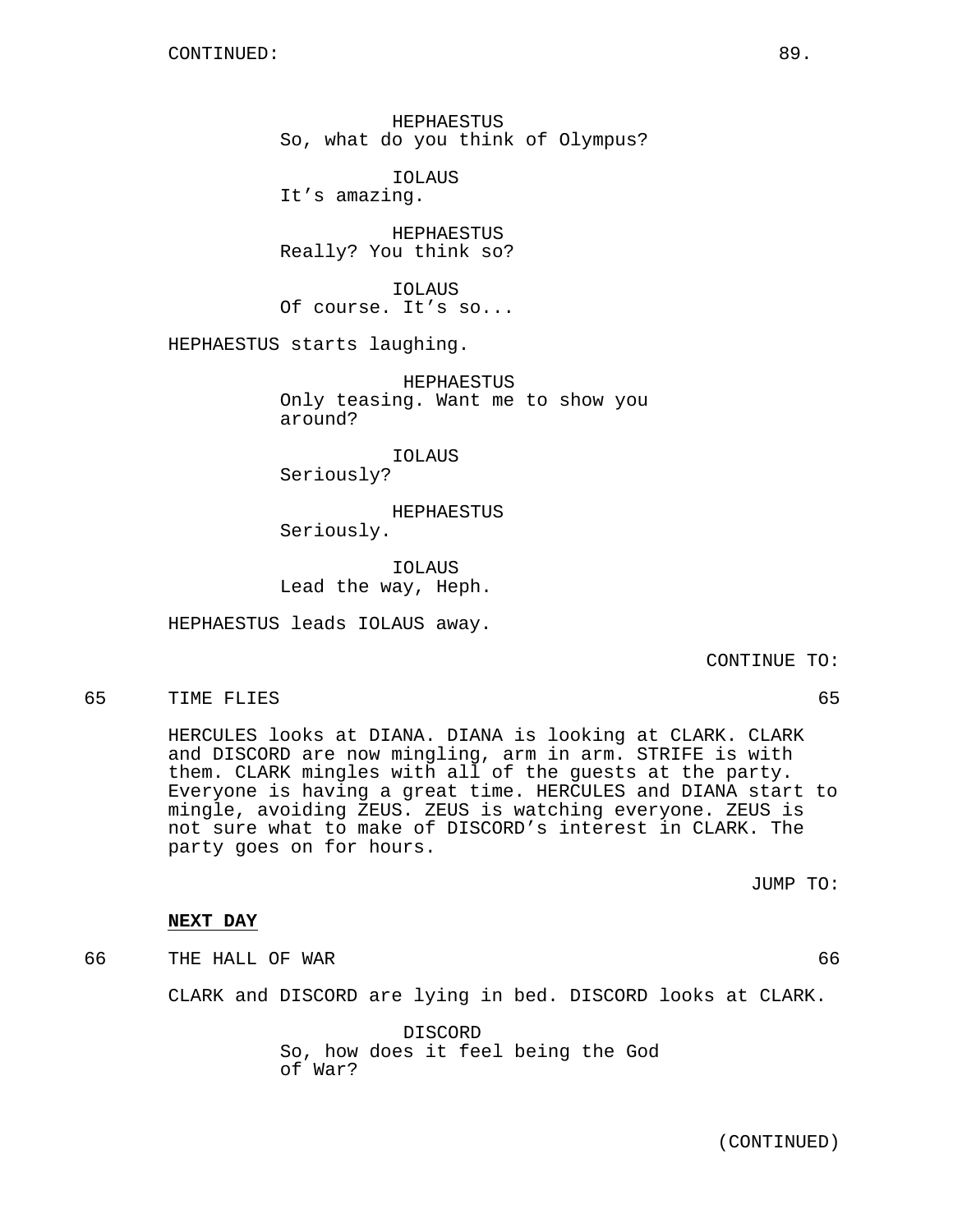CLARK It's only been one day, but..

CLARK rolls onto her, pinning her to the bed.

# CLARK

...so far it's been great!

DISCORD smiles. CLARK smiles.

DISCORD Just know that I am here for you. Whatever you need. Whenever you need it.

CLARK

Really.

DISCORD

Yes.

CLARK Well, I think I need you now.

DISCORD Then take me.

CLARK kisses her.

CONTINUE TO:

67 TIME FLIES 67

CLARK and DISCORD make love for hours.

CONTINUE TO:

68 TIME RESUMES 68

They are laying in bed staring at the ceiling. DISCORD turns to CLARK.

> DISCORD So, this plan of yours for Athena, is it...

CLARK You want to discuss that now?

DISCORD Only if you are ready to share.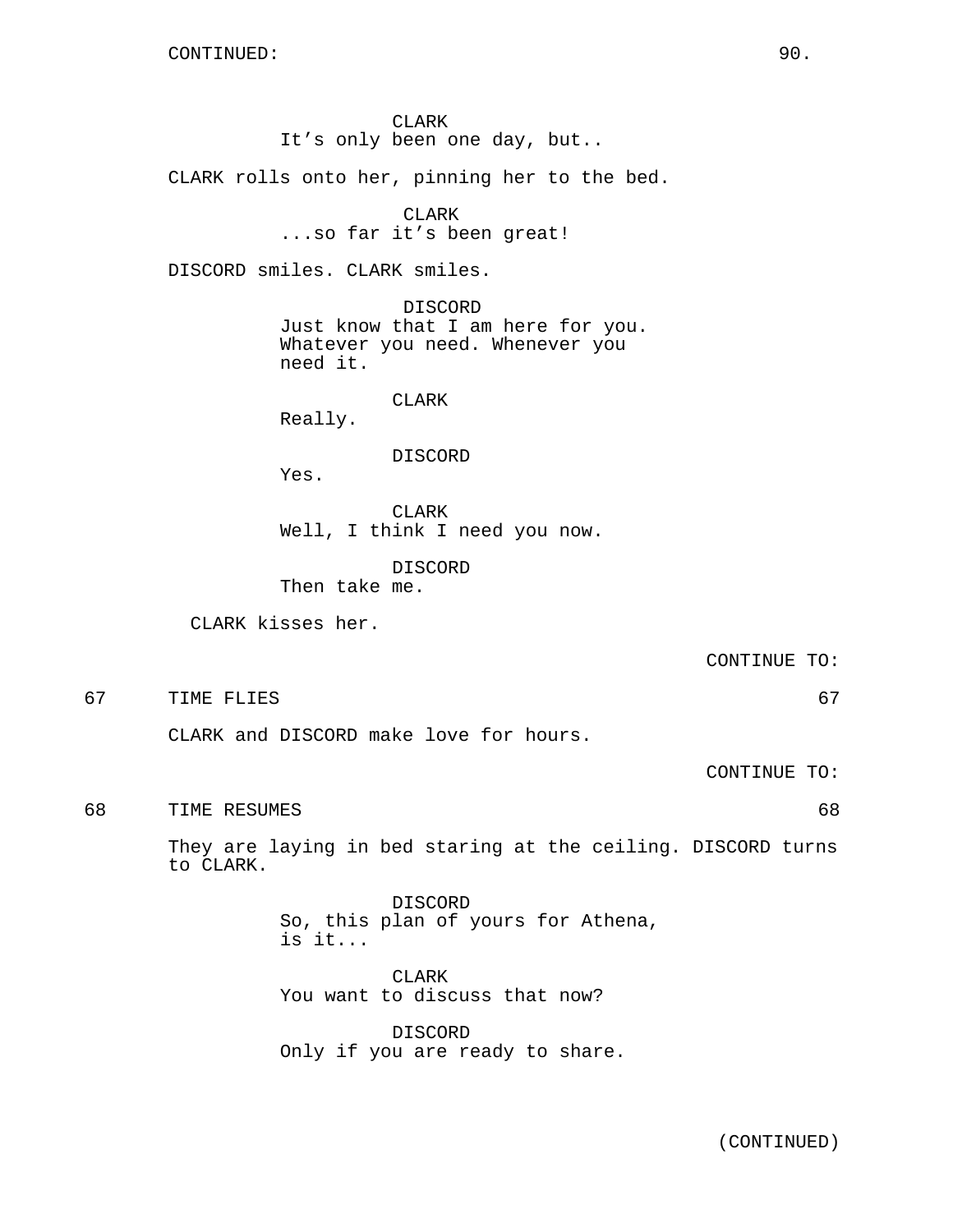CLARK Well, the plan is still a very much a work in progress plan.

DISCORD Tell me what you have so far.

CLARK

Okay.

CLARK vanishes from the bed, and appears over by a wall near a table, fully dressed. DISCORD vanishes from the bed and appears beside CLARK also fully dressed.

> CLARK I have an advantage that Athena doesn't.

DISCORD raises an eyebrow in curiosity.

DISCORD Oh? And what might that be?

CLARK I know what is to come.

Momentary pause. DISCORD looks at him sorta confused.

CLARK I know things that haven't happened yet.

Momentary pause. DISCORD understands.

DISCORD Of course. You are from the future. You would...

CLARK Exactly. And Ares has shared with me the history of things to come.

DISCORD So, what's the plan?

CLARK makes a "TO DO" list appear on the table. DISCORD looks at the list curiously.

> DISCORD What's this?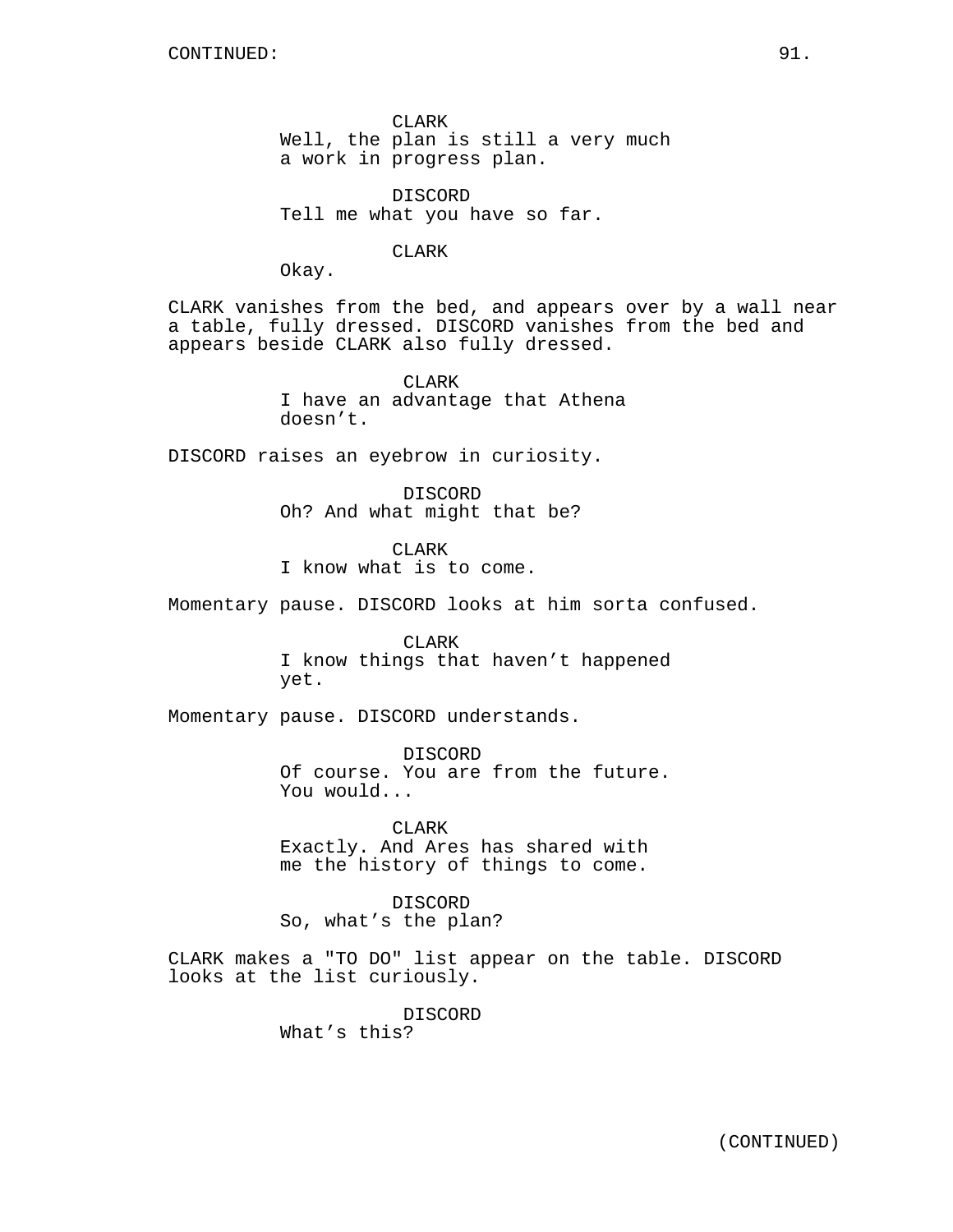CLARK This is a list of everything that has to happen today.

DISCORD looks at the list more closely.

CLARK If you, me, and Strife, work together we can make sure everything happens as it should.

DISCORD is confused. What does this have to do with Athena?

DISCORD I don't see what this has to do with...

CLARK stands behind her and wraps his arms around her waist. He leans in over her shoulder.

## CLARK

Think of it. We will get everything done. We will look good to all who doubted us. You & Strife might even get Zeus to see that you can handle the responsibly if given the chance.

DISCORD understands.

DISCORD You are clever.

CLARK

Thank you.

DISCORD turns in his arms and looks at him.

DISCORD Just like Ares.

CLARK gives her a look.

DISCORD The Council choose correctly.

DISCORD kisses him. DISCORD breaks the kiss.

DISCORD So when do we start?

CLARK smiles.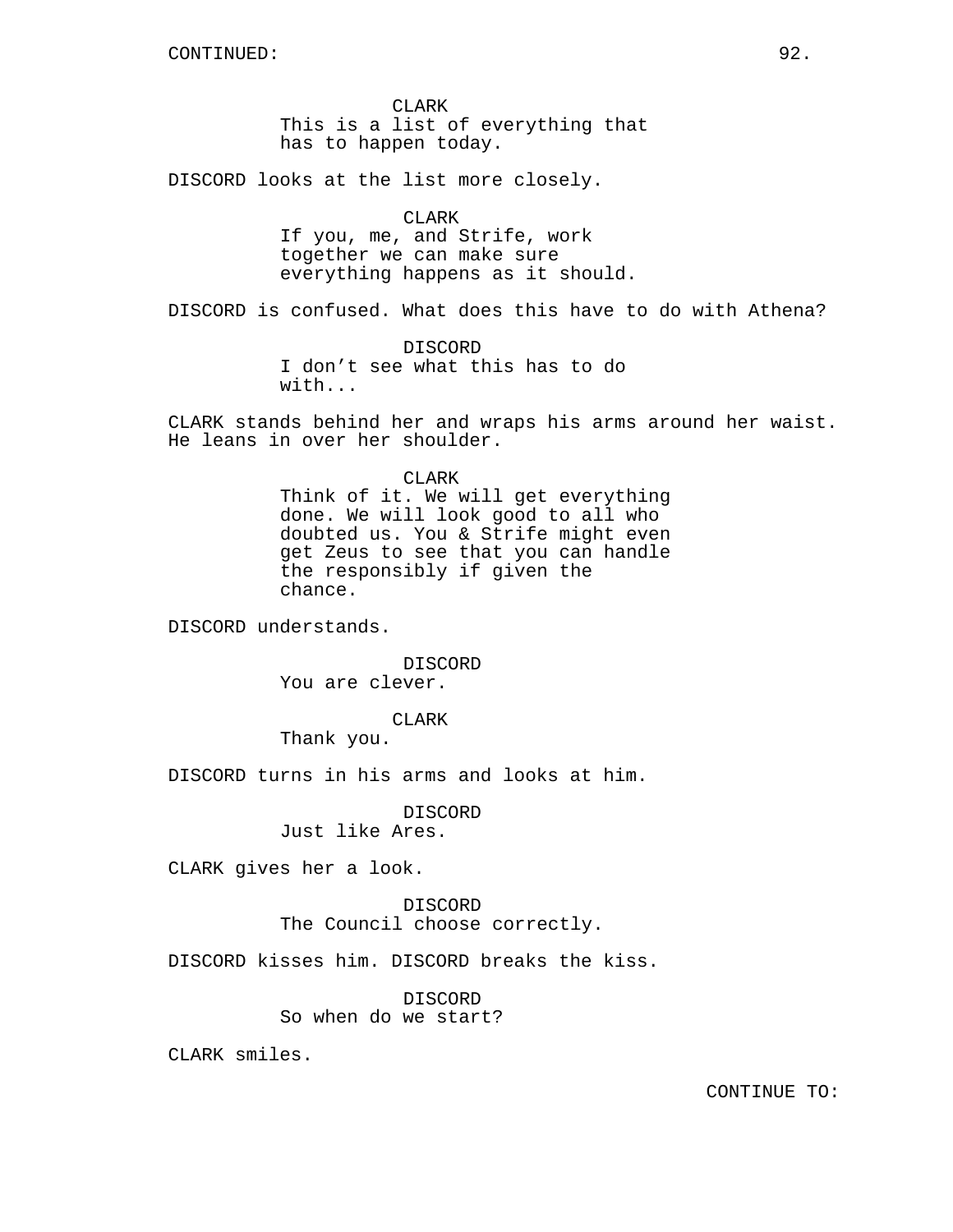CLARK, DISCORD and STRIFE complete the tasks on the to do list for today. The next day, STRIFE meets CLARK and DISCORD in the Hall of War and they go over the "to do" list for the day. Then complete the tasks. This goes on for months.

## CONTINUE TO:

## **A FEW MONTHS LATER**

TRE RESUMES 70

They return to the Hall of War after a hard day's work. CLARK, DISCORD, and STRIFE appear in the hall. STRIFE looks at them.

> STRIFE See you guys in the morning.

> > CLARK / DISCORD

See ya.

STRIFE leaves. CLARK looks at DISCORD.

CLARK I have something to show you.

DISCORD looks at him with a look of curiosity. CLARK takes her hand and leads her to the table.

#### DISCORD

Well?

CLARK makes a box appear. The box has a digital date and time on it. DISCORD looks confused. (Note: Box is sort of safe-like. The digital display has two parts, day and time. The day is counting backwards. It started at the number of days til the "fall of the gods" and is counting backwards. The time is a 24 hour cycle. It goes from 0000 to 2359)

> DISCORD What is it?

## CLARK

This is the keeper of events.

DISCORD looks at him with a raised eyebrow.

DISCORD What does it do?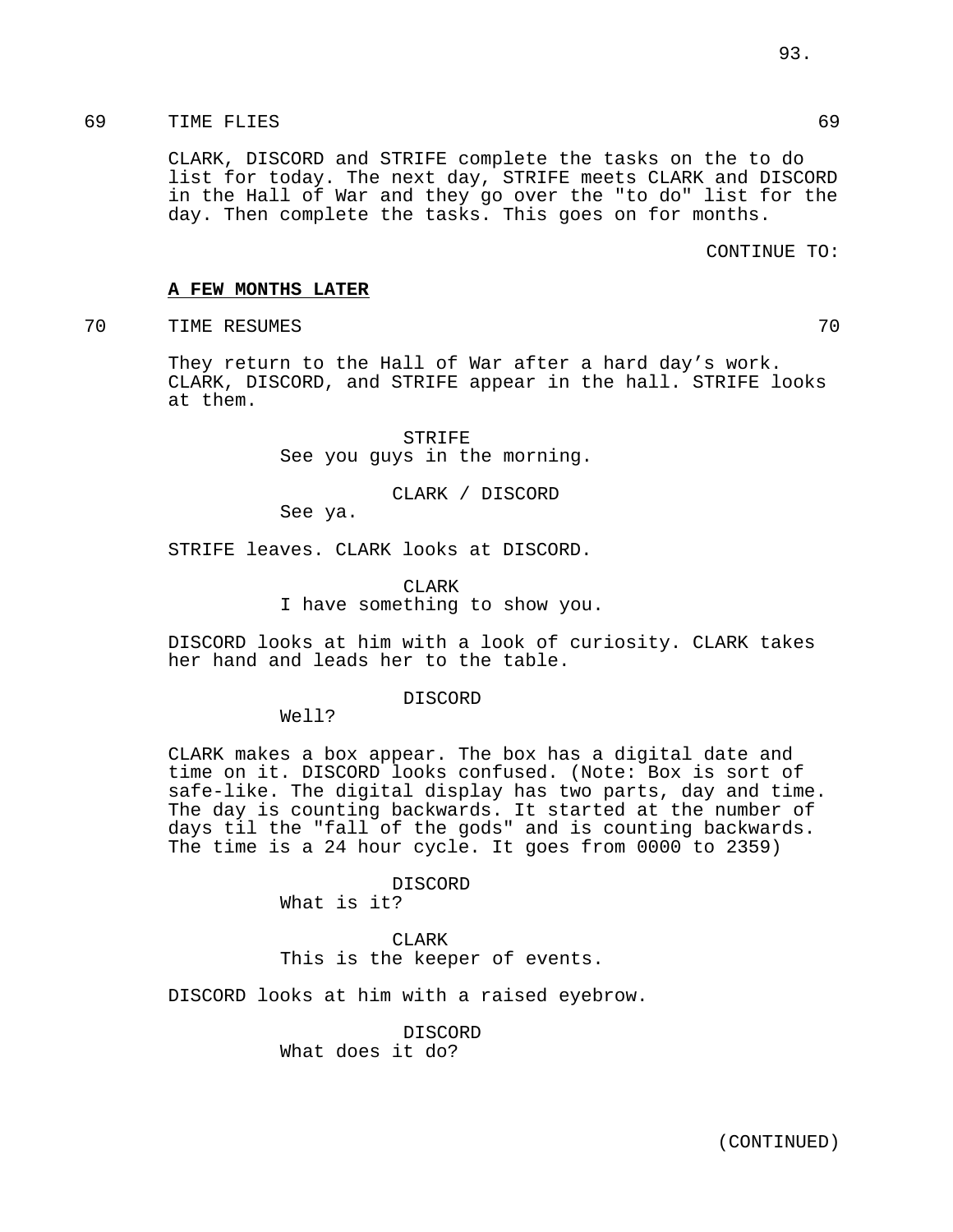CLARK Every time this counter reaches zero...

CLARK points to the "time" code.

CLARK Two things will happen. (1) The box will open and the next to do list will appear, and (2) This counter...

CLARK points to the "day" code.

CLARK ...will go down by one.

DISCORD Why are you telling me this?

CLARK If anything should happen to me...

DISCORD Clark, nothing can happen to you, you're a god!

CLARK If something should happen, I want you to continue what we are doing. You will need to know how this works.

## DISCORD

Okay.

Momentary pause. CLARK points back to the "time" counter.

CLARK This counter will go from 0000 to 2359. The next number after 2359 will be 0000. And it will start again.

## DISCORD

And every time the counter reaches 0000 the box will open and the next to do list will appear.

CLARK

Correct.